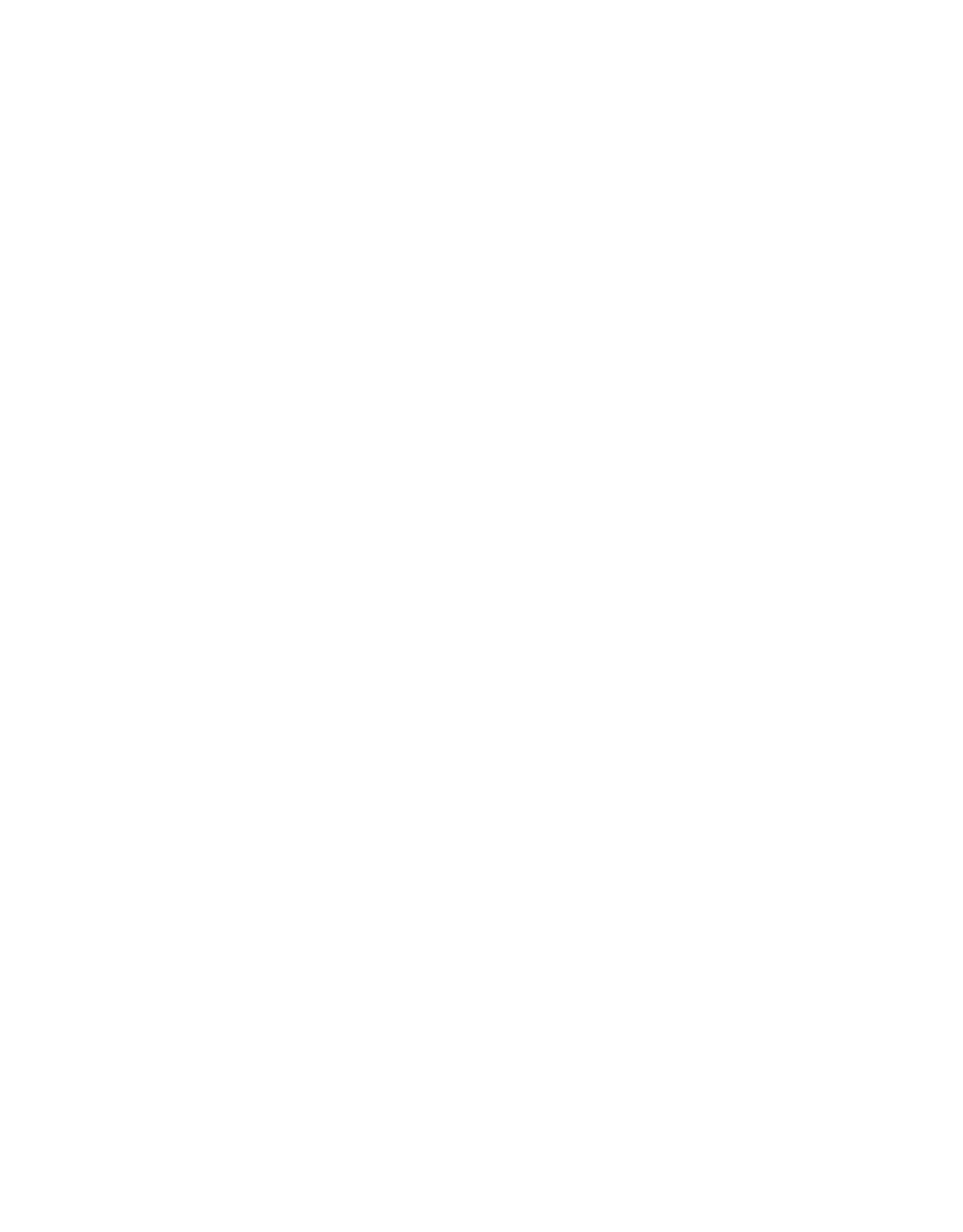# **TABLE OF CONTENTS**

| 4.2.2 Downloading Data when Directly Connected  14 |
|----------------------------------------------------|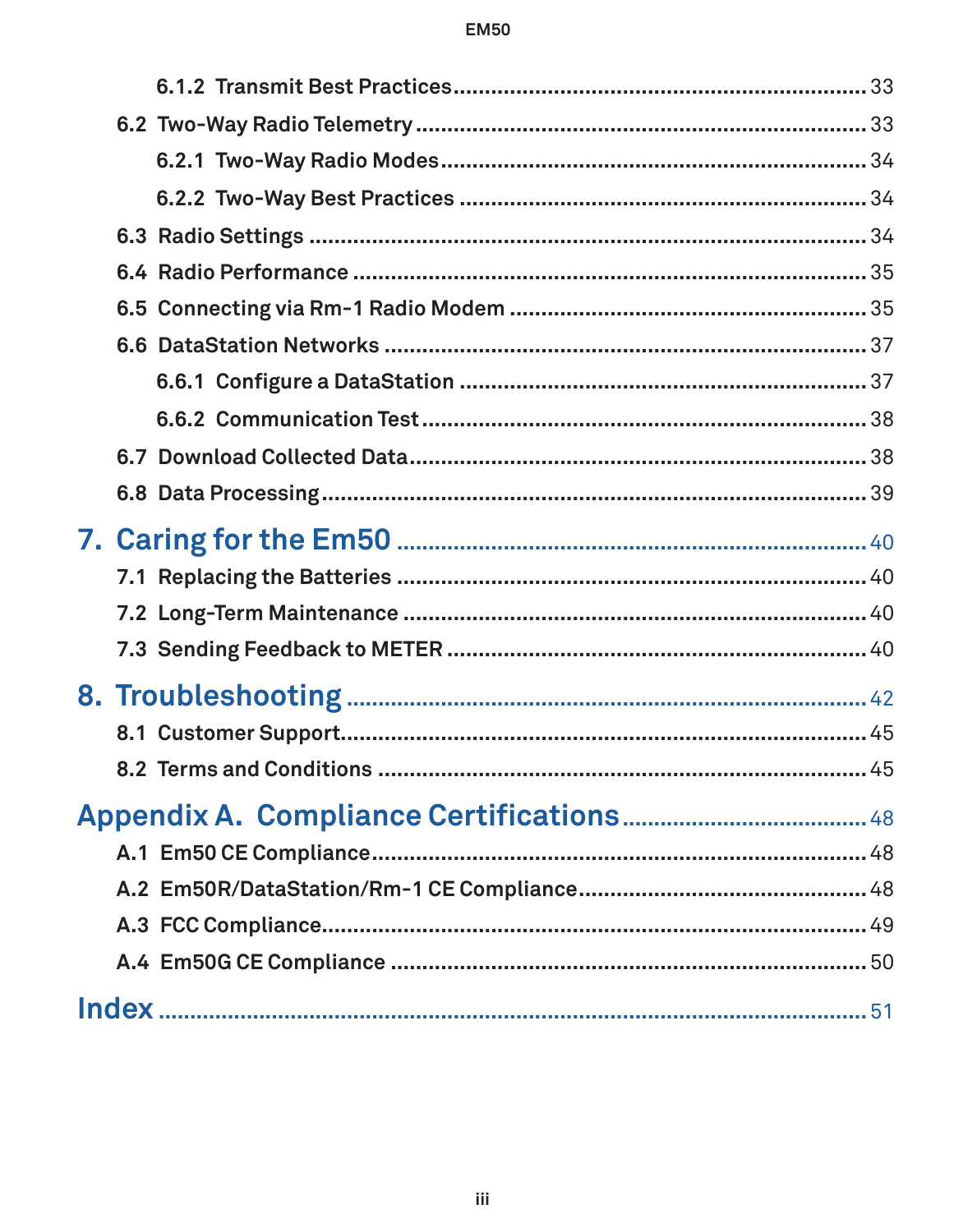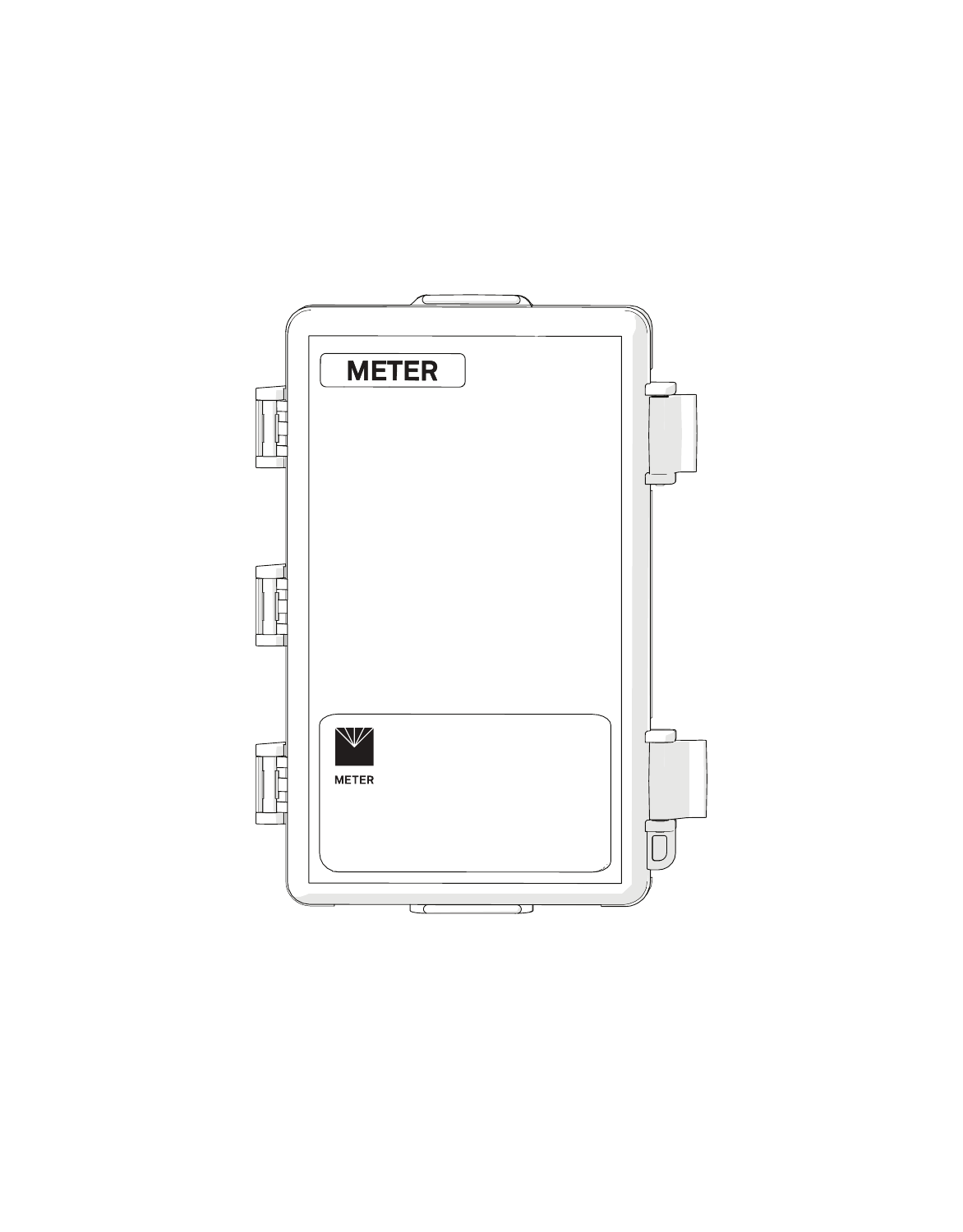## <span id="page-6-0"></span>**1. INTRODUCTION**

Thank you for choosing Em50® series data loggers from METER Group.

The Em50 series loggers (Em50, Em50R, and Em50G) are part of the ECH $_{\tiny 2}$ 0 System, a collection of data loggers, software, and compatible sensors to measure soil moisture and other environmental parameters accurately and cost effectively.

The Em50 series includes three models:

- Em50 is a manual-download logger.
- Em50R is a a remote-download logger that communicates through a radio module.
- Em50G is a remote-download logger that communicates through a cellular module to transmit data over the internet.

Throughout this manual, references to Em50 apply to all versions of the logger unless otherwise specified.

Verify all instrument components are included and appear in good condition:

- Em50 series logger with five batteries
- Micro-USB communications cable
- Zip ties for mounting the logger
- USB drive containing ECH20 Utility software installer
- Antenna (Em50R and Em50G)
- Device subscription card (Em50G)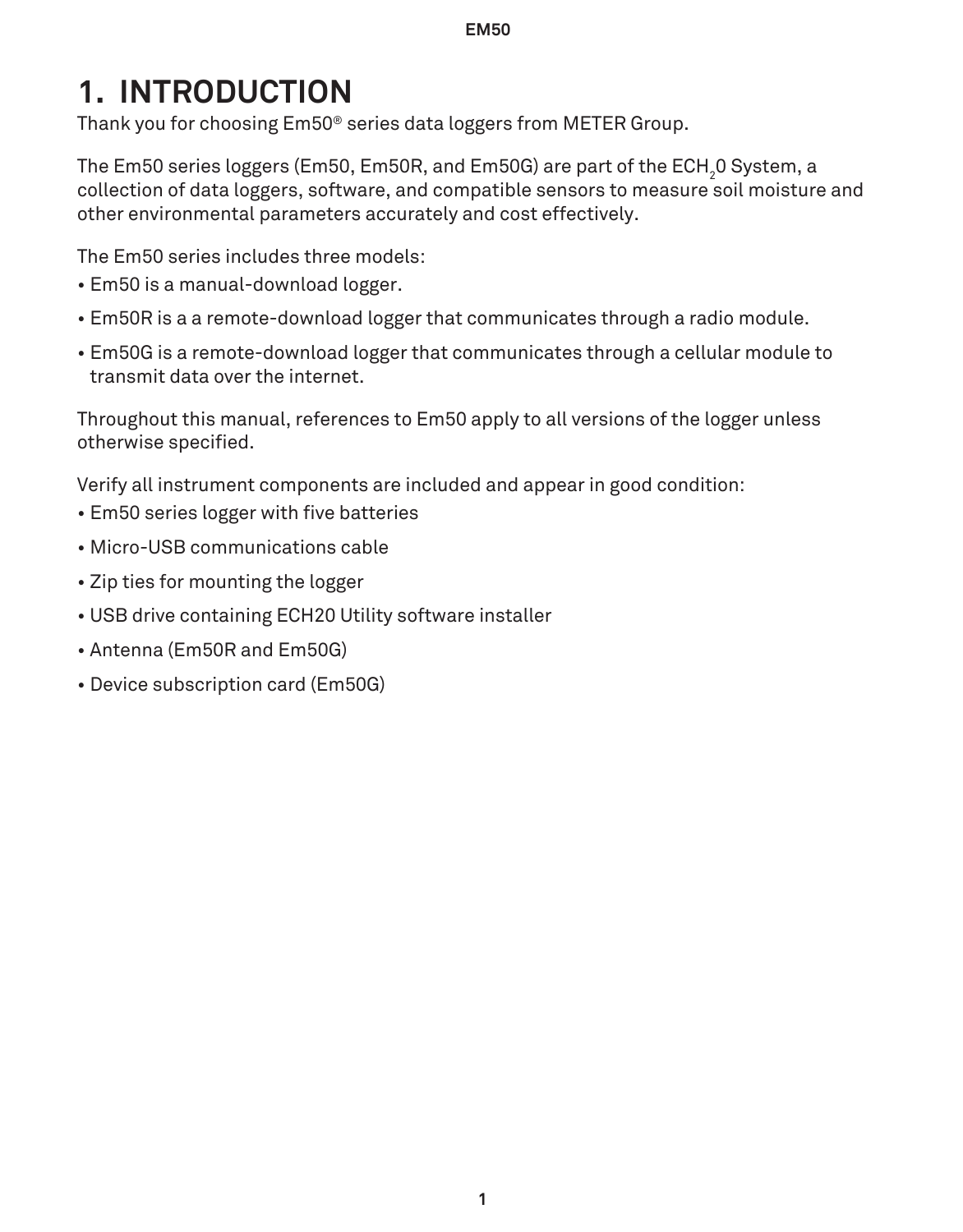## <span id="page-7-0"></span>**2. ABOUT THE EM50 LOGGER SERIES**

## **2.1 EM50 LOGGER SERIES OVERVIEW**

The ECH $_{\rm 2}$ O system is made of data loggers, sensors, telemetry, and software that help you measure soil moisture and other environmental parameters accurately and cost effectively. METER's innovative sensors are the heart of the system and we designed it to be very easy to use (no programming needed).

The Em50 series loggers are 5-port, self-contained data loggers especially suited for field research and commercial agriculture. The Em50 logger series includes three models: the Em50, the Em50R, and the Em50G. These devices are housed in a weather-resistant enclosure, making them suitable for long-term outdoor operation.

**Em50:** The Em50 is the basic logger. The communication with this model is through a stereo to USB or stereo to serial cable to a PC or mobile handheld device. An integrated solar panel is an options for the Em50.

**Em50R:** The Em50R includes a spread-spectrum radio telemetry module that delivers data to a DataStation. The radio module is available in long-range 900 MHz. Use the telemetry in energy efficient transmit mode or two-way mode. ([Section 6](#page-37-1) provides more information on telemetry.)

**Em50G:** The Em50G includes a GSM/GPRS (Global System for Mobile communications/ General Packet Radio Service) cellular module to allow environmental measurement data transmission over the Internet. METER partners with a provider of global cellular data service to make data transmission and maintenance easy and inexpensive. Measurements from the Em50G are sent wirelessly to METER's internet server and are available for download using DataTrac 3 software or the Em50G WebViewer. An integrated solar panel is an option for the Em50G.

**Em50 Compatible Sensors:** You can use the Em50 to log data for almost all of the legacy sensors that METER sell. Please see our website [\(metergroup.com\)](http://www.metergroup.com) or our catalog for an up-to-date list of supported sensors.

| <b>Sensor Input Ports</b> | 5, 12-bit analog, or 32-bit digital    |
|---------------------------|----------------------------------------|
| <b>Sensor Port Type</b>   | 3.5-mm stereo plug connector           |
| Data Storage              | 1 MB (36,800 scans for all five ports) |
| <b>Memory Type</b>        | Nonvolatile flash                      |
| <b>Battery Capacity</b>   | Five AA alkaline or lithium batteries  |

## **2.2 SPECIFICATIONS**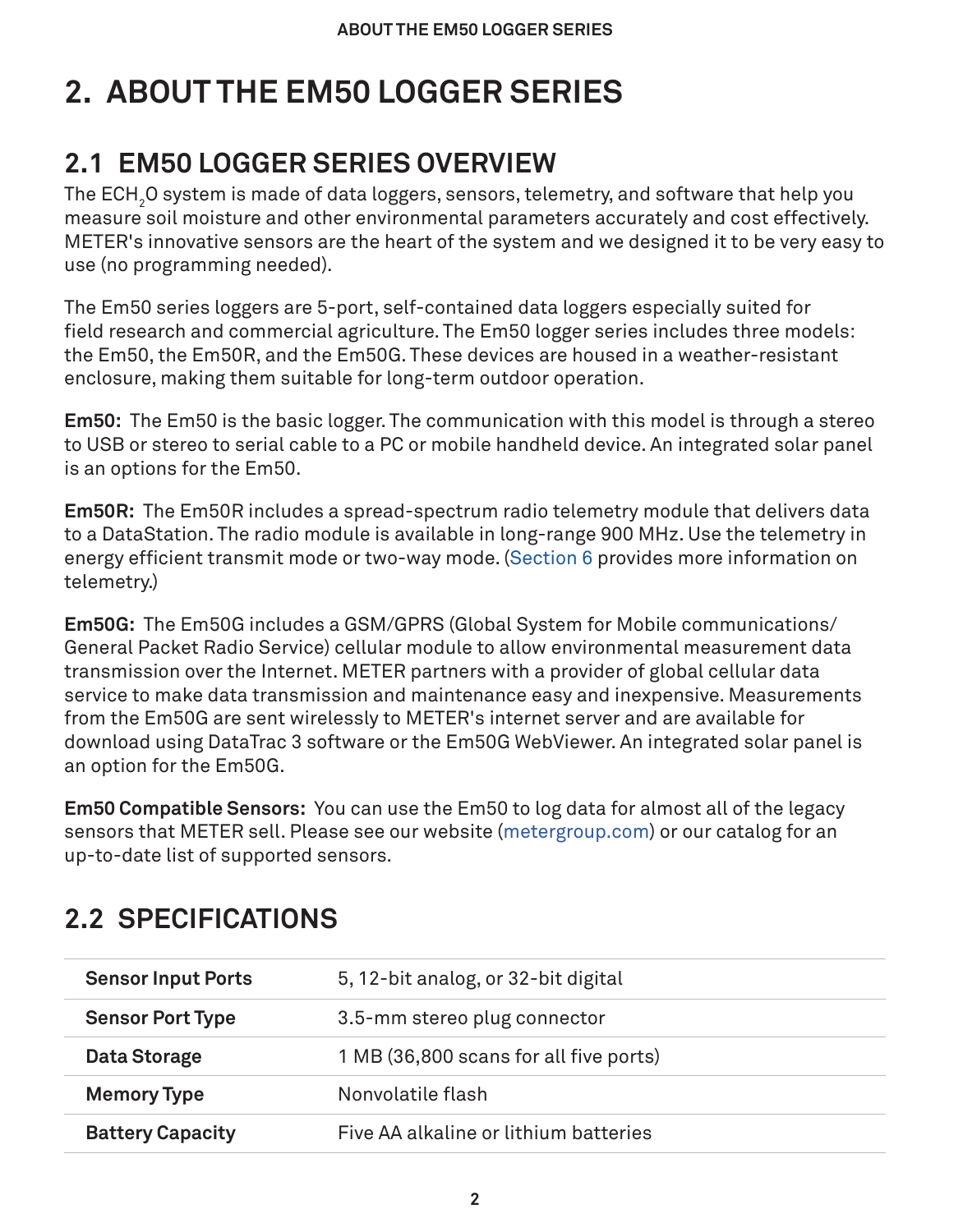<span id="page-8-0"></span>

| <b>Computer Communication</b> | Dedicated serial port 3.5-mm stereo plug connector for use<br>with the METER USB cable adapter (UCA) |
|-------------------------------|------------------------------------------------------------------------------------------------------|
| Radio (Em50R)                 | 900 MHz or 2.4 GHz (discontinued)                                                                    |
| Cellular (Em50G)              | GSM/GPRS cellular technology. Cellular service and data<br>hosting service provided by METER         |
| Enclosure                     | Weather-, impact-, and UV-resistant polymer                                                          |
| <b>Enclosure Rating</b>       | IP55, NEMA 3R                                                                                        |
| <b>Operating Environment</b>  | $-40$ to $+60$ °C (0% to 100% relative humidity)                                                     |

#### **Compliance**

Manufactured under ISO 9001:2015 EM ISO/IEC 17050:2010 (CE Mark)

### **2.3 FUNCTIONALITY**

### **2.3.1 RESET BUTTON**

All Em50 logger types have a "Reset" button. If your logger does not respond to connection attempts or does not appear to be working, press the reset button. This reboots the logger and the Status light turns on momentarily. The internal data storage of the logger is nonvolatile so you do not lose data or settings if you press the reset button.

#### **2.3.2 EM50 SERIES STATUS LIGHTS**

The green and red lights indicate the current status of your Em50/Em50G logger and the logger self test function. A short, single blink of the green light every 5 s indicates the Em50/Em50R/Em50G is configured to log sensor data. The light does not blink if the logger measurement interval is set to 0 or "Off."

The green light blinks slowly on and off to indicate the logger is connected to a serial port or the cellular module is powered on. The green light pulses when the Em50G is actively sending data over the cellular network.

The red light blinks continuously to indicate the logger date and time are not set correctly. This can happen when the batteries have been disconnected. You must connect to your Em50 series logger using any ECH $_{\rm 2}$ O System software to reset the logger internal clock. The logger stops error blinking when the date is reset or after 2 min have elapsed (to preserve battery power).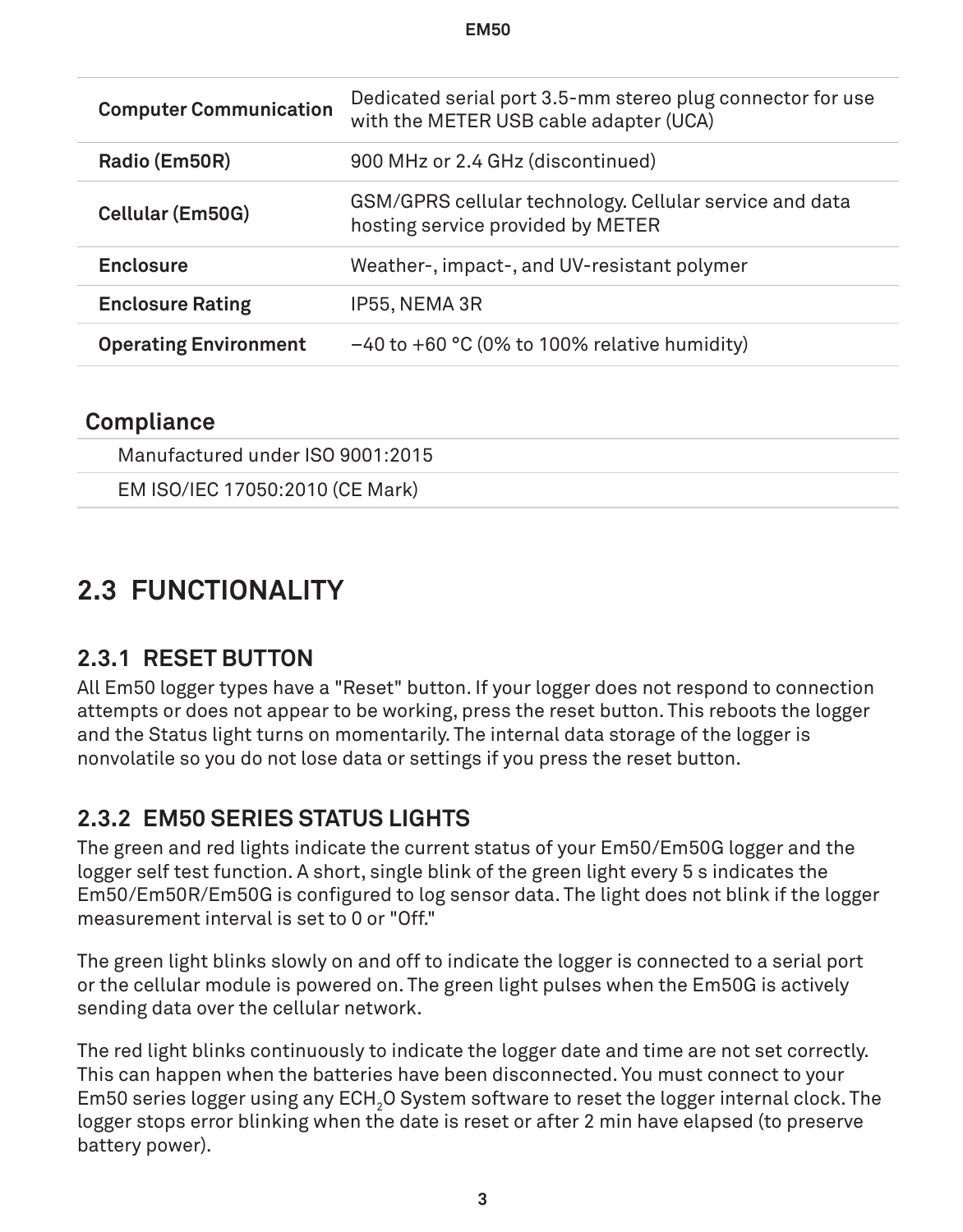### <span id="page-9-0"></span>**2.3.3 EM50 SERIES TEST BUTTON**

The Em50 series loggers have a "Test" button to perform basic functionality testing. When you press the Test button, the logger performs several checks on internal systems and with the Em50G attempts a communication session over the cellular network. The logger uses the lights during the test to indicate connection status.

Pressing the Test button may also reset the logger clock by using the time of the cellular network if the connected network supports time information.

Both the green and red lights blink slowly while the Em50G performs tests. Please be patient. It can take as much as 60 s or more to finish the cellular communication tests in the Em50G.

A solid green light indicates that internal tests passed and there is successful communication over the cellular network to the METER Data Service. The Em50G leaves the light on for approximately 20 s. A solid red light indicates an error in the logger or in communicating to the METER Data Service. Please use the Communication Test feature in ECH2O® Utility to find the specific error.

### **2.4 SOFTWARE**

The Em50 series gives you three software options for working with your hardware and collected data. Choose one or all to fit your needs. Download the latest versions of these programs at [metergroup.com](http://www.metergroup.com).

**NOTE: See [Section 4](#page-17-1) for a detailed breakdown of available software for the Em50 series loggers.**

**ECH2O Utility:** We included the ECH20 Utility software with your purchase. It provides a simple way to connect to and configure your loggers. The ECH2O Utility makes downloading and processing your data fast and easy.

- Connect to Em50 loggers directly.
- Set all logger configuration parameters.
- Make real-time sensor measurements (scan sensors).
- Create Microsoft® Excel® or text files with raw or processed data.
- Create configuration and data files for use with DataTrac 3.

**DataTrac 3:**  DataTrac 3 is the premiere Em50 series system software designed to help you organize and visualize your measurement data. DataTrac 3 transforms endless columns and rows of raw data into meaningful, easily-interpreted graphs. DataTrac 3 comes with the Em50 system as a 30-day trial version. If you would like to continue to use DataTrac 3, contact METER to purchase a DataTrac 3 registration code. DataTrac 3 provides several features.

- Explore trends and relationships in real time using powerful charting engines.
- Database and organize data from multiple Em50 series loggers.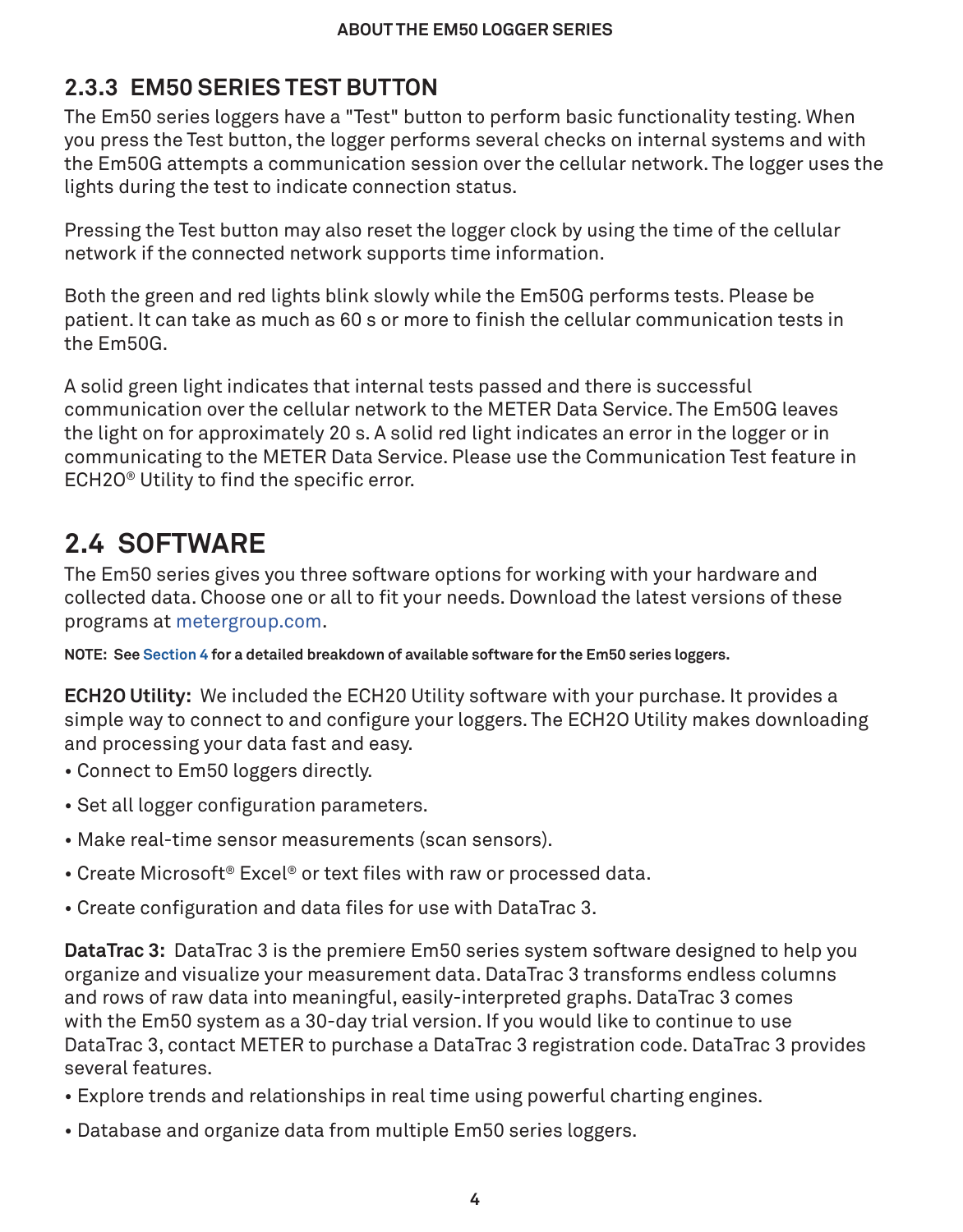- <span id="page-10-0"></span>• Growing Tools combine data streams and track meaningful indicators. For example, plot vapor pressure deficit instead of just temperature and humidity. Or track growing degree days, plant available water, pore water EC, etc.
- Use the virtual sensor tool to add desired information. For example, you can measure precipitation on just one logger and make that data stream a virtual sensor on every logger at that site.
- Automatically collect data from your Em50G and Em50R loggers. All data—including manually collected data—is automatically organized and added to files chronologically.
- Add notes and ideas to the data stream. Comments and reminders can help you make sense of a growing season worth of data later.
- Educate and inform your team efficiently. The DataTrac 3 graphics reduce the time and expertise needed to understand soil moisture data.

**Em50G Webviewer:** The Em50G WebViewer is a free web-based application that allows you to remotely download spreadsheets and view weekly graphs of your data without a DataTrac 3 license. See [Section 4](#page-17-1) for more information on the Em50G WebViewer.

**NOTE: Em50 loggers cannot be configured with WebViewer, please see [Section 4](#page-17-1) for logger configuration information.**

### **2.4.1 EM50 SERIES DATA LOGGING SCHEME**

The Em50 does not make sensor measurements until you set a measurement interval. You also need to configure the Em50 ports with the type of sensor plugged into each port. You can set these values using either ECH2O Utility or DataTrac 3.

### **2.4.2 EM50 MEASUREMENT INTERVAL**

The measurement interval controls how often the Em50 records data to internal data storage. The interval you choose applies to all five ports on the Em50. So, it is impossible to have one port measuring sensors more or less frequently than another port.

The measurement interval works relative to the Em50 internal real-time, 24-h clock. For example, if you choose a measurement interval of 120 min, the Em50 stores data every 2 h, on the hour. The resulting data shows sensor measurements hourly at 12:00 a.m., 2:00 a.m.,..., 10:00 p.m. Choosing a measurement interval greater than 720 results in one set of data stored per day. For most applications, a measurement interval of 60 or 120 min is appropriate.

**NOTE: Setting the Em50 measurement interval to zero turns off sensor measurement and data storage.** For most sensor types, the Em50 makes a measurement from each of the five sensor ports every 60 s, regardless of the measurement interval value. When the Em50 internal clock reaches the user-programmed measurement interval, the Em50 stores the average of all the 60-s sensor readings taken since the last storage interval. Therefore, if you set the measurement interval to 60, the Em50 stores an average of the past 60 sensor readings. If you choose an interval of 1,440, the Em50 stores one value that represents the average sensor value for the entire 24-h period.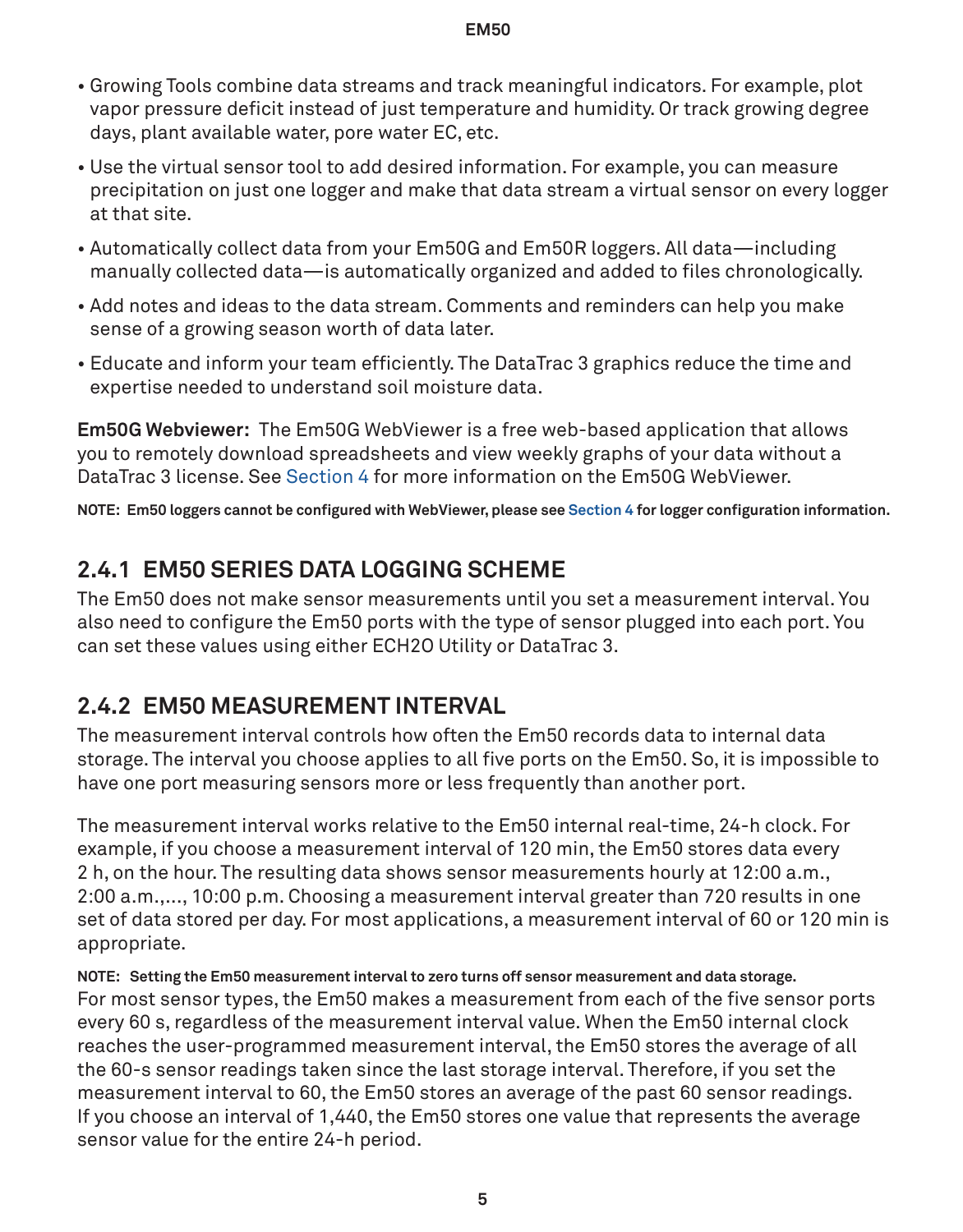#### **About the Em50 Logger Series**

<span id="page-11-0"></span>**NOTE: The Em50G supports 5 min as the minimum value for the measurement interval setting.**

## **2.5 HOW THE EM50 STORES DATA**

### **2.5.1 DATA STORAGE FORMAT**

 The Em50 stores raw data for each sensor. The stored values are not in millivolt units. Please review your individual sensors operators manual or visit our website [\(metergroup.com\)](http://www.metergroup.com) for up to date equations to convert raw data to meaningful sensor values.

The Em50 stores data for all five sensor ports for each measurement interval. If no sensor is connected to one or more of the logger ports, the Em50 stores a "0" for that port. The Em50 data memory is nonvolatile flash. Removing the batteries or performing a system reset does not erase your data.

Removing batteries or resetting the system also resets the clock in the data logger. To set the clock to the correct time, simply connect your Em50 to a computer or handheld device running ECH2O software.

### **2.5.2 DATA STORAGE SIZE**

The Em50 stores more than 36,800 data scans. When the logger has filled its data memory, it begins overwriting the oldest data in the memory.

### **2.5.3 MEASUREMENT SPAN**

Depending on the set measurement interval, the Em50 can read for several weeks to several years before its memory has filled. When you set up your Em50 using ECH20 Utility, the software displays how many days of data the Em50 can hold based on the measurement interval that you have chosen. You can determine how many days of data your Em50 can hold by dividing the size of the data memory (36,864 scans) by the measurement interval. For example, an Em50 set on an hourly measurement interval stores 1,500 days, or about 4 years, worth of data. An Em50 set to 5 min stores data for 125 days, or about 4 months.

### **2.5.4 COMPATIBLE SENSORS**

The Em50 logger is only compatible with sensors made by METER. Here is a list of compatible sensors. To learn more about individual sensors and their respective calibrations, please visit [metergroup.com](http://www.metergroup.com).

#### **Soil Water Content Sensors**

10HS, EC-5, GS1 High Frequency Soil Moisture 5TM Soil Moisture and Soil Temperature 5TE, GS3 Soil Moisture, Soil Temperature, Soil EC TEROS 12 Soil Moisture, Soil Temperature, and Electrical Conductivity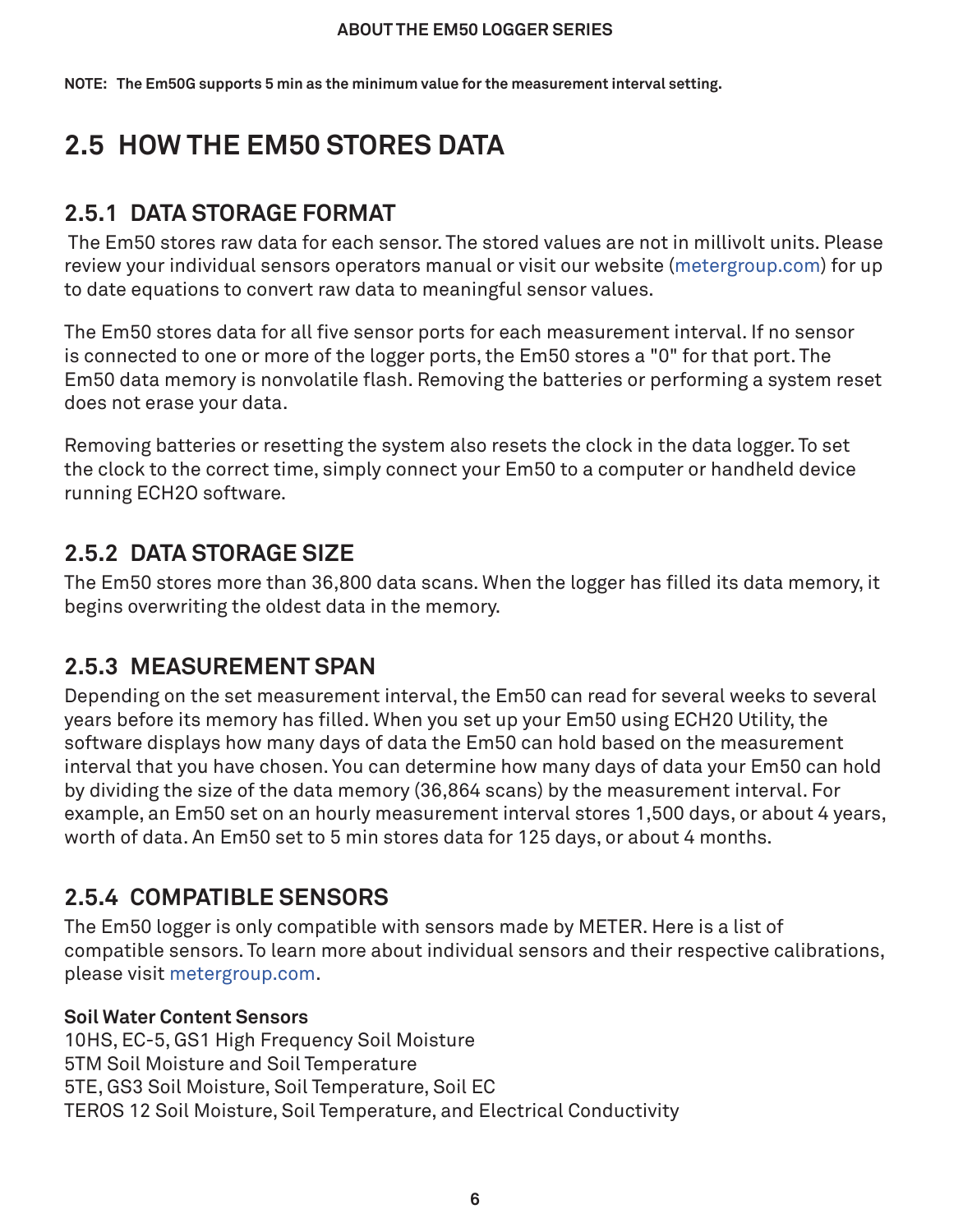#### **Soil Water Potential Sensor**

MPS-2, MPS-6 Water Potential and Temperature Sensor TEROS 21 Water Potential and Temperature Sensor

**Leaf Wetness Sensor** LWS Leaf Wetness Sensor

**Temperature Sensors**

ECT Air Temperature Sensor RT-1 Rugged Soil Temperature Sensor

**Rain Gauges Sensors**

ECRN-50 Low Resolution Rain Gauge ECRN-100 High Resolution Rain Gauge

**Electrical Conductivity**

ES-2, ES2F Electrical Conductivity and Temperature Sensors

#### **Spectral Reflectance Indices**

NDVI-hemi Spectral Reflectance Sensor NDVI-field stop Spectral Reflectance Sensor PRI-hemi Spectral Reflectance Sensor PRI-field stop Spectral Reflectance Sensor

#### **Temperature and Relative Humidity Sensor**

EHT Temperature/RH Sensor VP3 Temperature/RH Sensor

#### **Radiation Sensors**

PYR Solar Radiation Sensor QSO-S PAR Photon Flux Sensor

#### **Wind Sensors**

Davis Cup Anemometer DS-2 Sonic Anemometer ATMOS 22 Ultrasonic Anemometer

**NOTE: The DS-2 Sonic Anemometer only works with those Em50 Series loggers manufactured after January 1, 2013.**

**Deep Drainage Sensors** G1/G2 Drain Gauge G3 Drain Gauge

**Irrigation Switch** PS-1 Pressure Switch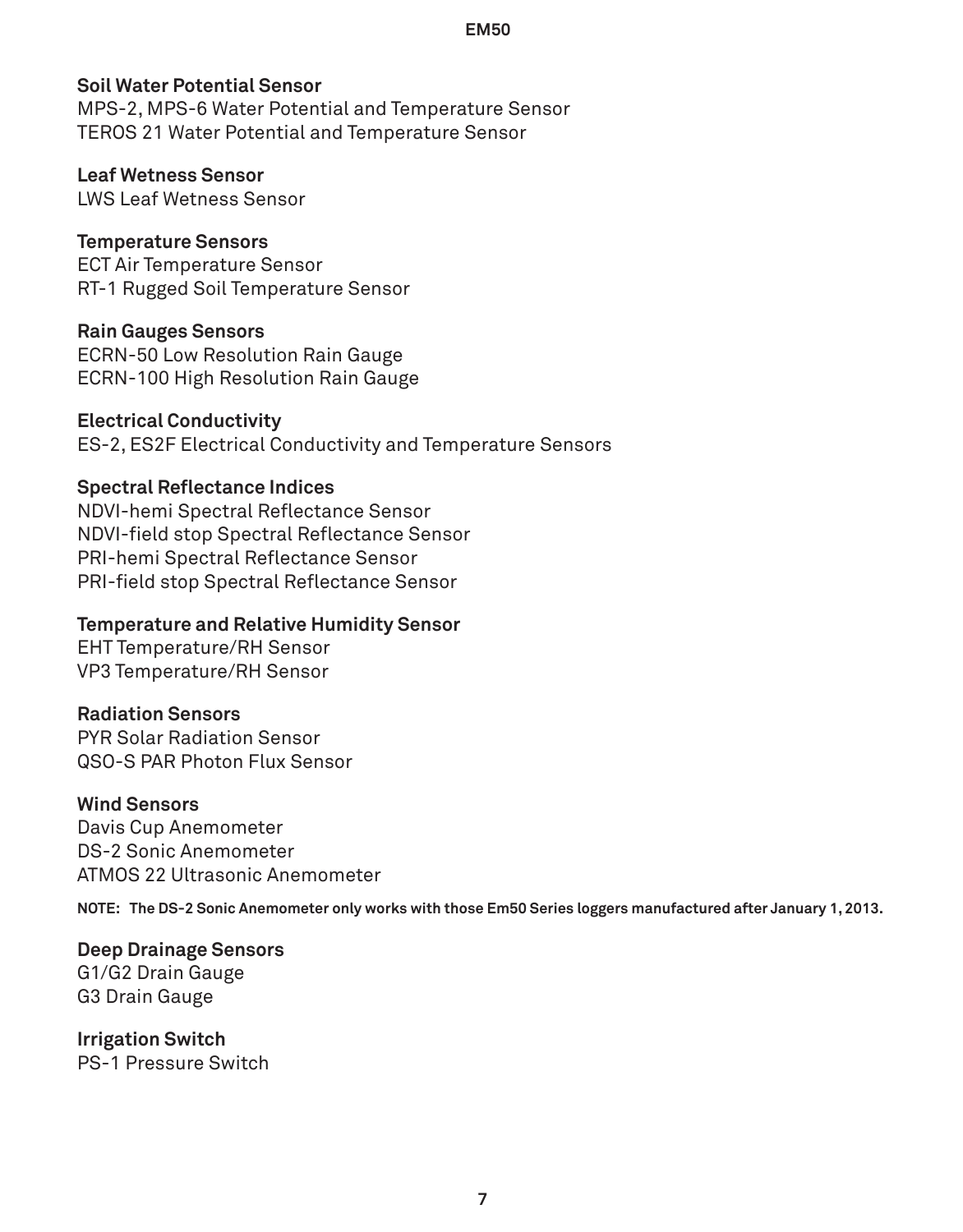#### **About the Em50 Logger Series**

#### <span id="page-13-0"></span>**Water Level Sensors**

CTD-5, Water Level, Temperature, Electrical Conductivity CTD-10, Water Level, Temperature, Electrical Conductivity CTD, Water Level, Temperature, Electrical Conductivity

#### **Miscellaneous Sensors**

ECRN-50 Volume Millivolt (0 to 3,000 mV input) Millivolt (0 to 1,500 mV input) Pulse Counter Flow Meter

#### **Discontinued Sensors**

EC-10, EC-20 Classic Soil Moisture EC-TM Soil Moisture and Temperature ECH<sub>2</sub>O-TE Soil Moisture, Soil Temperature, Soil EC MPS-1 Dielectric Water Potential Sensor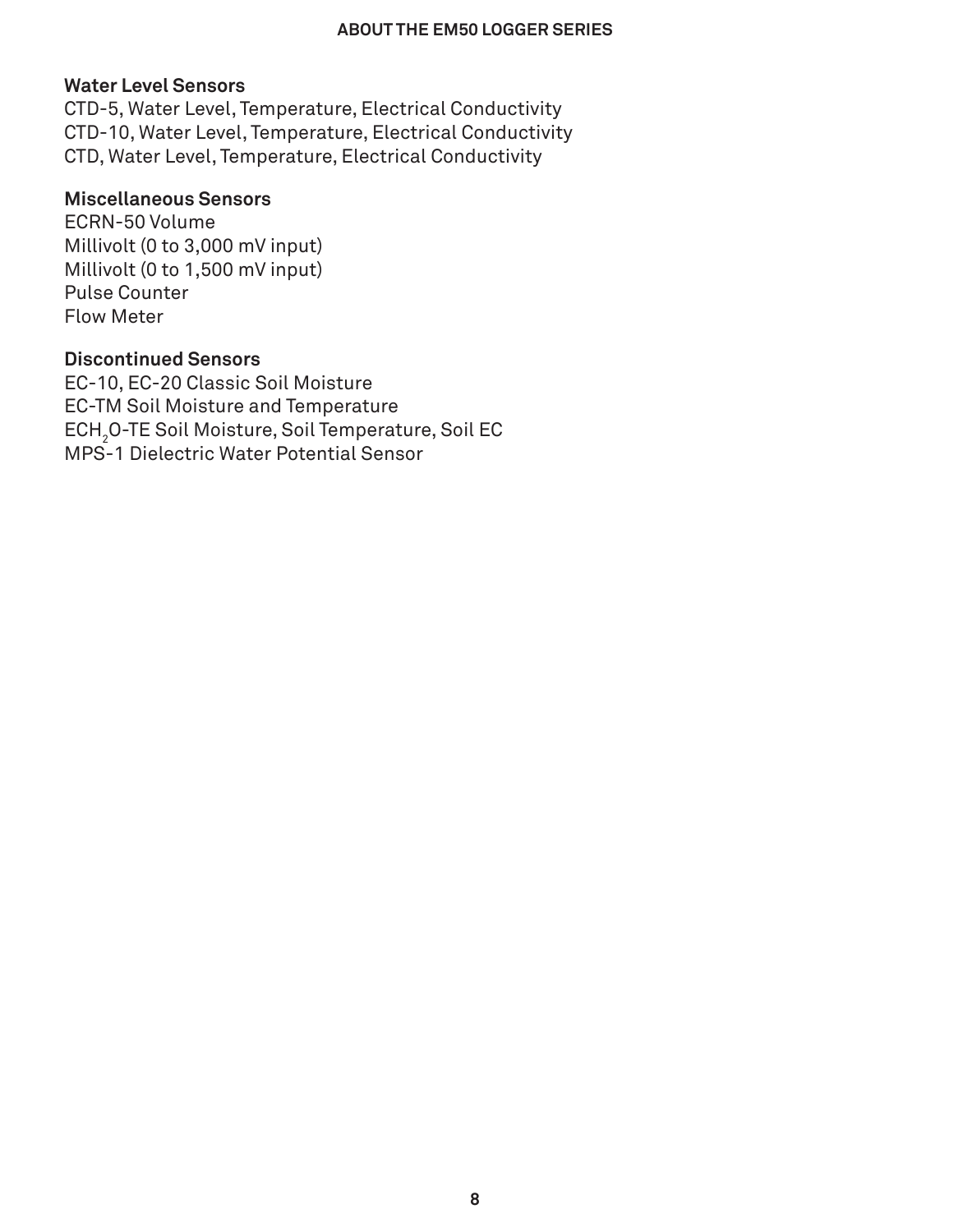## <span id="page-14-0"></span>**3. SETUP AND INSTALLATION**

Remember, the 1-year service plan for the Em50G activates when METER ships the instrument and not at the time of installation.

## **3.1 INSTALLING THE BATTERIES**

With the exception of the solar-powered Em50 and Em50G, all Em50 series loggers ship with a new set of AA alkaline batteries. Open the case and install the batteries in the proper orientation as indicated in the battery locations ([Figure 1](#page-14-1)). After installing the batteries, press the silver Reset button located directly above the batteries.



<span id="page-14-1"></span>**Figure 1 Batteries and indicators**

**NOTE: Em50/50G solar data loggers come with batteries installed. Remove battery pull-tab to activate batteries.**

**NOTE: Use only NiMH (Nickel-Metal Hydride) batteries with the Em50/50G solar data loggers.**

**NOTE: Installing or changing the batteries in your Em50 resets the internal real-time clock. You must connect to your**  Em50 using any ECH<sub>2</sub>O System software to reset the logger clock. If you do not set the logger clock, the time and date **associated with each measurement record incorrectly.**

Five AA-size Alkaline batteries power the Em50. With the radio or cellular modules disabled, a set of Alkaline or Lithium batteries can last for several years. The battery life for Em50Gs and Em50Rs varies depending on how you set up the transmission ([Section 6](#page-37-1)). Battery power in the Em50R and Em50G can last from 6 months to over 1 year. You can check the battery level status when the Em50 is connected using any ECH $_{\rm 2}$ O software. When the battery life indicator shows that your Em50 batteries are <5%, you should replace them.

## <span id="page-14-2"></span>**3.2 INSTALLING SOFTWARE**

The ECH20 Utility and DataTrac 3 software (installation USB Drive attached to the cover of this manual) allows you to collect and manage data from your device.

**NOTE: This manual documents ECH20 Utility. Most tasks that can be performed using the ECH20 Utility can also be accomplished using DataTrac 3. For more information about using DataTrac 3, please refer to the DataTrac 3 Manual.**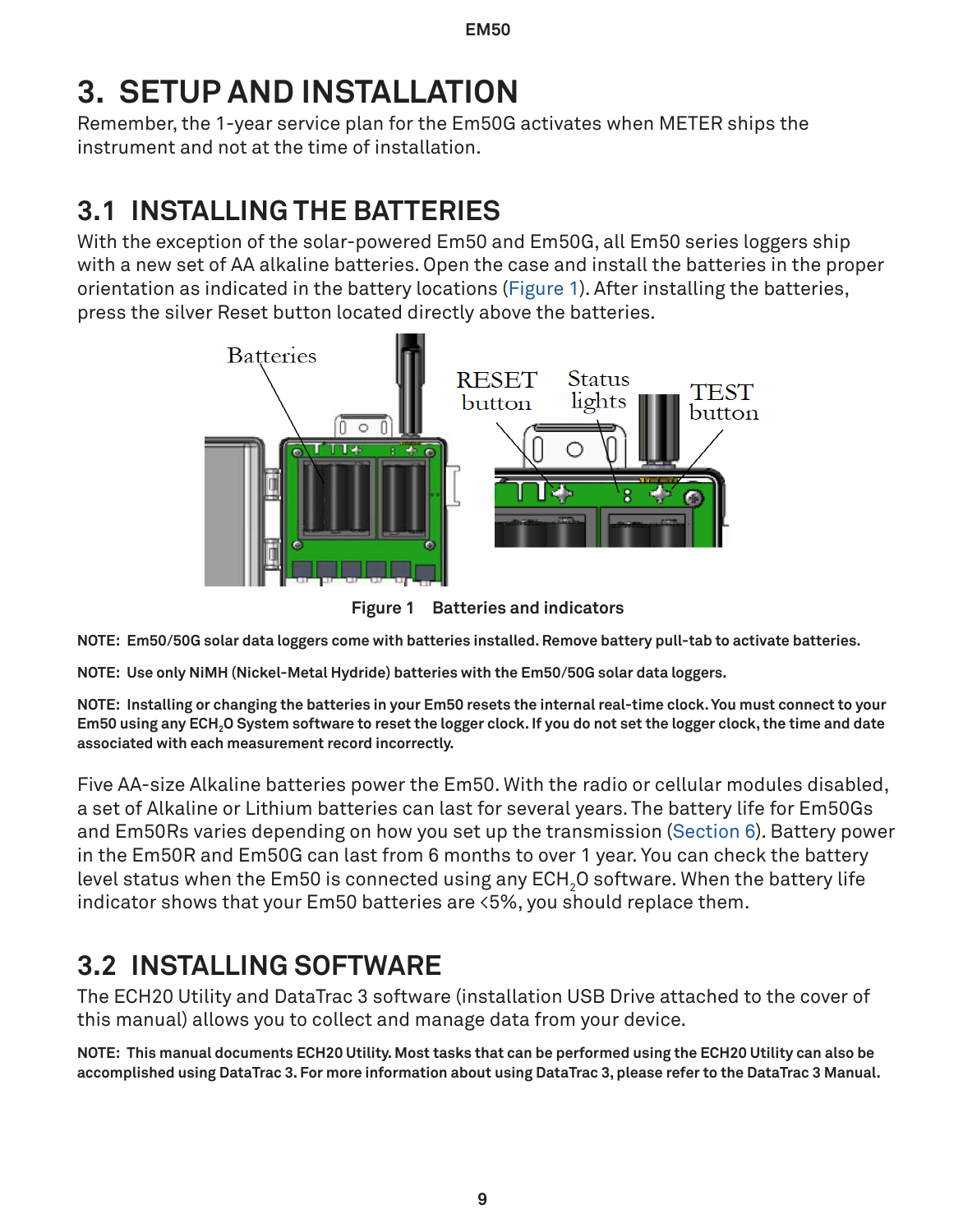<span id="page-15-0"></span>To install ECH20 Utility or DataTrac 3, plug the USB Drive into your computer and wait for it to autolaunch. If it does not launch, go to My Computer, select the USB Drive, and click double click on the software file. A driver for the accompanying USB cable can also be installed at this time.

Occasionally, new versions of ECH2O System software are available on METER's website.

You can find your current software version in the "About" option of the Help menu in the ECH20 Utility and DataTrac 3. If you are connected to the Internet, select "Check for Updates" in the Help menu to see if there is a newer version available.

The METER USB Cable driver should install automatically. However if it does not, you must install a driver for the USB Cable Adapter (UCA) before you can use it to communicate with your logger. You can find the driver installer on your ECH<sub>2</sub>O System Software USB Drive or on METER's website at [metergroup.com.](http://www.metergroup.com)

## **3.3 CONFIGURING IN ECH20 UTILITY**

Before field installation, the Em50 needs to have certain parameters set, such as name, date, time, measurement interval, and communication mode. The Em50R and the Em50G do not communicate wirelessly until properly configured. Follow steps 1 through 6 to configure the logger.

- 1. Open the ECH20 Utility program.
- 2. Plug the USB cable (included with your Em50) into the logger COM port and then the USB port of your computer.



**Figure 2 Port diagram**

3. At the top of the screen, select the appropriate COM port from the "Connect Via" dropdown menu, then click on the Connect icon. If you are using the USB Cable Adapter, look for the Connect Via option that includes "METER UCA" in the COM port name.

**NOTE: If you cannot connect to your Em50, you may need to install the driver for the USB cable. To download a driver go to [metergroup.com.](http://www.metergroup.com)**

4. Once you have successfully connected, the menus on the main screen become active.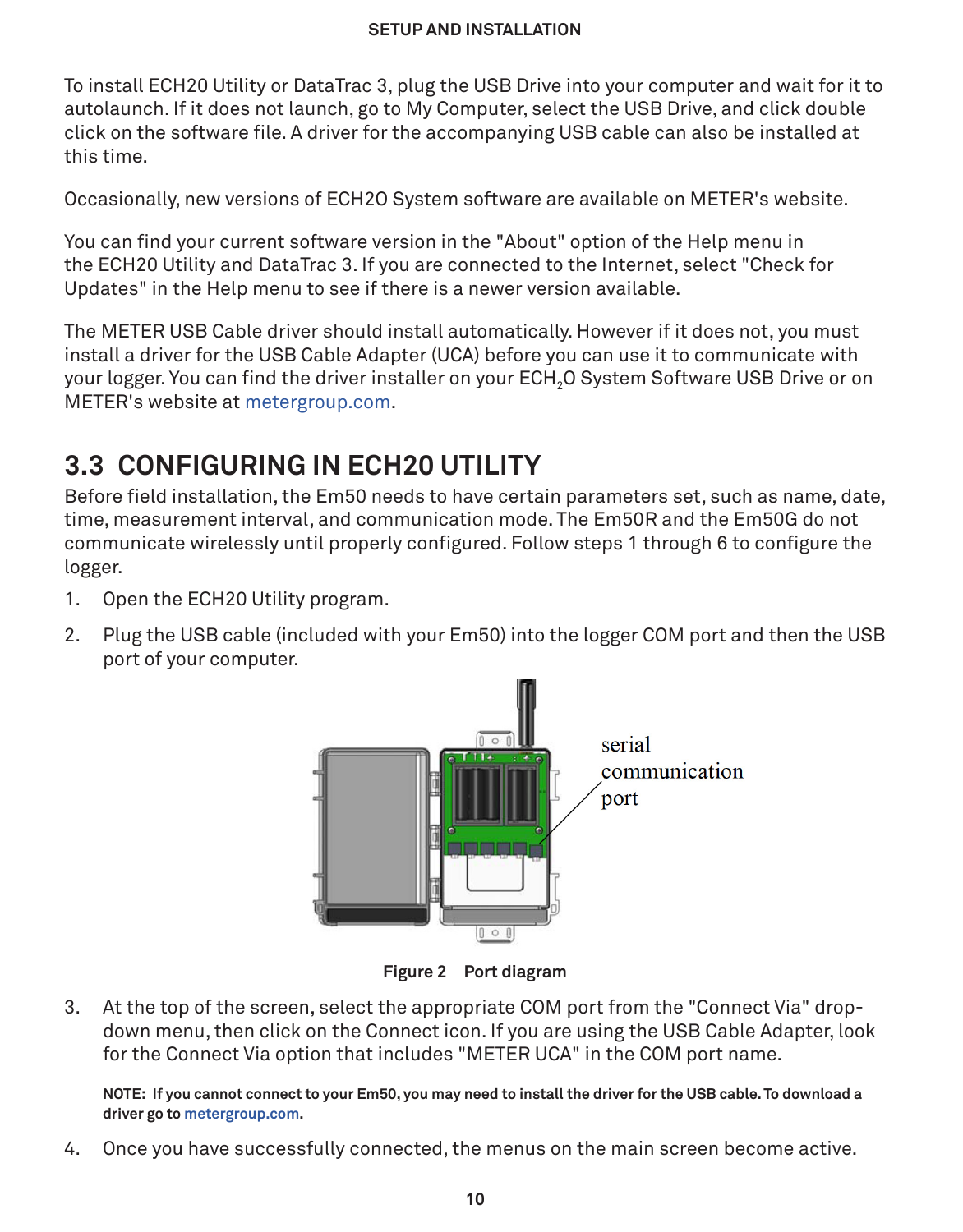<span id="page-16-0"></span>5. At the device setup screen that appears, click on the various fields to enter a name for your logger and choose sensor types for each port.

When using the Em50R, select the radio settings you plan to use ([Section 6](#page-37-1)). Click "Apply" to save the changes. When using the EM50G, select your communication configurations ([Section 4](#page-17-1)).

6. Press the "Disconnect" icon when finished.

## **3.4 FIELD INSTALLATION**

**NOTE: To watch a 5-min video on installing soil moisture sensors with an Em50 logger, visit [metergroup.com](http://www.metergroup.com).**

The Em50 can serve as a collection station for up to five sensors. The Em50 is compatible only with sensors made by METER such as the ECH $_{\rm 2}$ O water content probes, rain gauge, temperature sensors, etc. Follow steps 1 through 5 to perform a field installation the Em50 and sensors.

- 1. If you are using the Em50R or Em50G, perform a telemetry test to check the wireless signal. If your signal is low or does not exist, move to an alternative location. (Sometimes only a few feet away is sufficient.)
- 2. Install your sensors as directed in their respective manuals.
- 3. Plug the sensor stereo cable connector firmly into the Em50 input port.
- 4. On the top and bottom of the Em50, there are two loopholes. Use these holes to fasten the Em50 to a mounting post using the included zip ties or a similar fastener. Make sure it is installed in an upright position, with the five input ports underneath. In this position, rain and spray are shed by the enclosure and drip off without affecting the contents of the Em50 enclosure.
- 5. Configure the Em50 using ECH20 Utility or DataTrac 3.
- 6. Install the Em50/Em50G Solar data loggers in a location that ensures the solar panel receives the maximum amount of sunlight. In the northern hemisphere, this typically means that the data logger faces the south. In the southern hemisphere, this typically means that the data logger face the north.

**NOTE: Never immerse the Em50 in liquids.**

**NOTE: Make sure to install the Em50 upright to reduce the possibility of water entering the Em50 enclosure.**

**NOTE: Do not install Em50R or Em50G wireless loggers near large metallic objects, as these can attenuate the radio signal.**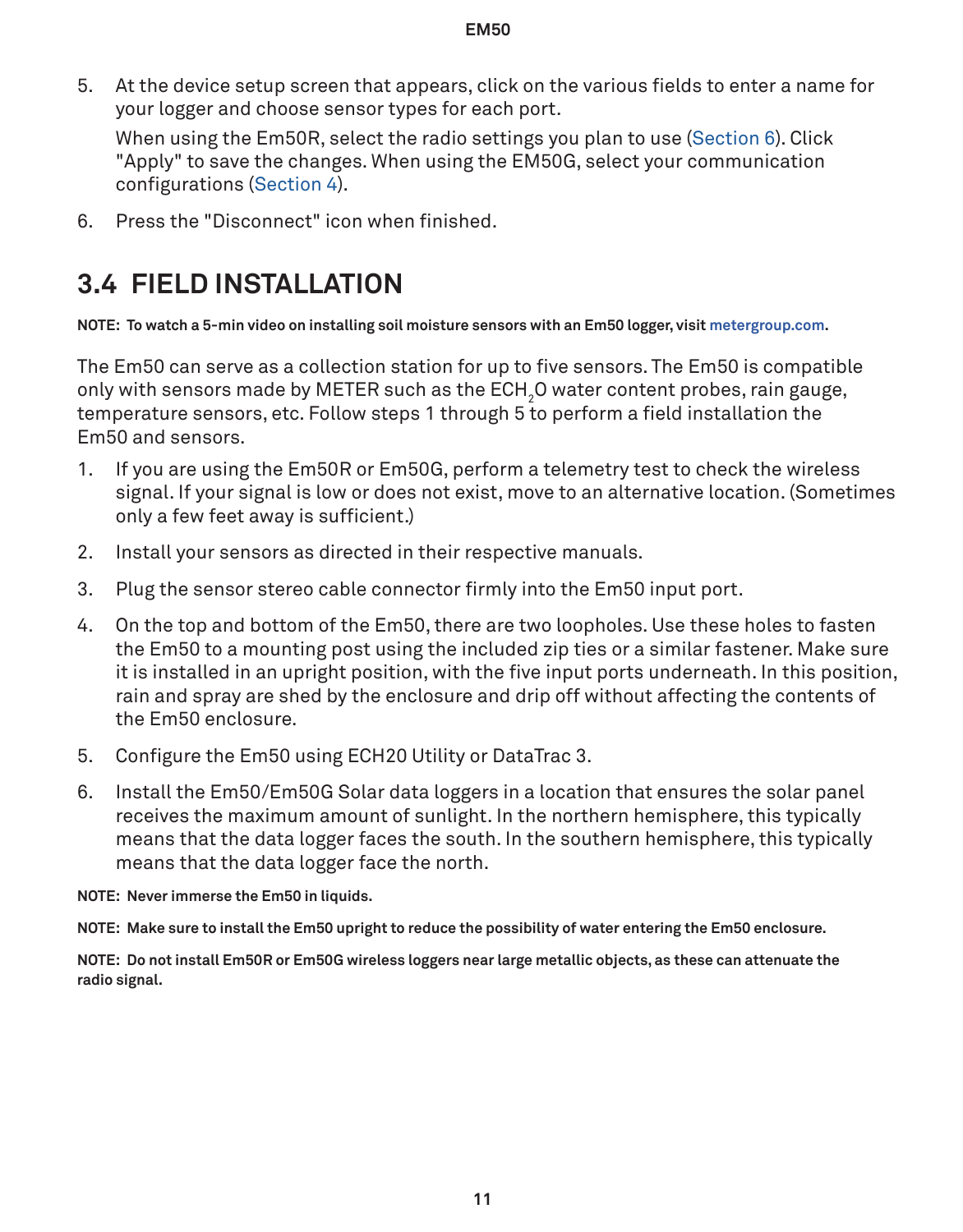## <span id="page-17-1"></span><span id="page-17-0"></span>**4. SOFTWARE AND CONFIGURATION**

We designed the Em50 series data loggers to have a simple configuration and no data logger programming. The software packages are key to the effectiveness and ease of the Em50 Series data loggers. The software fits a variety of users and allows quick and easy access to the data logger.

• ECH20 Utility: Use ECH20 Utility for basic data logger configuration and direct connect data download in Excel format. Customers can use ECH2O Utility on any Windows laptop, netbook, or desktop computers.

**NOTE: ECH20 Utility cannot download Em50G data from METER Data Service.**

- DataTrac 3: Use DataTrac 3 for configuring and organizing multiple Em50 series loggers. DataTrac 3 database system automatically updates newly downloaded data and creates graphs of complete data sets from each logger. DataTrac 3 is the premier software for downloading and collecting data from Em50R or Em50G systems. This software is best if you are interested in viewing your data on a daily or weekly basis because of the software ability to automatically append new data collected by each logger.
- Em50G WebViewer: Use the Em50G WebViewer application if you do not have a DataTrac 3 license to remotely download data as Microsoft Excel spreadsheets and view graphs of your data for the past week through the METER Data Service. Access your Em50G data through the Em50G WebViewer at [ech2o.com.](http://www.ech2o.com)

DataTrac 3 has a User Manual available from the support section of the product page at [metergroup.com/em50-support.](http://www.metergroup.com/em50-support) This chapter details ECH20 Utility and the Em50G WebViewer.

## **4.1 ECH20 UTILITY SOFTWARE INSTALLATION**

ECH20 Utility provides a user-friendly interface for configuring and downloading data from the Em50 logger. After installing the program ([Section 3.2](#page-14-2)), launch it and you should see the Main screen.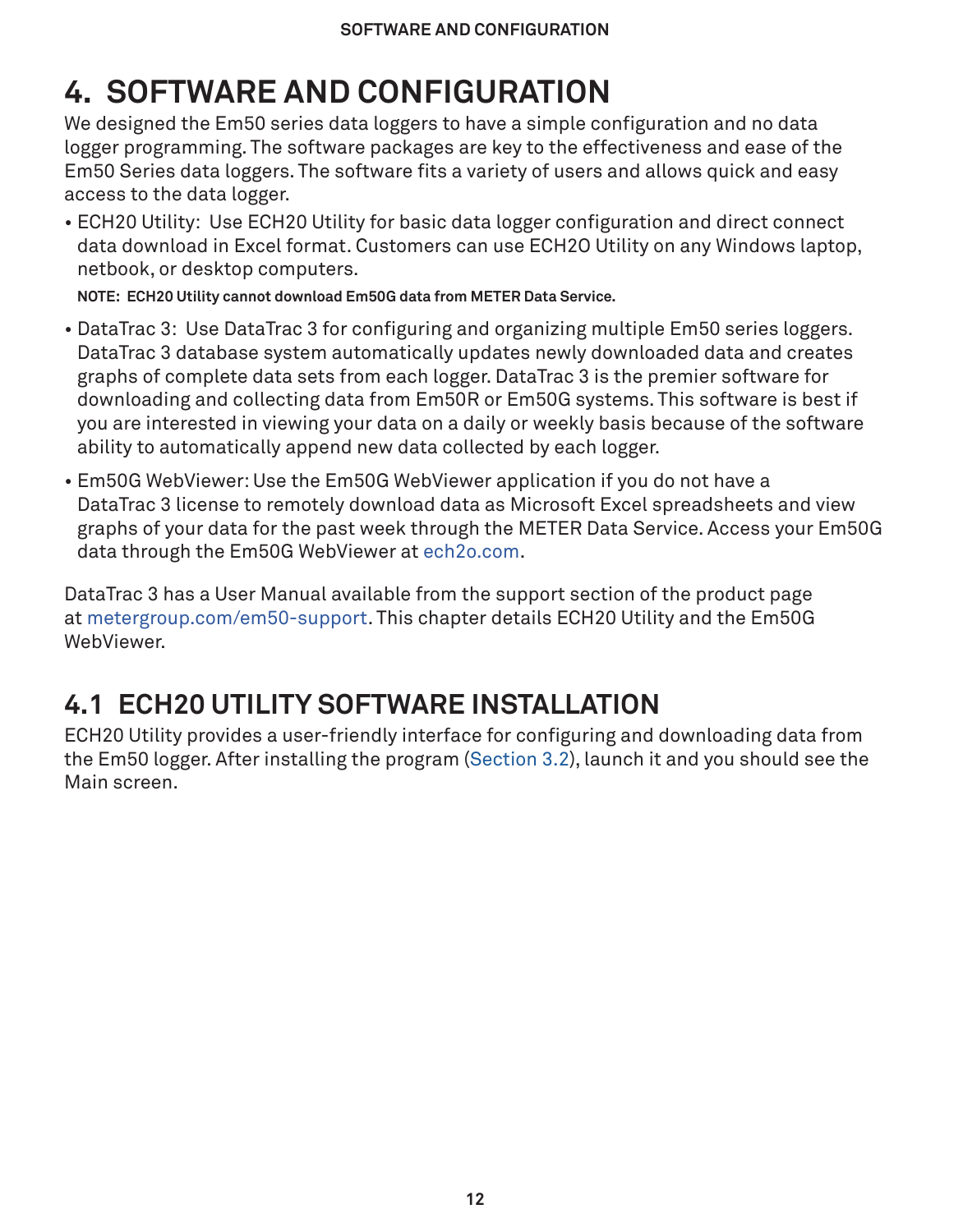<span id="page-18-0"></span>

| ECH2O Utility                                                                                                                                                                                                   |                           | $\overline{\mathbf{x}}$<br>▬<br>-              |  |
|-----------------------------------------------------------------------------------------------------------------------------------------------------------------------------------------------------------------|---------------------------|------------------------------------------------|--|
| File Edit Data Actions Window Help                                                                                                                                                                              |                           |                                                |  |
| Connected to Em50R:<br>Connect Via:<br>FM6755<br>Direct on COM3 Decage<br>9/30/2013 2:08:13 PM                                                                                                                  |                           | Download<br><b>Disconnect</b>                  |  |
| Em50R Identity                                                                                                                                                                                                  | <b>Sensor Measurement</b> |                                                |  |
| Name EM6755                                                                                                                                                                                                     |                           | Measurement Interval 60 minutes                |  |
| Device ID: EM6755                                                                                                                                                                                               | Data Storage: 0% in use   |                                                |  |
| Firmware Version: Em50 2.15                                                                                                                                                                                     |                           | 4.2 years until overwriting oldest stored data |  |
| <b>Device Location</b>                                                                                                                                                                                          | Port 1 Sensor             | <b>5TM Moisture/Temp</b>                       |  |
| <b>Site Name</b>                                                                                                                                                                                                |                           | Port 2 Sensor FC-5 Soil Moisture               |  |
| $\mathbf{u}$<br>۰<br>Latitude                                                                                                                                                                                   | Port 3 Sensor             | <b>STE Moisture/Temp/EC</b><br>٠               |  |
| $\mathbf{H}$<br>$\circ$<br>Longitude                                                                                                                                                                            | Port 4 Sensor             | GS3 Moisture/Temp/EC<br>-                      |  |
| Time Zone: UTC-07                                                                                                                                                                                               |                           | Port 5 Sensor None Selected                    |  |
| Communication Hardware Options<br>Configure<br>Test<br>Communications configured with these settings<br>Radio Mode: Confirmed Delivery Transmit<br>Channel: 3<br>Sub Channel: 3<br>Radio Firmware Version: 5000 | Power Noise Filter: 60 Hz |                                                |  |
|                                                                                                                                                                                                                 |                           | Revert<br>Apply                                |  |
|                                                                                                                                                                                                                 |                           |                                                |  |

**Figure 3 ECH2O Utility Main screen**

In the Main Screen, you can set all logger configuration parameters with visual controls. At the top of the program window is a toolbar for interacting with the Em50. To the left is a battery indicator.

To the right is the Connect Via menu, where you can select a COM port, the Connect button (which displays Disconnect when you are connected to an Em50), the Download button that downloads data saved on the Em50 onto your computer, and the Scan button, which scans all of the sensors connected to each port on the Em50 and returns a real-time reading. This section covers these functions in detail.

## <span id="page-18-1"></span>**4.2 COMMON TASKS IN ECH20 UTILITY**

#### **4.2.1 CONFIGURING THE EM50/EM50R/EM50G**

The Em50 does not require any programming, but it does have several parameters that control identity and function. To change a parameter, connect to your device, change the parameter, then click Apply to send the parameter changes to your device.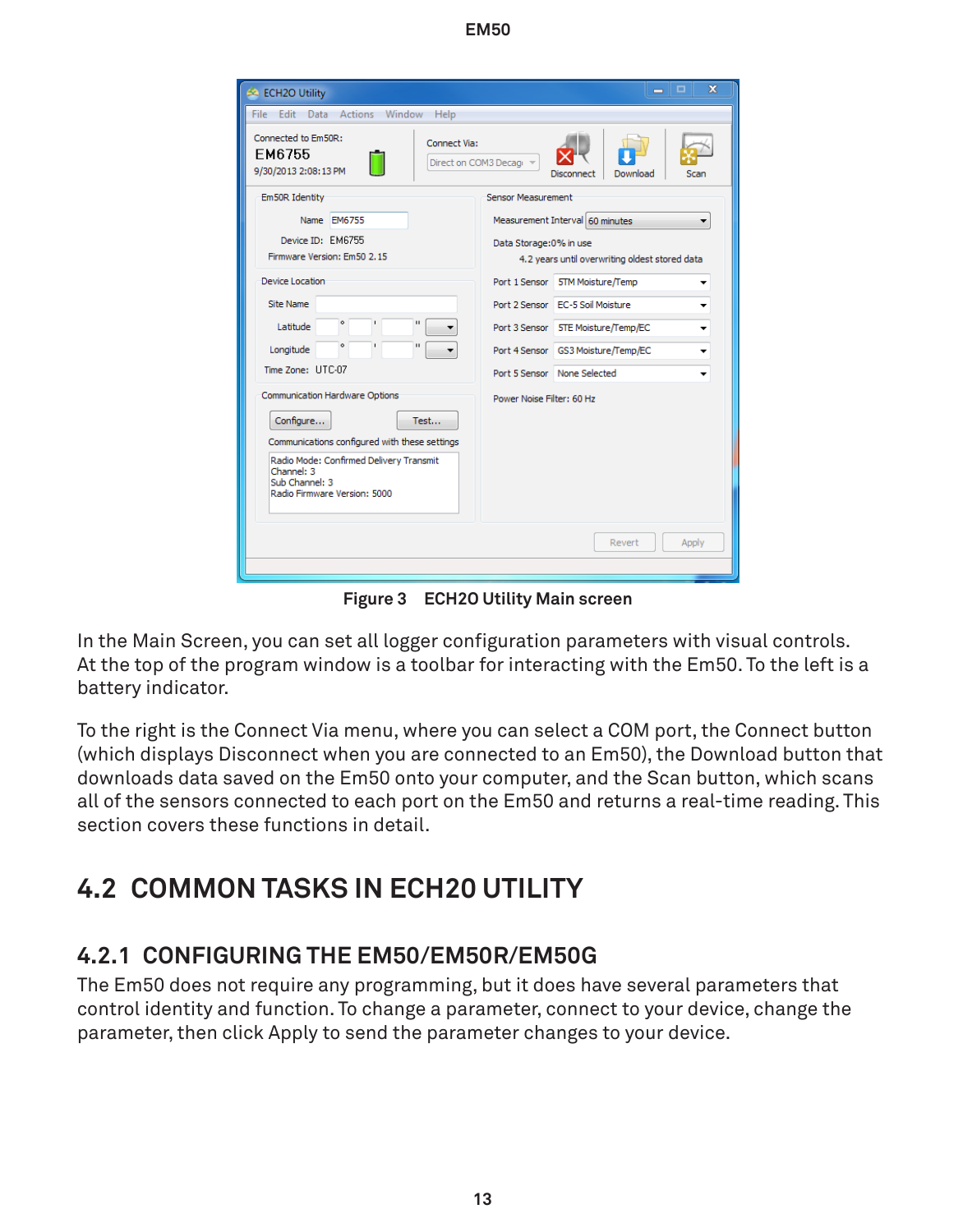<span id="page-19-0"></span>**Name:** Each Em50 device should have a unique name. The default name is the unit serial number. You can change this to any legal name you want. A legal device name uses upper and lower case letters, numbers, underscores, and hyphens. Spaces and most punctuation are not legal name characters. ECH20 Utility prevents you from choosing a name containing illegal characters.

**Serial Number:** When set in the factory, this is a read-only value.

**Measurement Interval:** The Em50 and Em50R loggers allow you to select a measurement interval between 1 and 1,440 min while the Em50G allows you to set a measurement interval between 5 and 1,440 min. A measurement interval of zero (0) or "off" stops the logger from making measurements.

**Port Sensor:** The Em50 requires you to identify the sensor type for each of the five sensors.

**Cellular Settings:** To turn the cellular network of the Em50G on or off, click the "Configure" button in the "Communication Option" section. The cellular network is active when "Upload data to ECH2OData.com" box is checked and is off when the box is not checked. The Em50G is uploading data to the METER Data Service (on) by default. See [Section 5](#page-30-1) for more information on the Em50G.

Choose up to six upload times. Default upload times are: 6-7 AM, 10-11 AM, 1-2 PM, 4-5 PM. To conserve battery power, choose fewer upload times. The Em50G high data use logger allows you to transmit data every 15 min.

Click Ok after making configuration changes. Click Apply to save communication settings in your Em50G. Your current settings show up in the communications option field.

ECH20 Utility helps you evaluate the quality of the cellular connection on your Em50G with the Communication Test feature. Please see [Section 5](#page-30-1) for a step-by-step guide to running the Em50G Communication Test.

**Radio Settings:** Only devices that have a radio module support these options (Em50R, DataStation). See [Section 6](#page-37-1) for more information on using the radio settings.

### **4.2.2 DOWNLOADING DATA WHEN DIRECTLY CONNECTED**

Once you properly configure and install the Em50, it is ready to begin making and storing sensor measurements. Stored data can be downloaded from the logger starting at two places in the logger memory. The "Download New" option downloads the data stored since the last successful download. The "Download All" option downloads all the data currently stored in the Em50. The "Download" button on the toolbar corresponds to the Download New option. Any model of Em50 data logger supports downloading data when directly connected to the logger with ECH2O System software.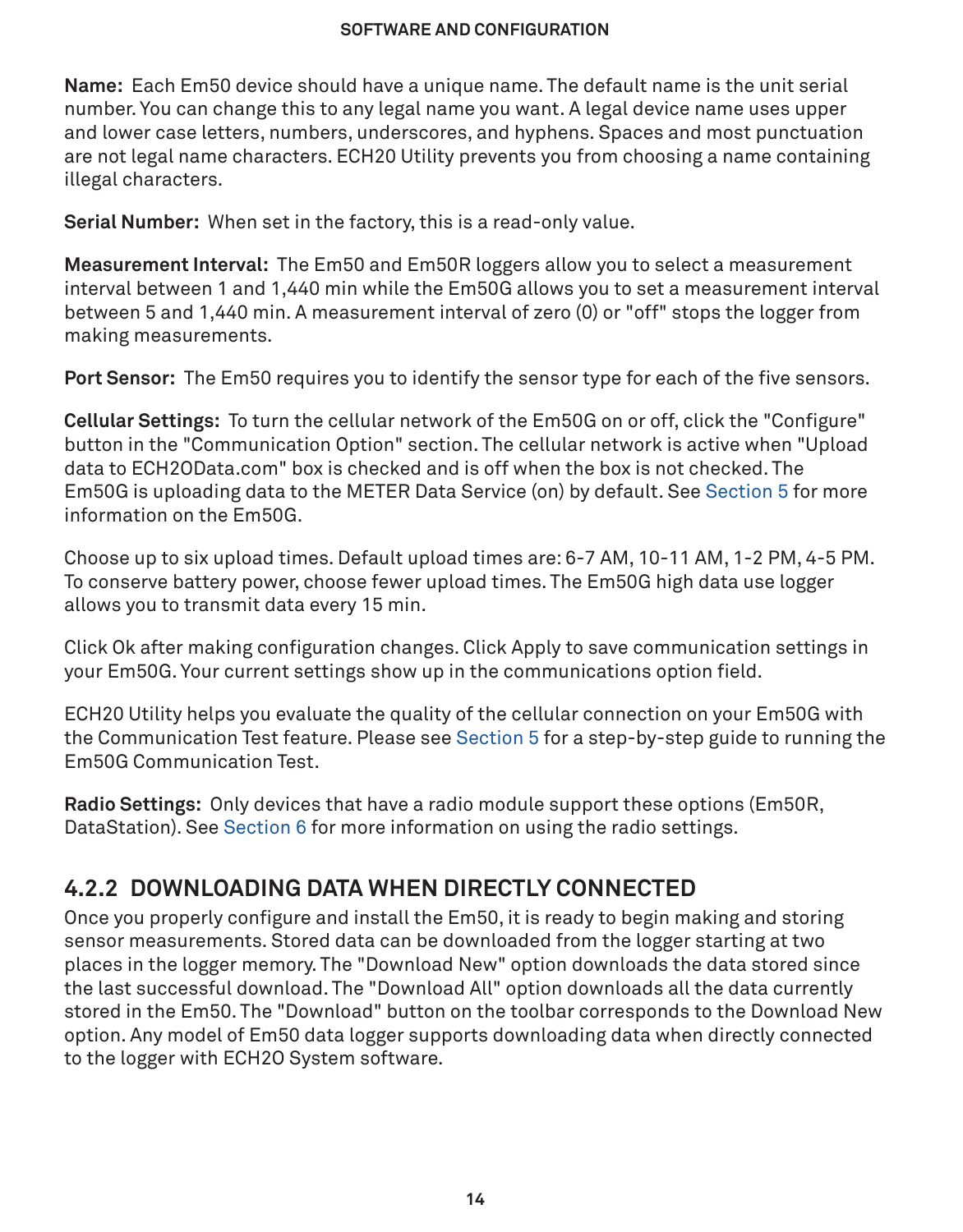<span id="page-20-0"></span>Follow steps 1 through 5 to download data.

- 1. Use the USB cable to connect the Em50 to your computer.
- 2. Choose "Direct on" the appropriate COM port from the Connect Via drop-down list and press the "Connect" button. If you encounter connection errors, please see [Section 8](#page-47-1) or the ECH20 Utility Help File.
- 3. Once connected to an Em50, either click the Download button on the toolbar, or go to the Data Menu and select a download option as described above.
- 4. When saving data, the File > Save dialog suggests a name based on the connected logger name and the time and date. However, you can enter any name by typing it into the "File name" field.
- 5. Choose the file format (Common formats include .xls, .csv, or .dxd) you prefer then click Save. ECH20 Utility then downloads the data and creates the file.

ECH20 Utility can save your data in several different file formats.

**Excel Workbook File (.xls):** Converts the raw downloaded measurement data into engineering values appropriate for each sensor type. The converted data saves to sheet 1 of the workbook and raw data saves to sheet 2. You can use the raw measurement data to apply custom calibration to your sensor data.

**DataTrac 3 Data File (.dxd):**  Saves the file in a format that DataTrac 3 can import. Each .dxd file contains information about the ECH<sub>2</sub>O logger settings, identity, and status along with the raw data for each sensor.

**Processed Data Text File (.txt):** Converts the raw downloaded data into engineering values appropriate for each sensor type. Data are saved as a tab delimited text file.

**Raw Data (.csv):** Saves the raw data in the form downloaded from the logger.

NOTE: The DataTrac 3 file format (.dxd) is a useful way to store data for later manipulation. Each .dxd file contains information about the ECH<sub>2</sub>O logger settings, identity, and status along with the raw data for each sensor. ECH20 Utility **can process a .dxd file into an Excel file or a processed text file. This allows you to process your raw data again with different settings or file formats.**

### **4.2.3 OTHER DATA DOWNLOAD OPTIONS**

METER designed the Em50R to be part of a wireless sensor network. In this mode, Em50R transmits measurement data to a DataStation. You can then download the measurement data from all the Em50R loggers in your network from one location. The communication protocol also confirms delivery of the data and continues to request data until it receives the complete data package. See [Section 6](#page-37-1) for more information on setting up logger networks.

We designed the Em50G logger to upload your measurement data to METER Data Service using the cellular network. This makes it easy for you to use the Internet to download your measurement data from anywhere in the world. Please see [Section 5](#page-30-1) for more information.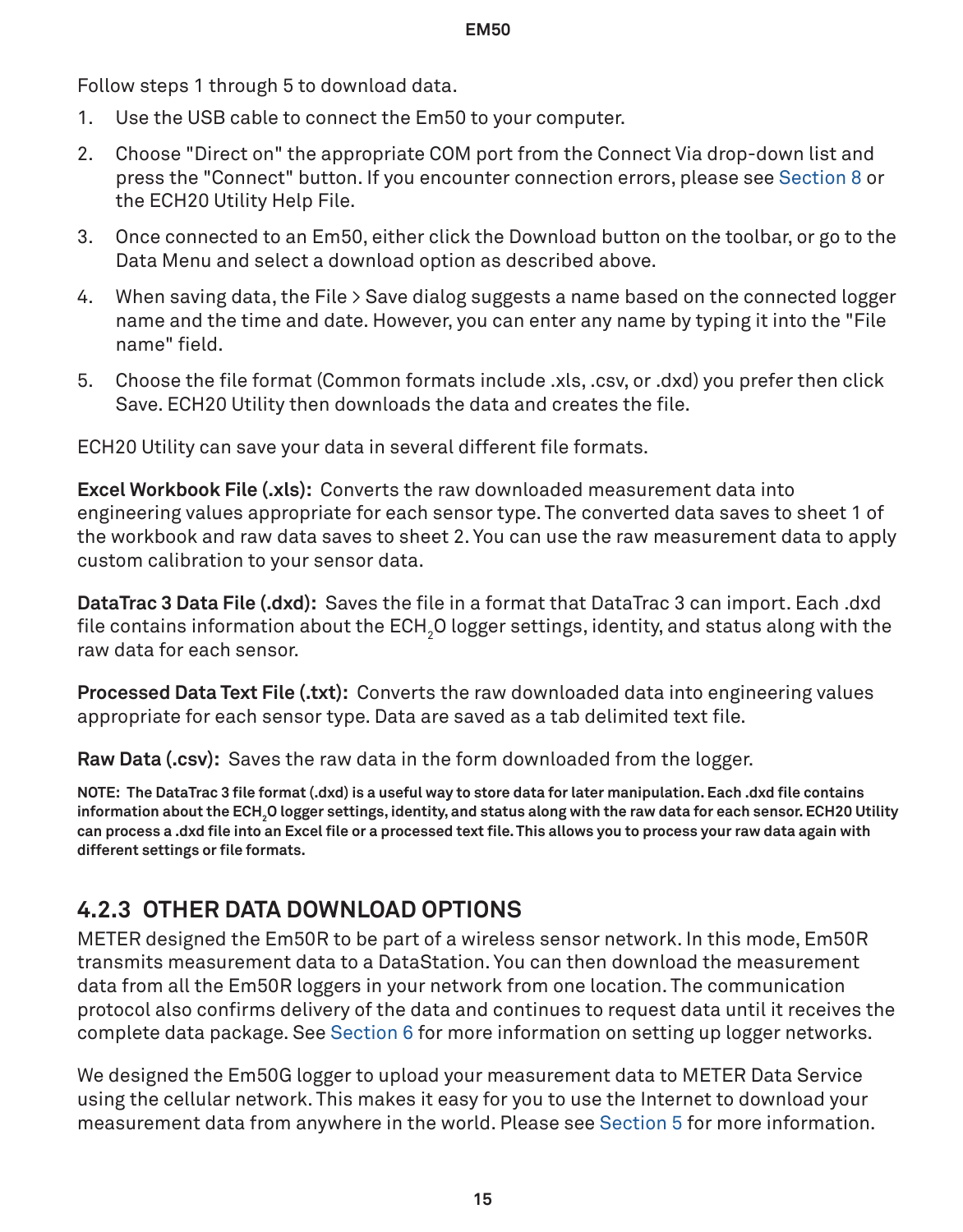<span id="page-21-0"></span>**NOTE: ECH20 Utility uses the default conversion equation for each sensor when converting raw data to processed data. For more information about the default conversion equations, please see your logger or sensor manual.**

An Em50R supports wireless data downloading. ECH20 Utility can establish a two-way radio connection between your computer and a remote Em50R through the Rm-1 Radio Modem. Once you establish this connection, you may download data from the Em50R just like it is directly connected to the logger. [Section 6](#page-37-1) provides more information on setting up two-way wireless communications.

### **4.2.4 ERASING DATA**

If you need to erase the data on your Em50, go to Data > Erase Stored Data. You should erase your data if you change the Em50 configuration settings, such as what type of sensor is in each port. After selecting the Erase option, it asks if you want to continue. Click Cancel to return to the program, or Erase Data to continue.

**NOTE: Activating this feature permanently erases all stored data.**

### **4.2.5 INSTANTANEOUS MEASUREMENTS (SCAN)**

ECH20 Utility gives you the ability to take real-time sensor measurements with your Em50 logger. This is most useful as a troubleshooting feature to test if a sensor is reading properly. You can also see how sensors react to environmental changes. Follow steps 1 and 2 to take real time measurements.

1. Click the "Scan" button in the toolbar, or go to Actions > Scan Logger Ports. The Em50 takes a reading on each of the ports, then displays the Em50 Port Scan screen.

| Em50R Port Scan                                     | $\Sigma$                            |
|-----------------------------------------------------|-------------------------------------|
| Port 1<br>5TM Moisture/Temp                         | 10.1% VWC; 23.0 °C                  |
| Port 2                                              |                                     |
| 3.8% VWC<br>EC-5 Soil Moisture<br>۰                 |                                     |
| Port 3                                              |                                     |
| $\blacktriangledown$<br><b>STE Moisture/Temp/EC</b> | 8.0% VWC; 23.2 °C; 0.00 bulk dS/m   |
| Port 4                                              |                                     |
| $\overline{\phantom{a}}$<br>GS3 Moisture/Temp/EC    | 45.9% VWC; 22.3 °C; 0.000 bulk dS/m |
| Port 5                                              |                                     |
| None Selected<br>۰                                  |                                     |
|                                                     |                                     |
|                                                     | Close<br>Scan Again                 |

**Figure 4 Em50 Port Scan screen**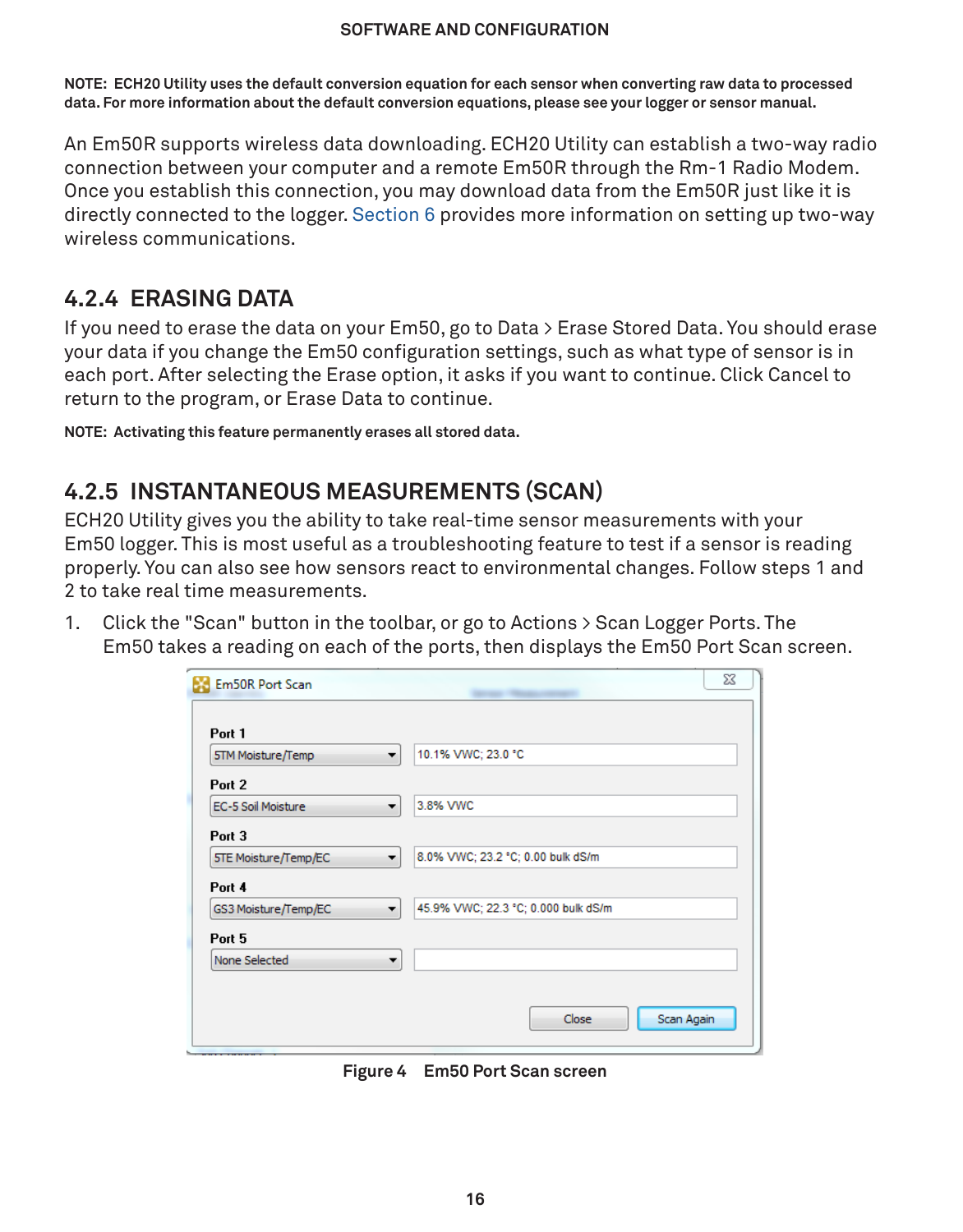<span id="page-22-0"></span>2. The Port Scan screen displays all five ports should display with the measurement for each port in the units appropriate for the sensor. You can change measurement units in the Preferences Menu ([Section 4.3.2](#page-22-1)). Click the sensor name to see the reading as raw data.

The five ports should display with the measurement for each port in the current selected unit. If nothing is plugged in to a port, the reading for that port is zero.

**NOTE: The Em50 does not store data that it measures with the scan function.**

## **4.3 ECH20 UTILITY MENUS**

ECH20 Utility features six menus that allow you to access the program features. These six menus are the File, Edit, Data, Actions, Window, and Help menus. [Section 6](#page-37-1) discusses all menu features.

### **4.3.1 FILE MENU**

**Save Settings File:** Selecting the "Save Settings File" option from the File menu creates a data file that contains all of the settings and information associated with the connected Em50. This feature is useful for transferring logger configurations between ECH20 Utility and DataTrac 3. By default, the name of the settings file is the name of the selected Em50. After naming the file and selecting where it saves, click Save to create the file.

**Convert Data File:** ECH20 Utility "processes" or converts raw ECH<sub>2</sub>O sensor data to processed data. This feature works by reading .dxd files containing raw data and outputting the processed data into a different file format (such as .xls or .txt). You can convert DataTrac 3 data files (.dxd). Only files saved with ECH20 Utility can be converted to processed files. You can choose to save your processed files as an Excel file or text file.

### <span id="page-22-1"></span>**4.3.2 EDIT MENU**

#### **THE PREFERENCES WINDOW**

The Preferences Window is the main feature of the Edit Menu, it has four tabs for navigation: The Measurements, Data Files, Communications, and Application tabs.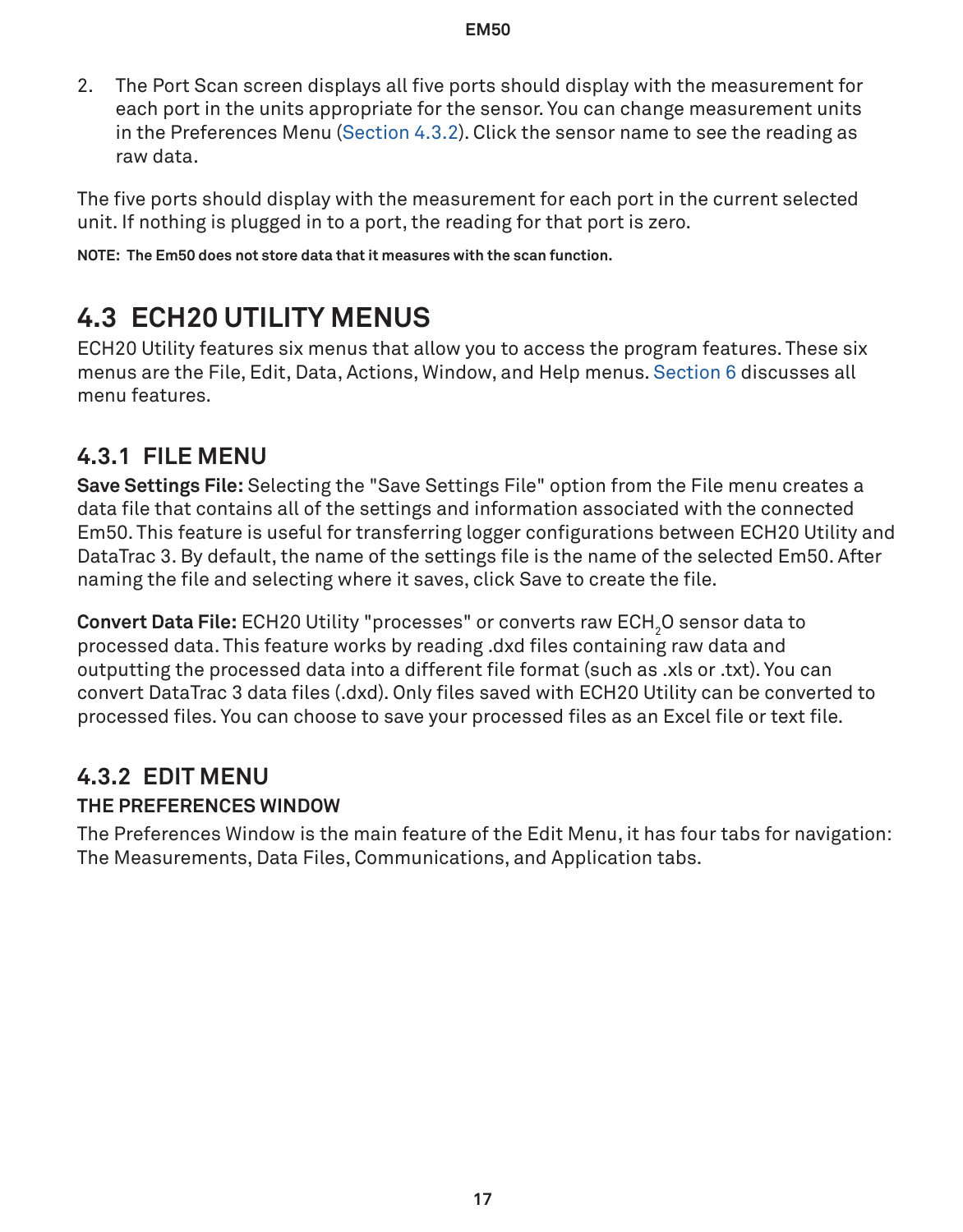#### **Software and Configuration**

| <b>Measurement Units</b>                                   |  |
|------------------------------------------------------------|--|
|                                                            |  |
| Water Content   % VWC (percent VWC)                        |  |
| Water Potential<br>kPa (kilopascal)                        |  |
| Temperature   °C (Celsius)                                 |  |
| Humidity<br>RH (relative humidity)                         |  |
| Precipitation<br>mm (millimeters)                          |  |
| Drainage/Water Level<br>mm (millimeters)                   |  |
| Volume<br>liters                                           |  |
| <b>Electrical Conductivity</b><br>dS/m (decisiemens/meter) |  |
| Wind Speed<br>m/s (meters per second)                      |  |
| <b>Power Noise Filter</b>                                  |  |
| Power Frequency<br>60 Hz Power                             |  |

**Figure 5 ECH2O Utility Preferences: Measurements tab**

#### 1. Measurements Tab

The Measurement Units feature is the main function of the Measurement tab. These field entries determine the unit values that display when you save downloaded data as Excel, processed, or raw data files. ECH20 Utility supports displaying some measurement data in multiple units. For example, it allows you to choose degree Celsius or degree Fahrenheit for temperature sensors.

To set your preferences for measurement units, choose the Measurements tab in the ECH20 Utility Preferences window. Locate the type of measurement and select a unit from the drop-down menu next to it. Click "Close" to apply the changes.

The Power Noise Filter is the other feature of the Measurements tab. The AC electrical power in your office or home can add a subtle amount of noise to the data logger sensor measurements. The logger Power Noise Filter setting is designed to eliminate this electrical noise that comes from the AC power distribution system. You should set the value of the Power Noise Filter to match the frequency of the power cycle where you live. In North America and most of Asia, this is 60 Hz (the default value). In most of Europe the electrical frequency is 50 Hz. This feature only needs to be set once, as the program automatically updates each connected device filter.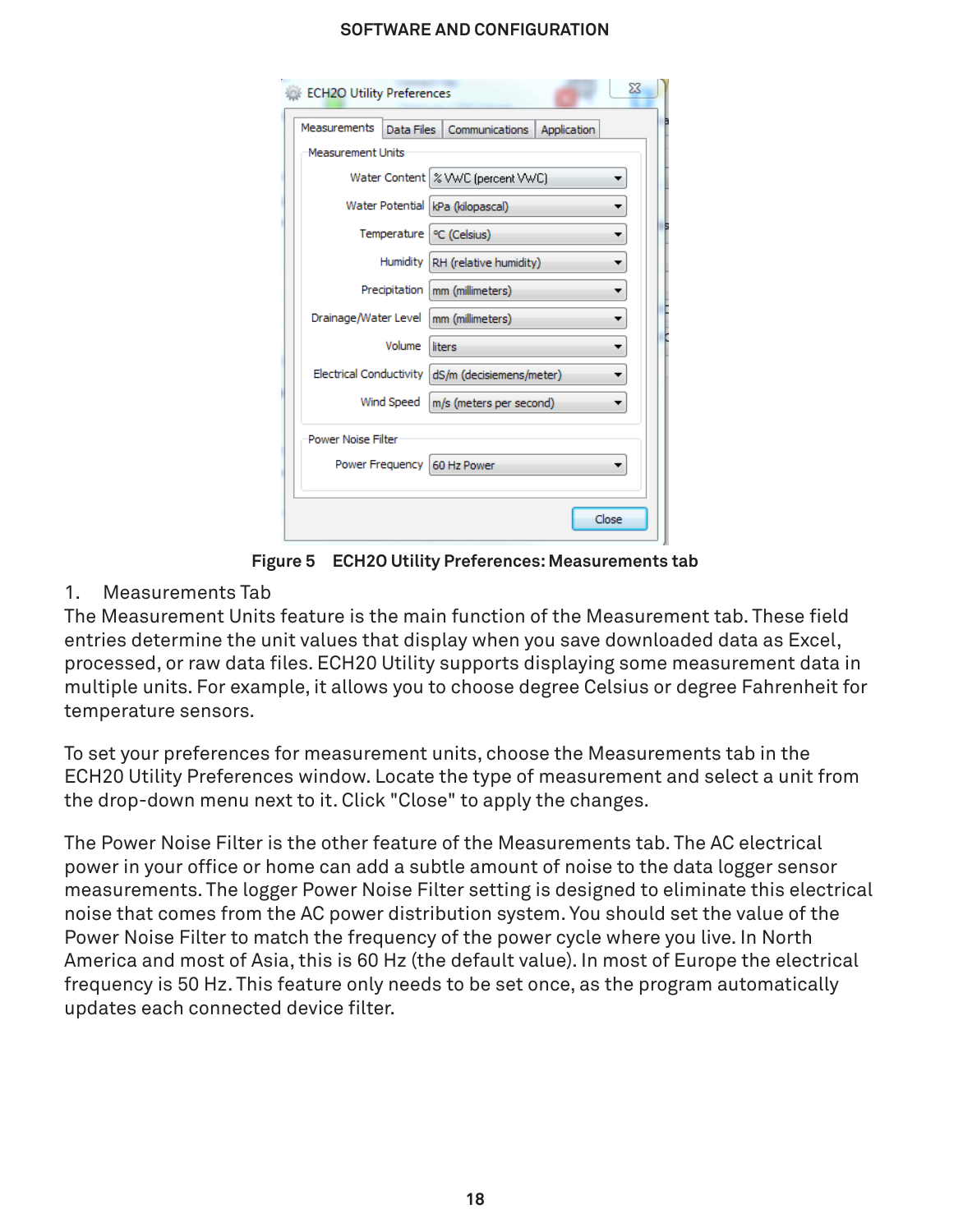<span id="page-24-0"></span>2. Data Files Tab



**Figure 6 ECH2O Utility Preferences: Data Files tab**

The Column Headers feature provides a title for each column that corresponds to the port number, measurement type, and unit. Column headers for saved data files are turned on by default, and apply only to processed and raw MS Excel data, as well as processed text data. De-select "Include column headers" to turn off the column headers for these file types. You can control the format of date and time values in the Data Files tab under the section "Date and Time Formatting in Data Files." By default, the time and date are formatted using the settings in the Windows Regional & Language Options control panel. You can modify this to display the date and time in dd/mm/yyyy format with either a 12- or 24-h clock. To change the format, select an option from the menu, then click Close to apply the changes.

#### 3. Communications Tab

The Communications tab has items that control how the serial communication works between ECH20 Utility and your Em50. Generally you should not adjust these settings unless you are experiencing problems communicating with your Em50.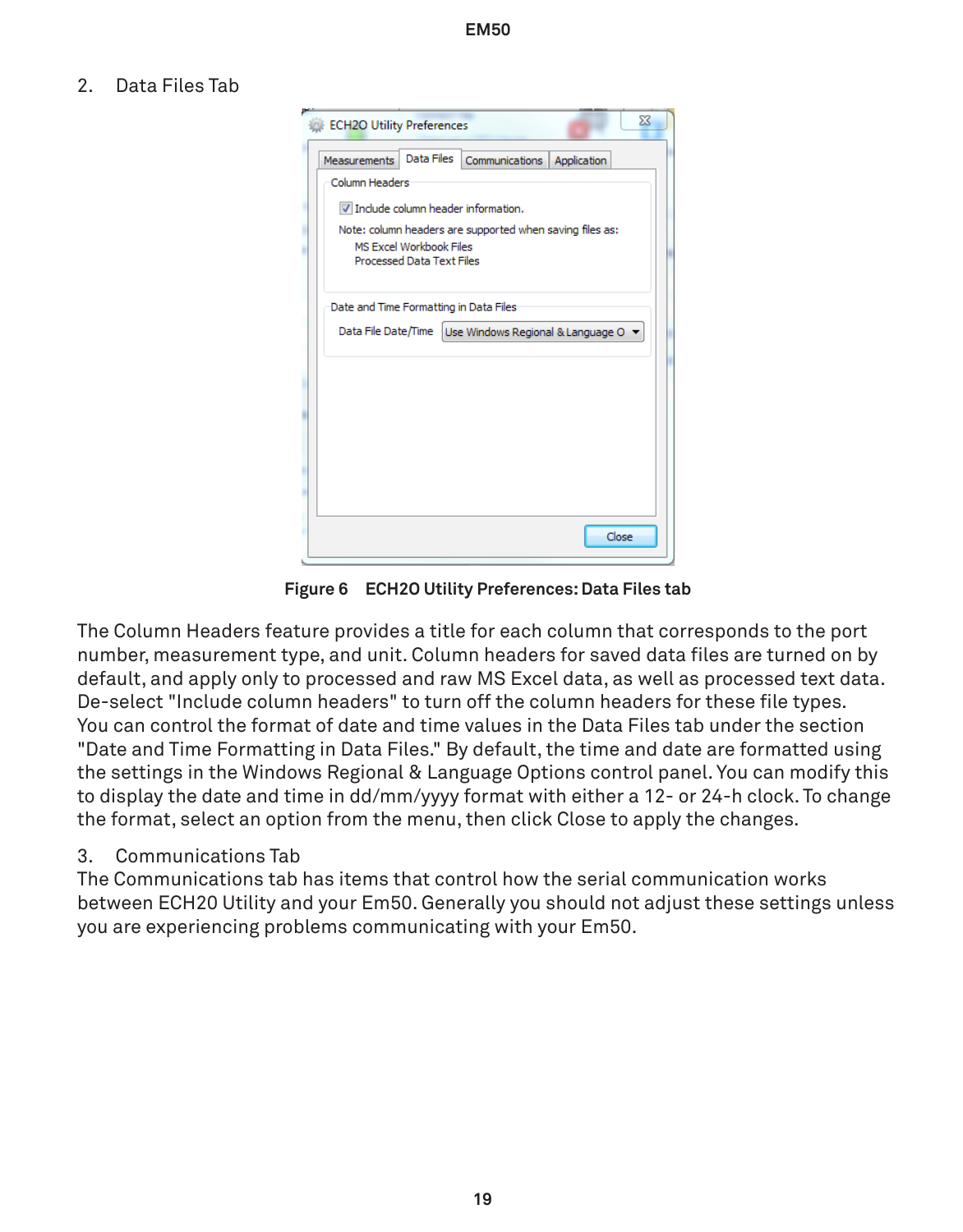#### **Software and Configuration**

| <b>ECH2O Utility Preferences</b>                                                                                                                                                                                                                        | 23 |
|---------------------------------------------------------------------------------------------------------------------------------------------------------------------------------------------------------------------------------------------------------|----|
| Communications<br>Data Files<br>Measurements<br><b>Application</b>                                                                                                                                                                                      |    |
| Only change these settings if you are having trouble<br>reliably communicating with your ECH2O devices.                                                                                                                                                 |    |
| Device Commands Retries                                                                                                                                                                                                                                 |    |
| <b>Direct Connect Retries</b><br>3 (default)                                                                                                                                                                                                            |    |
| Radio Connect Retries<br>5 (default)                                                                                                                                                                                                                    |    |
| Extra Response Time<br>0 seconds (default)                                                                                                                                                                                                              |    |
| Maximum Baud Rate for Direct Connection                                                                                                                                                                                                                 |    |
| Maximum Baud Rate<br>115200 (default)                                                                                                                                                                                                                   |    |
| Communication Ports List:                                                                                                                                                                                                                               |    |
| Enable "Force find all communication ports" if your USB to serial<br>adpter doesn't appear in the "Connect Via" communication port<br>list. Please note: enabling this option may also find COM ports<br>that are unavailable for use by ECH2O Utility. |    |
| V Force find all communication ports.                                                                                                                                                                                                                   |    |
| Close                                                                                                                                                                                                                                                   |    |

**Figure 7 ECH2O Utility Preferences: Communications tab**

The Command Retries feature sets the number of automatic retry commands the ECH20 Utility automatically sends to your Em50 when there are errors. For most circumstances, the default retries work well. If you experience unreliable communication with your Em50, you can try increasing the Direct Connect Retries.

The Maximum Baud Rate feature allows you to set the Baud Rate for Direct Connection. Set a baud rate lower than the default 115,200 baud if you consistently experience serial connection problems.

The Communications Port List enables the "Force find all comm ports" feature. Use this feature when the USB to serial adapter does not appear in the Connect Via communication port list. ECH20 Utility is compatible with most USB to Serial adapters. Some models of USB to Serial adapters are not found by the serial port enumeration feature of ECH20 Utility. If your model of USB to Serial adapter is not recognized, enable Force find all Communication Ports in the Preferences Menu by going to the Communication tab, and enabling the check box at the bottom of the screen. Enabling this option may find other serial ports that are not available for use by the ECH20 Utility (for example, modems installed in your computer).

**NOTE: Enabling the Force find all Communication Ports option may result in ECH20 Utility finding communication ports that are unavailable for its use.**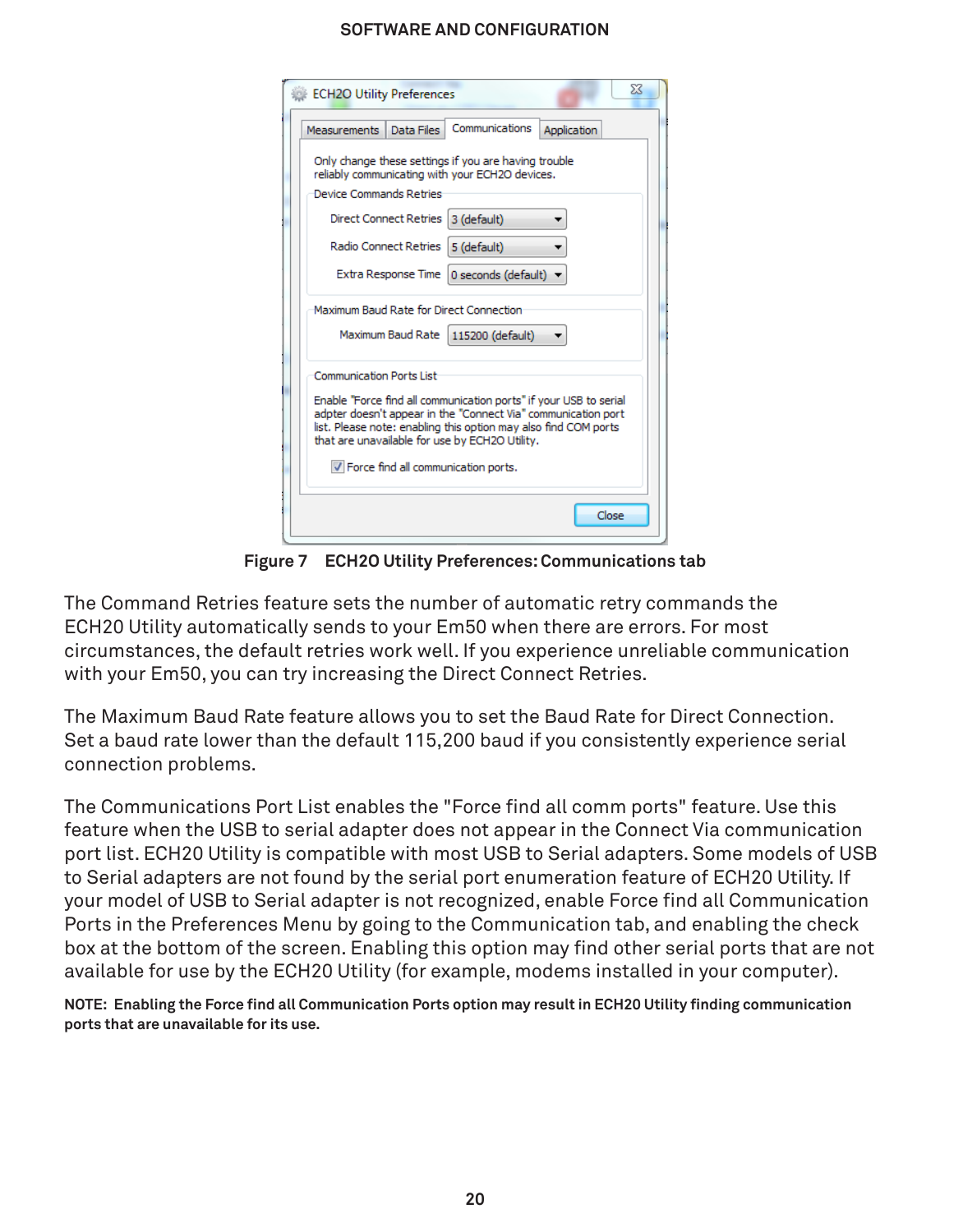4. Application Tab

| Measurements   Data Files              | Communications                                                                                            | Application |
|----------------------------------------|-----------------------------------------------------------------------------------------------------------|-------------|
|                                        | Automatic Internet Version Check on Startup                                                               |             |
|                                        | V Check for updates to the ECH2O Utility application.                                                     |             |
|                                        | These options require your computer to be connected to the<br>internet to successfully check for updates. |             |
| Automatic Clock Synchronization        |                                                                                                           |             |
|                                        | V Keep ECH2O device's clock synchronized to PC clock.                                                     |             |
| Date and Time Display in ECH2O Utility |                                                                                                           |             |
| Display Date/Time                      | Use Windows Regional & Language O                                                                         |             |
|                                        |                                                                                                           |             |
|                                        |                                                                                                           |             |
|                                        |                                                                                                           |             |
|                                        |                                                                                                           |             |
|                                        |                                                                                                           |             |
|                                        |                                                                                                           |             |

**Figure 8 ECH2O Utility Preferences: Applications tab**

The Automatic Internet Version Check instructs ECH20 Utility to automatically check for a newer version using Decagons Internet version-check engine. When you select this option, while running ECH20 Utility and connected to the Internet, the software notifies you when a newer ECH20 Utility version becomes available. You can turn off the automatic check by unchecking this option. You can manually check for updates any time using the "Check for ECH20 Utility Updates" option in the Help menu.

Automatic Clock Synchronization keeps the device clock synchronized with your PC clock By default, the ECH20 Utility automatically synchronizes the logger date and time to the time set on your computer. You can disable this feature by unchecking this option. You can also update the date and time in your logger any time it is connected by selecting Actions > Set Date/Time.

Selecting the Error Log File option instructs the software to add more detailed error messages to log files. The ECH20 Utility keeps a log file of errors and events, but adding more messages to this file is useful for troubleshooting. Check this option to add more error and event messages to the error log.

The Date and Time Display in the ECH20 Utility controls how the EM50 displays the date and time in the toolbar status area. By default, the time and date use the settings in the Windows Regional & Language Options control panel to determine display. You can modify this to display the date and time in dd/mm/yyyy format with either a 12- or 24-h clock.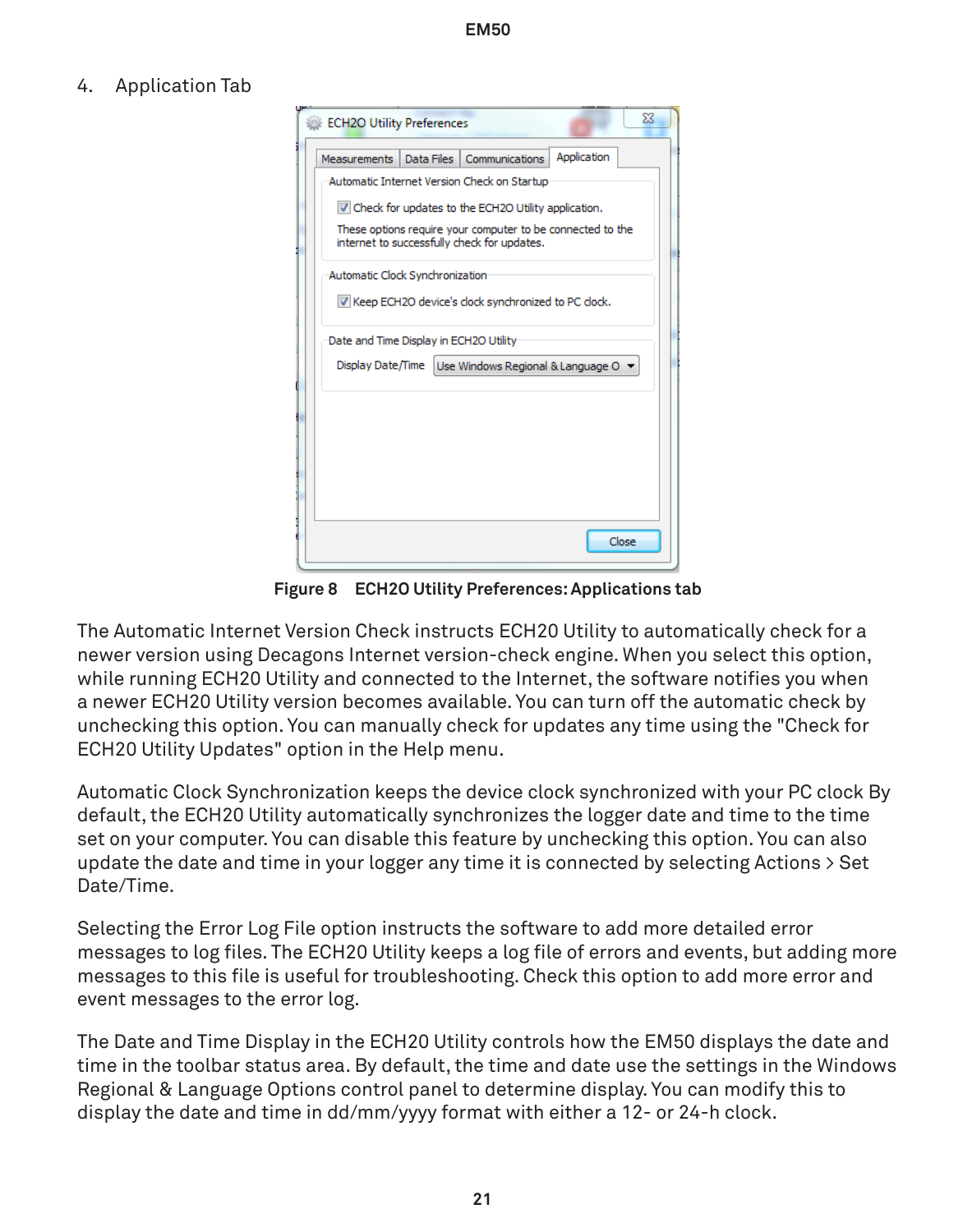#### <span id="page-27-0"></span>**4.3.3 DATA MENU**

The Data menu has four options: Download New Data, Download All, Report Stored Data, and Erase Stored Data. Please refer to their respective portions of [Section 4](#page-17-1) for more information on these functions.

### **4.3.4 ACTIONS MENU**

Connect/Disconnect performs the same function as the connect/disconnect button in the toolbar. It initiates a data communication connection between your Em50 and your computer. You must first connect to your Em50 before downloading data.

#### **OTHER ACTIONS MENU FUNCTIONS**

The Get Settings command retrieves all the port and configuration settings from your Em50. These settings are automatically collected when you connect to your Em50. You can use this option to check to make sure your changes are stored in the Em50.

The Apply Settings feature applies the parameters you changed to your Em50. This operates just like the Apply button on the main screen. This option is only available when there are parameter changes available to send to the Em50.

The Scan Logger Ports option allows you to take readings from each port independent of the others. See [Section 4](#page-17-1) for details and procedures.

Use the Digital Sensor Terminal for SDI-12 addressing and query of our digital SDI-12 sensors. See the respective manuals for these sensors for additional information on SDI-12 capabilities.

The Set the Date/Time command instructs the ECH20 Utility to set the Em50 time and date according to the time and date on your computer.

Use Communication Test when you connect to the Em50R or Em50G loggers using ECH20 Utility to see how well the logger wireless communication is working. If the test suggests that you have a poor connection, you can move to a new location and re-try the communication tests.

Use List Cellular Carriers for troubleshooting to see which cellular carriers are available within the range of the Em50G logger.

Use the Configure Radio Modem to change the channel and subchannel for your Em50R or DataStation.

The Device Tools submenu contains several items.

The "Test Device Firmware" option determines if you have any firmware (the internal software that runs the Em50) errors. To initiate a firmware test, select Actions > Device Tools > Test Device Firmware. This automatically tests the integrity of your Em50 firmware, and report if it reads as Bad or Good.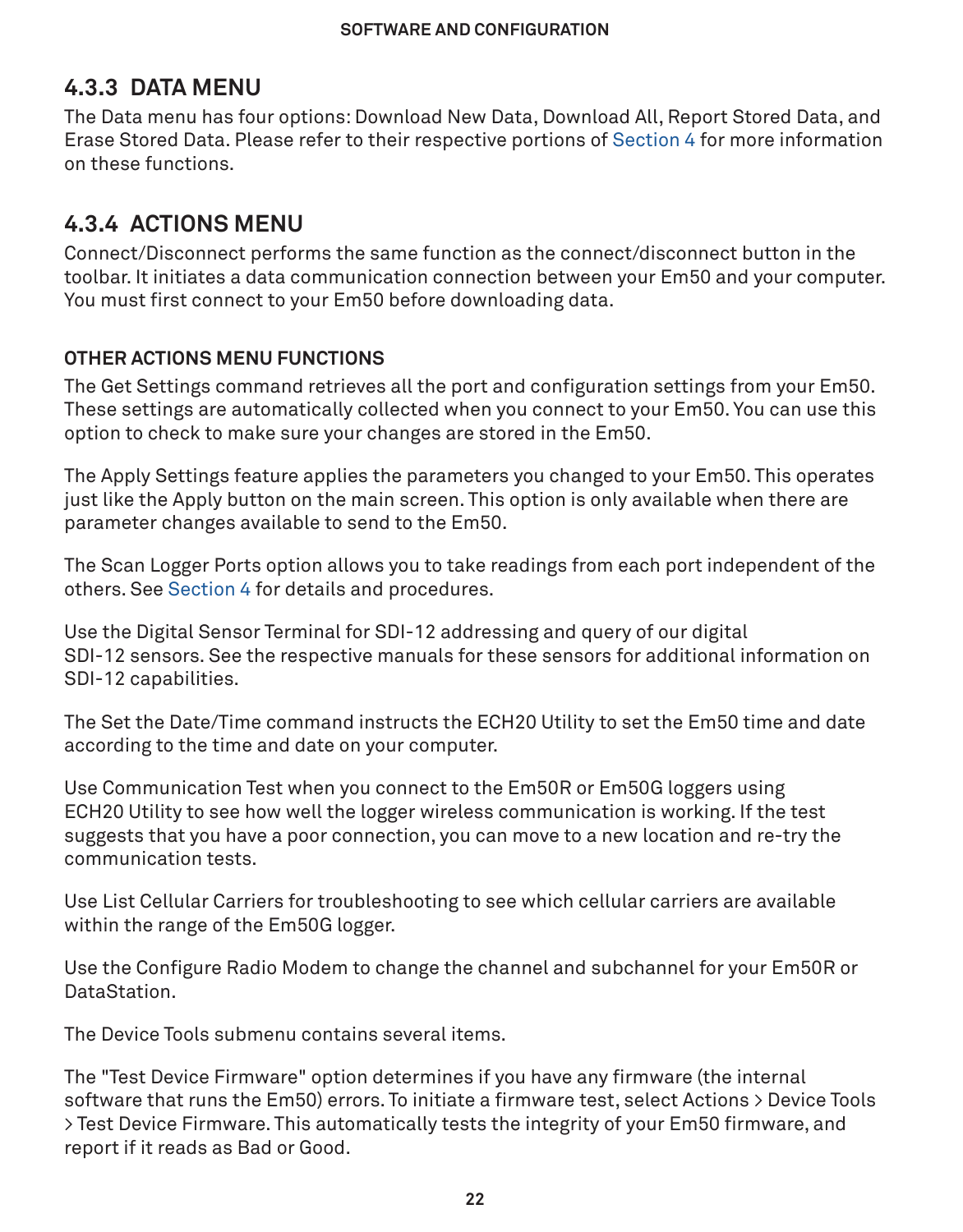<span id="page-28-0"></span>The "Initialize Radio Module" option resets the radio module to the default setting. This option applies to Em50Rs and DataStations only.

The "Initialize Device" option initiates a form of hard reset for your Em50. ECH20 Utility resets your Em50 and rewrites all the logger settings. All your measurement data is erased. This option is useful for troubleshooting a logger that is not working as expected.

**NOTE: Initializing your Em50 deletes all stored data. Make sure any data has been downloaded out of the Em50 before initiating a reset.**

### **4.3.5 WINDOW MENU**

The Window menu contains the "Show Terminal" command. The terminal window allows you to directly enter commands for your Em50 and is mainly used for troubleshooting and diagnosis.

### **4.3.6 HELP MENU**

The Help menu allows access to the ECH20 Utility help file, allows you to check for program and firmware updates, and displays information about your copy of the ECH20 Utility.

The **ECH20 Utility Help** menu item opens the help file. It contains some of the information found in this manual.

The **Send Feedback to Decagon** menu item helps you send product feedback, bug reports, or feature requests to Decagon. Your computer must be connected to the Internet for this feature to work. See Appendix B for more information.

The **Check for Utility Updates** item checks for the newest available version of the ECH20 Utility. Make sure you are connected to the Internet, then select Help > Check for ECH20 Utility Updates. The program checks to see if there is a newer version available. If there is, it directs you to the web page where you can download it. To check for a newer version of the ECH20 Utility, choose this menu item. Checking for updates for the ECH20 Utility uses Decagon's version-check web engine. Your computer must be connected to the Internet for this feature to work.

The **Check for Device Firmware Updates** menu item is only available when you are connected to an Em50 (or other ECH $_{\rm 2}$ O device). It compares the firmware version of your Em50 with the latest version available from Decagon. You can download a firmware updater when a new version is available. Your computer must be connected to the Internet for this feature to work.

**About the ECH20 Utility** opens the About window. You can see the version of your copy of ECH20 Utility here.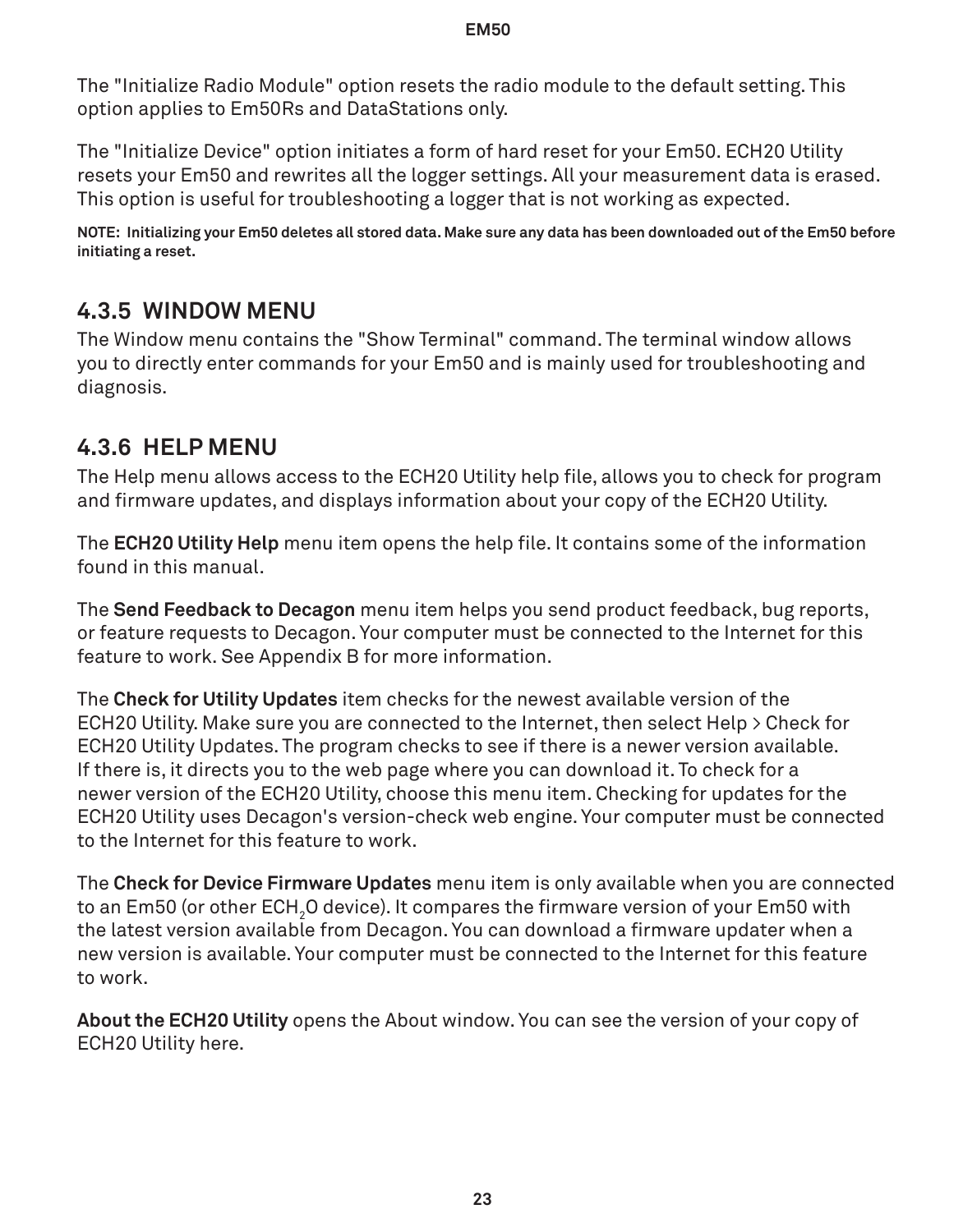### <span id="page-29-0"></span>**4.4 EM50G WEBVIEWER**

The Em50G WebViewer is a web-based application that securely connects your logger to the METER Data Service to download Excel sheets and display weekly graphs of your data. For more specific information and assistance, please find the Em50G WebViewer Help Files by clicking the "Help" link on the WebViewer website.

### **4.4.1 ADDING A USER**

The Em50G WebViewer requires you to either sign in or add an account. If you have already made an account with the METER Data Service through either the old Em50G downloader or DataTrac 3, your account is already set up and you just have to enter your credentials to sign in to the WebViewer. Otherwise, you must make an account.

To make an account, begin by clicking on the "Create User" link below the "Sign in" button. This brings up the METER Data Service Registration form. Enter the required information and click on the "Register" button at the bottom. If all goes well with your registration, you should see a page informing you that your registration was successful. Click on the "login" link, and you are ready to add new Em50G loggers to your account.

### **4.4.2 ADD A SUBSCRIPTION**

In order to view data from an Em50G, you must first "Subscribe" to it. You are not limited by the number of Em50G loggers you can subscribe to. See the Em50G WebViewer Help Files for more information on subscribing to your data logger.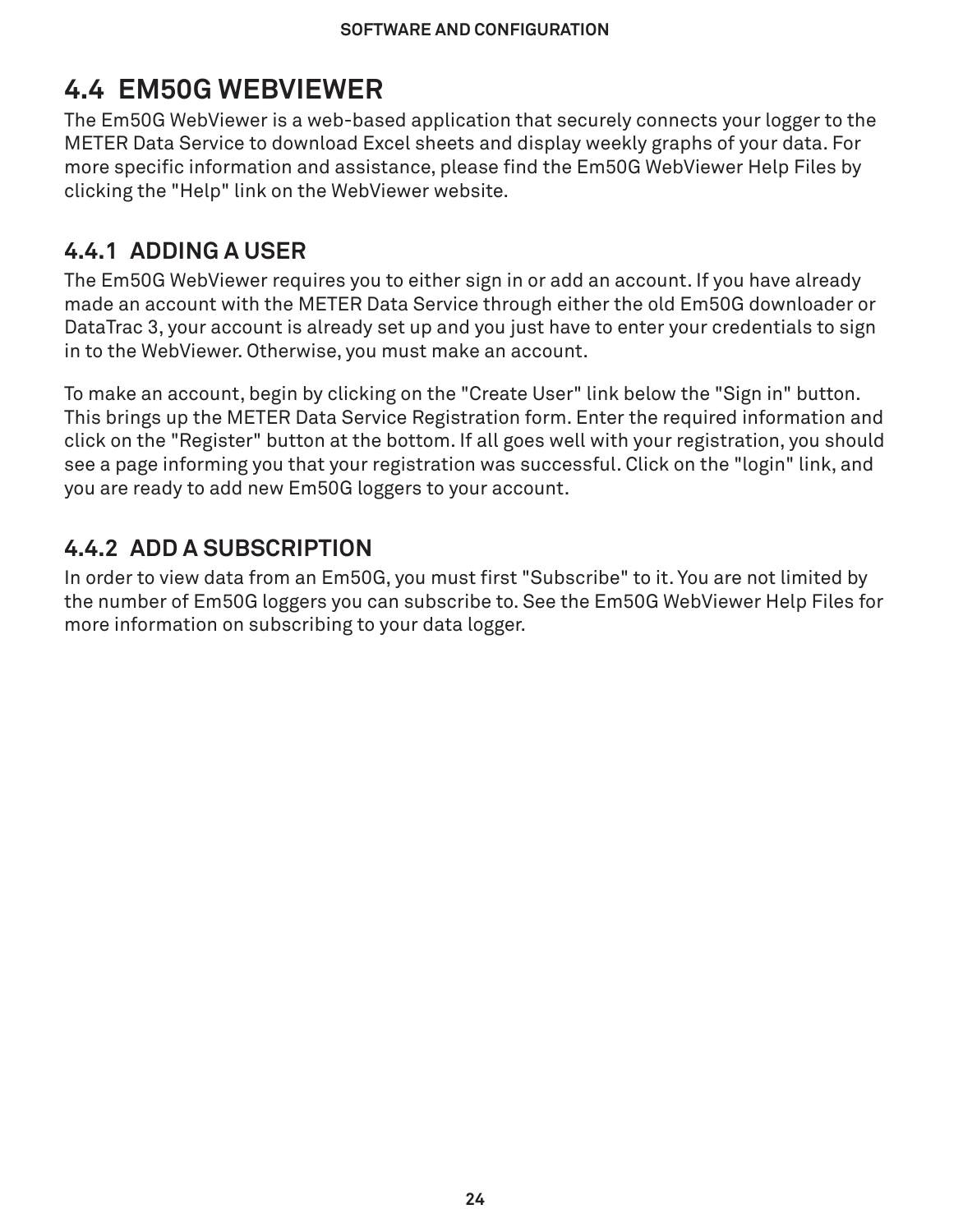## <span id="page-30-1"></span><span id="page-30-0"></span>**5. EM50G CELLULAR COMMUNICATION**

The Em50G data logger has a GSM/GPRS cellular module that enables the logger to upload sensor measurement data to METER Data Service. Your measurement data is available for download directly to your Windows computer at any time, anywhere in the world where you have Internet access. To extend your service plan contact [Customer Support.](#page-50-1)

## **5.1 METER DATA SERVICE**

The Em50G uses "push" technology to upload measurement and logger status data to the METER Data Service at regular daily intervals. This type of push technology allows the Em50G to keep its cellular hardware powered off for most of the time allowing long battery life. The logger uses a unique cryptographic signature and checksum to protect the integrity of the your data as it is transferred over the cellular network and Internet as it is uploaded to the METER Data Service.

The Em50G keeps track of the data successfully uploaded to the METER Data Service. If your logger is unable transfer data during one regularly scheduled session, the data is included in the next upload session.

Once stored in the METER Data Service, you can download your measurement data from the Internet. Downloading data does not remove it from the Data Service. Decagon safely stores your data for download at any time.

## **5.2 CELLULAR SERVICE**

Decagon makes using the cellular network easy by including the first year of service with the Em50G. Decagon partners with over 200 GSM/GPRS network operators in 120 countries to provide cellular service all over the globe. We configured your Em50G with an appropriate SIM card for the location where you plan to use your logger. The SIM card and associated service METER provides is only for use with the Em50G as outlined by the usage agreement in Appendix C.

**NOTE: Please check with METER before moving an Em50G from one country to another to make sure your service plan is appropriate for the new location. To extend your service plan or to troubleshoot your cellular service, please contact METER or the authorized METER distributor where you purchased your Em50G.**

## **5.3 CELLULAR COVERAGE**

The Em50G requires GSM/GPRS cellular service to upload measurement data to METER Data Service. In the USA, the Em50G with the 2G modem operates on the T-Mobile network and is not compatible with the Verizon, AT&T, or Sprint networks. The Em50G with the 3G modem operates on the T-Mobile and AT&T networks and is not compatible with the Verizon or Sprint networks. Please contact METER for specific questions regarding 2G versus 3G modules in the Em50G. Outside of the USA, the Em50G should be compatible with technology used by most cellular carriers.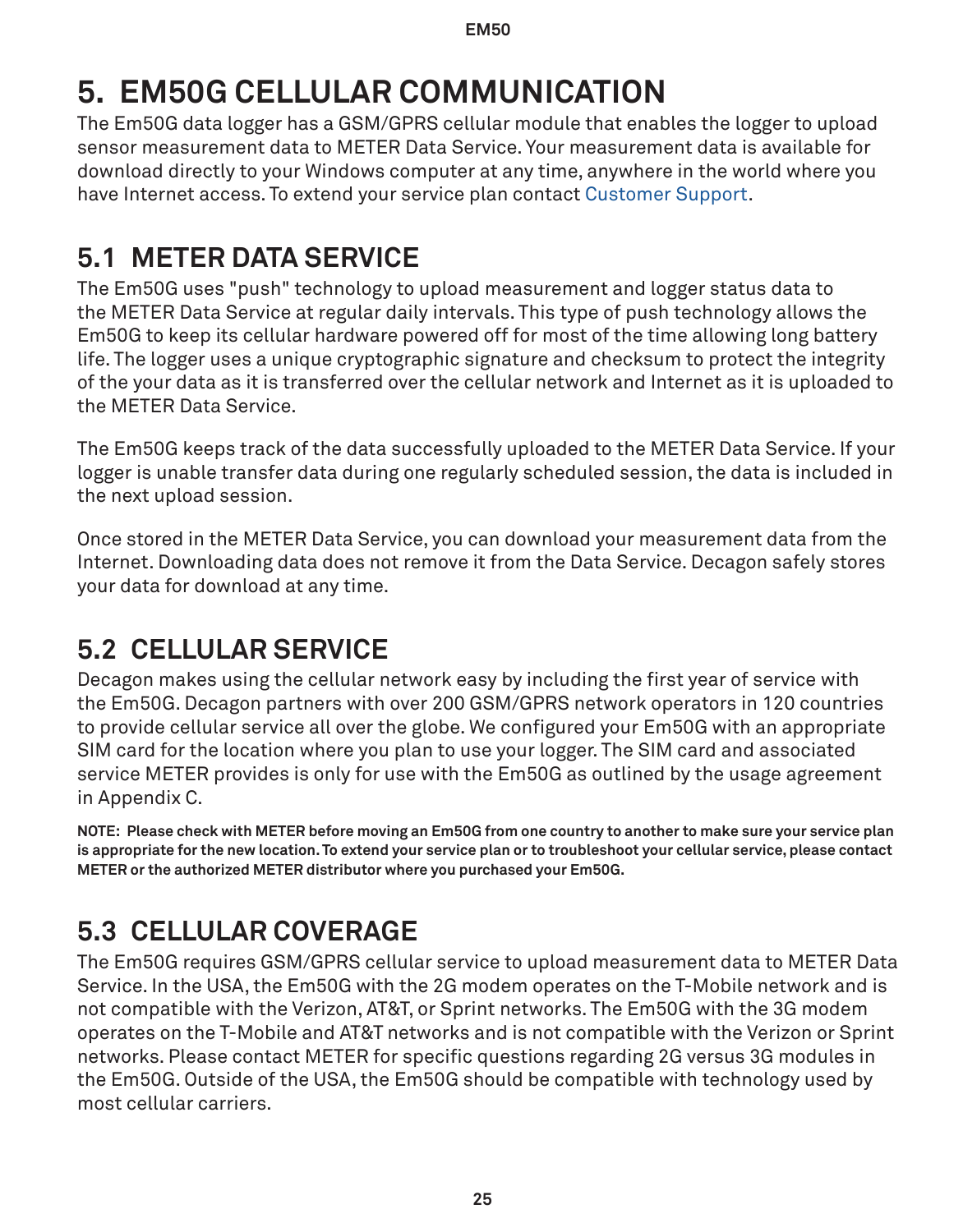<span id="page-31-0"></span>ECH20 Utility offers a "Communication Test" feature that allows you to evaluate the quality of the cellular network coverage where you plan to install the Em50G. This allows you to evaluate the cellular coverage before installing your logger. Repositioning your logger a short distance may improve your cellular coverage.

For measurement site planning, it may also be useful to consult the network coverage tools offered by each carrier. Please contact METER for specific questions about the cellular coverage offered by our partner networks.

### **5.4 EM50G CONFIGURATION AND SETTINGS**

The Em50G uploads data to METER Data Service right out of the box. To start logging and uploading data, configure your logger with the type of sensors installed in each port and turn on sensor logging by choosing a measurement interval. The Em50G uploads data according to the default schedule (uploading between 6-7 AM, 10-11 AM, 1-2 PM, 4-5 PM each day).

| <b>Em50G Cellular Configuration</b>      |                                                                  |                |  |  |  |
|------------------------------------------|------------------------------------------------------------------|----------------|--|--|--|
|                                          | V Upload data to ECH2Odata.com using the cellular network.       |                |  |  |  |
|                                          | Upload Times (Choose up to 6, choose fewer to save battery life) |                |  |  |  |
| 12:00-12:59 AM                           | $8:00 - 8:59$ AM                                                 | V 4:00-4:59 PM |  |  |  |
| $1:00 - 1:59$ AM                         | 9:00-9:59 AM                                                     | 5:00-5:59 PM   |  |  |  |
| $2:00 - 2:59$ AM                         | $10:00 - 10:59$ AM                                               | 6:00-6:59 PM   |  |  |  |
| 3:00-3:59 AM                             | 11:00-11:59 AM                                                   | 7:00-7:59 PM   |  |  |  |
| 4:00-4:59 AM                             | 12:00-12:59 PM                                                   | 8:00-8:59 PM   |  |  |  |
| 5:00-5:59 AM                             | $1:00-1:59$ PM                                                   | 9:00-9:59 PM   |  |  |  |
| $U$ 6:00-6:59 AM                         | $2:00 - 2:59$ PM                                                 | 10:00-10:59 PM |  |  |  |
| 7:00-7:59 AM                             | 3:00-3:59 PM                                                     | 11:00-11:59 PM |  |  |  |
| Upload frequency for each selected hour: |                                                                  |                |  |  |  |
| One data upload per hour (default)       |                                                                  |                |  |  |  |
|                                          |                                                                  | Cancel<br>OK   |  |  |  |

<span id="page-31-1"></span>**Figure 9 Em50G Cellular Configuration Window**

Use ECH20 Utility to change these default settings. To turn the Em50G cellular network on, off, or to change the upload times, click the "Configure" button in the "Communication Option" section. The cellular network is active when you check the "Upload data to ECH2OData.com" box and is off when you uncheck the box. Choose up to six upload times that correspond to the times when you want to download the most up-to-date sensor data. ([Figure 9](#page-31-1)) The Em50G uses a random time within the hour to reduce resource loads on the cellular network and Data Service. To conserve battery power, choose fewer upload times.

**NOTE: Please contact METER if your application requires measuring sensors more often than every 5 min or if you need data uploads more often than six times a day.**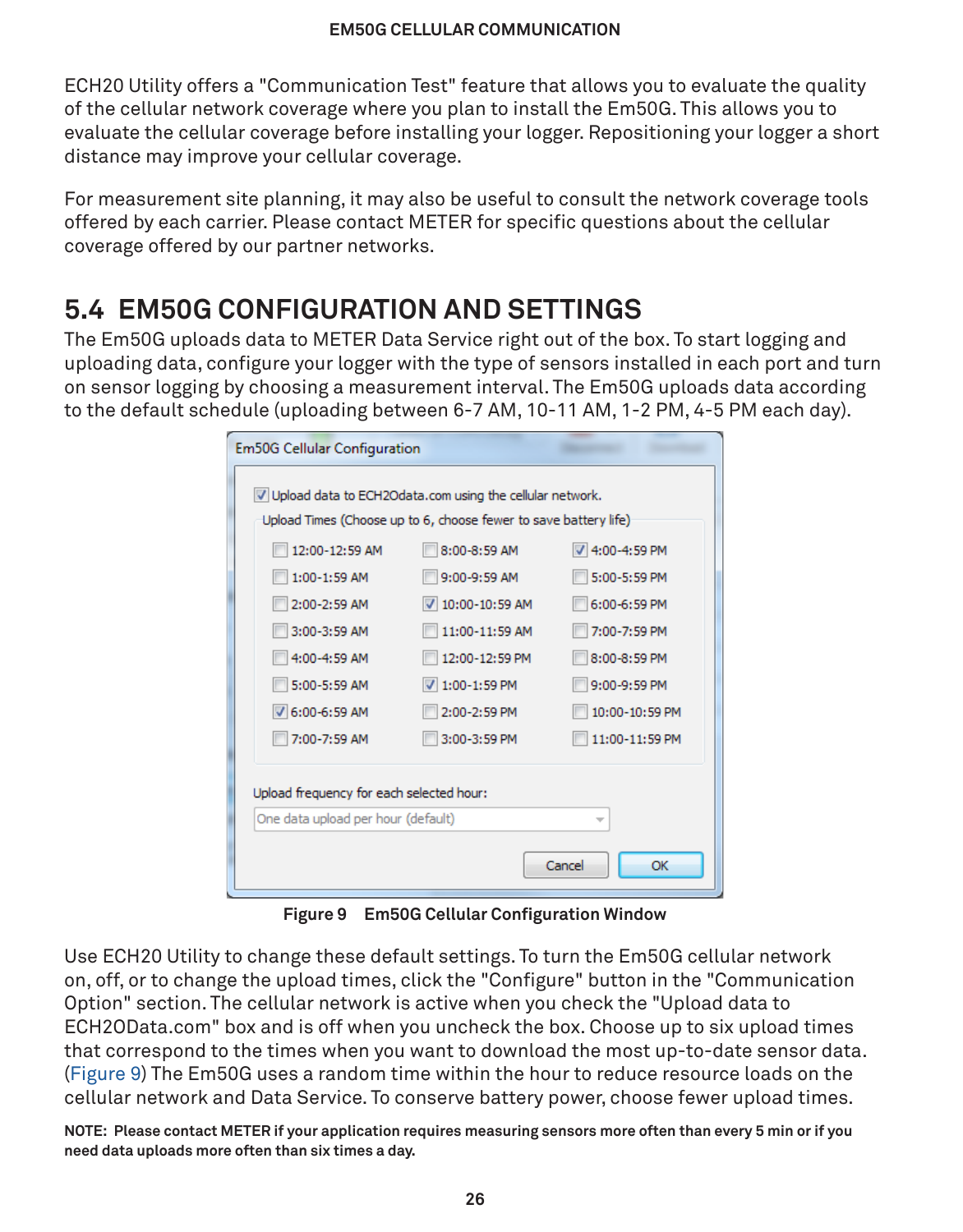<span id="page-32-0"></span>Click "OK" after making configuration changes. Click Apply to save communication settings in your Em50G. Your current settings show up in the communications option field.

**NOTE: Sensor data recorded by the Em50G while it is configured not to upload data to the Data Service is stored in the logger but does not upload to the Data Service. Turning the upload feature on initiates uploading data collected on the next measurement interval.**

## **5.5 COMMUNICATION TESTING**

ECH20 Utility helps you check the quality of the cellular communication of your Em50G using the Communication Test feature. Open the Em50G Communication Test dialog by clicking the Test button or choosing "Communications Test..." in the Actions menu.



**Figure 10 Em50G Communication Test Window**

The test takes approximately 30 to 60 s while the Em50G establishes a connection with the cellular network and sends test packets to the METER Data Service. Once the tests are finished, the "Connection Quality" field reports connection quality based on cellular signal strength and successful packet transfers. After the initial test is finished, clicking the Test button again updates the cellular signal strength and re-sends test packets. Subsequent tests are much quicker than the initial test because the Em50G is already connected to the cellular network and the METER Data Service. Test your connection quality again to find the best spot to install your Em50G. If one test fails, be sure to continue testing until your test returns multiple successes.

**NOTE: The cellular radio is on while the Em50G Cellular Test dialog window is open. Be sure to close the window when you are done testing to preserve battery power.**

If the Em50G Cellular connection quality is poor, try moving your logger a short distance to improve the signal strength. Also, consider elevating the antenna by elevating the logger or using an antenna extension cable to improve signal strength. In some cases it is necessary to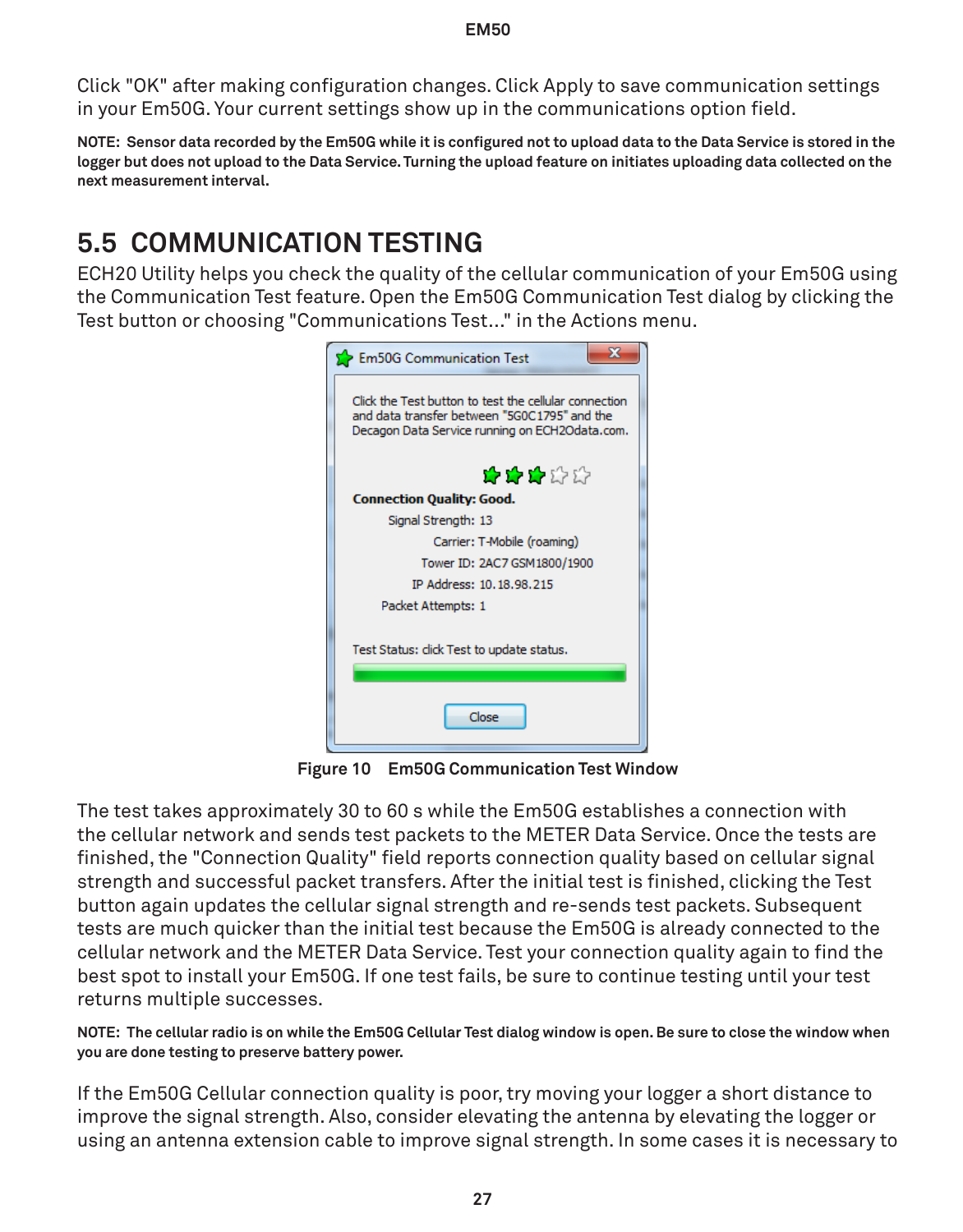#### **Em50G Cellular Communication**

<span id="page-33-0"></span>use directional antennas to obtain a sufficient cellular signal. Please contact METER or your METER representative for help choosing the correct antenna for cellular frequencies at your location.

The Communication Test is checking both the cellular signal strength and the connection to the METER Data Service. If the Data Service is temporarily unavailable due to Internet problems, the connection quality reports a failure even if you have strong cellular signal. If your cellular signal strength is good (above 12'), then it is reasonable to expect good connection quality once the Em50G can re-connect to the METER Data Service.

**NOTE: The measurement data collected by your Em50G is automatically queued for the next successful connection to the METER Data Service. Short term cellular or Internet outages do not impact the integrity and continuity of your data.**

### **5.6 DOWNLOADING DATA**

You have two options for downloading the Em50G sensor measurement data.

### **5.6.1 DIRECT DOWNLOAD**

Like all Em50 loggers, the Em50G stores more than 36,800 sensor readings for each of the five sensor ports. You can use any ECH $_{\rm 2}$ O system software to directly connect to the logger for data download. Your data are always safely stored in non-volatile memory as a backup in the unlikely event of data loss on your computer. For downloading instructions when directly connected, see [Section 4.2](#page-18-1).

### **5.6.2 INTERNET DOWNLOADING**

The Em50G and METER Data Service make downloading your measurement data over the Internet convenient and easy. Use DataTrac 3 to subscribe to data collected by your Em50G. The Em50G WebViewer web application is also designed to download and display Em50G data.

**NOTE: ECH20 Utility does not connect to the METER Data Service for downloading data over the Internet. You must use either DataTrac 3 or the WebViewer.**

You can choose to use either DataTrac 3, or the free Em50G WebViewer web application, depending on your needs. DataTrac 3 can be installed from the installation USB Drive that came with your logger manual, or you can install the latest version from [metergroup.com.](http://www.metergroup.com) To access the Em50G WebViewer, go to [ech2o.com](http://www.ech2o.com). For more information on accessing and downloading data from the Em50G WebViewer application, see the Em50G WebViewer Help Files, found by clicking on the Help link on the Em50G WebViewer website.

## **5.7 DOWNLOADING WITH DATATRAC 3**

When you first launch the DataTrac 3 application, it prompts you to enter your user contact information as shown on [Figure 11](#page-34-0).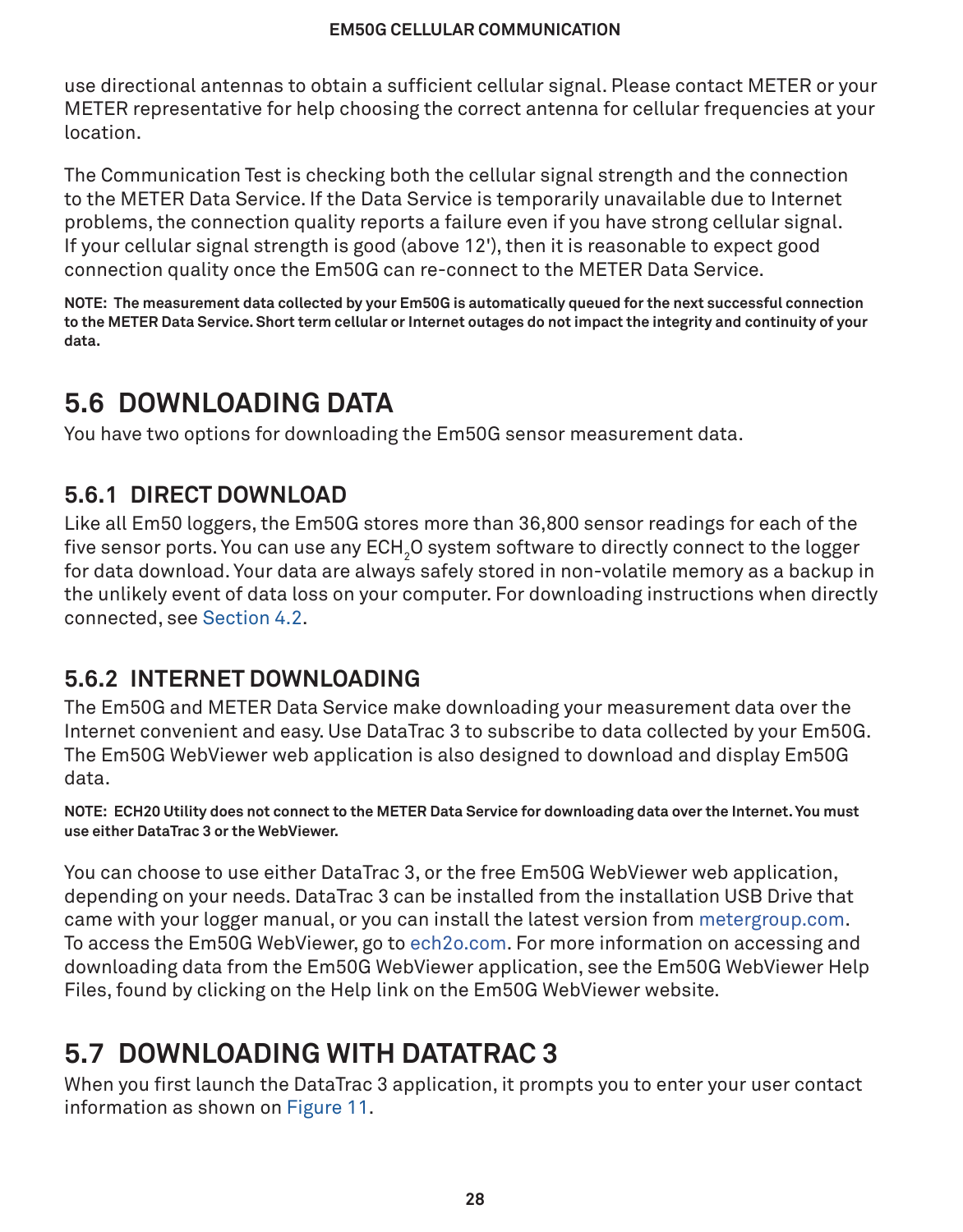<span id="page-34-1"></span>

| User Configuration             |                                                                                                                                                                                      | 23 |
|--------------------------------|--------------------------------------------------------------------------------------------------------------------------------------------------------------------------------------|----|
|                                | To interact with the Decagon Data Service, please fill out the form below.<br>This is necessary for the proper behavior of the subscription service.<br>Starred fields are required. |    |
| *Email:                        | user@example.com                                                                                                                                                                     |    |
| *User Password:                | password                                                                                                                                                                             |    |
| *Name:                         | Joe User                                                                                                                                                                             |    |
| *Company Name: Decagon Devices |                                                                                                                                                                                      |    |
| Address 1:                     | 2365 NE Hopkins Court                                                                                                                                                                |    |
| Address 2:                     |                                                                                                                                                                                      |    |
| City:                          | Pullman<br><b>WA</b><br>State:                                                                                                                                                       |    |
| Zip/Area Code:                 | <b>USA</b><br>99163<br>Country:                                                                                                                                                      |    |
| Phone:                         | 509-332-2756                                                                                                                                                                         |    |
|                                | Submit<br>Cancel                                                                                                                                                                     |    |

<span id="page-34-0"></span>**Figure 11 User Configuration screen**

METER uses this information to link you to your subscribed Em50G so that we can provide customer support in the event that your logger is not working correctly. You can update this information at any time by choosing "User Configuration" from the Settings menu. Once you have completed the user information, you are ready to add new subscription information. In order to download data over the Internet for a specific logger, you must first "subscribe" to that Em50G logger. You may subscribe to any number of Em50G loggers. Remember that during the subscription process you must be connected to the Internet. Follow steps 1 through 5 to subscribe using DataTrac 3.

1. Click Set-up > New and then "Em50 subscription." The Add Subscription Window appears.

| х<br>Add Subscription                                                                        |                         |  |
|----------------------------------------------------------------------------------------------|-------------------------|--|
| This information is required to subscribe to a<br>device hosted on the Decagon Data Service. |                         |  |
| Device ID:                                                                                   | 5GBETA07                |  |
| Password:                                                                                    | password                |  |
| Server:                                                                                      | ECH2OData.com (Default) |  |
| Retrieve                                                                                     | Last Dav                |  |
| Subscribe<br>Cancel                                                                          |                         |  |

**Figure 12 Add Subscription Window**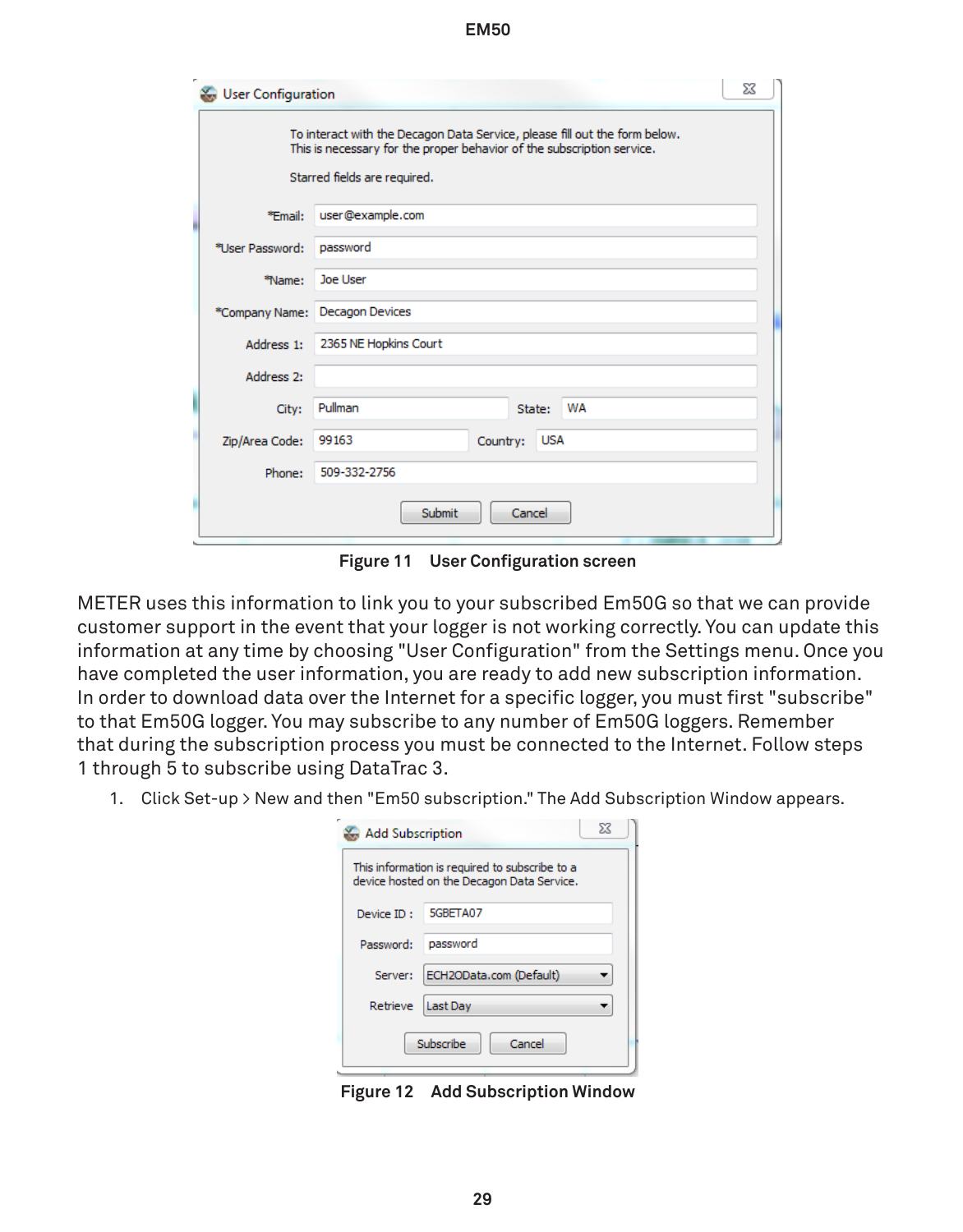#### **Em50G Cellular Communication**

- <span id="page-35-0"></span>2. Enter the unique device ID and password for your Em50G. You can find this information on the brightly colored card that came with your Em50G logger. Keep this card in a safe place.
- 3. Make sure the "Server" option is set to www.ECH2OData.com (Default).
- 4. Pick the amount of data you want to include in the first download. If this is the first time you are downloading data from this logger, you should choose the "All Data Points" option. If you are only interested in downloading data uploaded over the last day or last week, choose "Last Day" or "Last Week" respectively.
- 5. Click Ok. DataTrac 3 then communicates with the METER Data Service to verify the information you have entered.

Repeat the above steps for each of your Em50G loggers. You can add new logger subscriptions at any time.

Click the Download button to download any new measurement data sent by your Em50G loggers since the last time you downloaded. Data files successfully downloaded for each logger is saved in the DataTrac 3 auto-import directory (\verb|My Documents\ECH2O DataTrac\|\*\verb|AutoImport\|). When DataTrac 3 launches, it automatically processes the files in this directory by appending this data to the appropriate logger.

NOTE: DataTrac 3 lists loggers in the New Devices section by the logger name when it encounters a logger it has not **seen before. Select your Em50G by its name, and choose the Configure button on the DataTrac toolbar. Set the location information if desired, then press Ok.**

### **5.7.1 DOWNLOADING WITH EM50G WEBVIEWER**

For help on downloading data through the Em50G WebViewer web application, please refer to the Em50G WebViewer Help Files, located under the Help link on the WebViewer website.

### **5.7.2 MANAGING SUBSCRIPTIONS**

The DataTrac 3 application attempts to download data from each logger in the Main window. If you want to stop subscribing from a logger permanently, select the logger in the list and choose "Delete Subscription" from the File menu.

The Em50G WebViewer also attempts to download data from each of the Em50Gs you have subscribed to. For help on unsubscribing from loggers, see the Em50G WebViewer Help Files, located under the Help link on the WebViewer website.

### **5.7.3 SHARING DATA**

The Em50G and METER Data Service also make it easy to share your measurement data with a colleague or collaborator. You control who has access to specific Em50G data by providing the unique Device ID and Password pair associated with each logger (found on the brightly colored card shipped with each Em50G).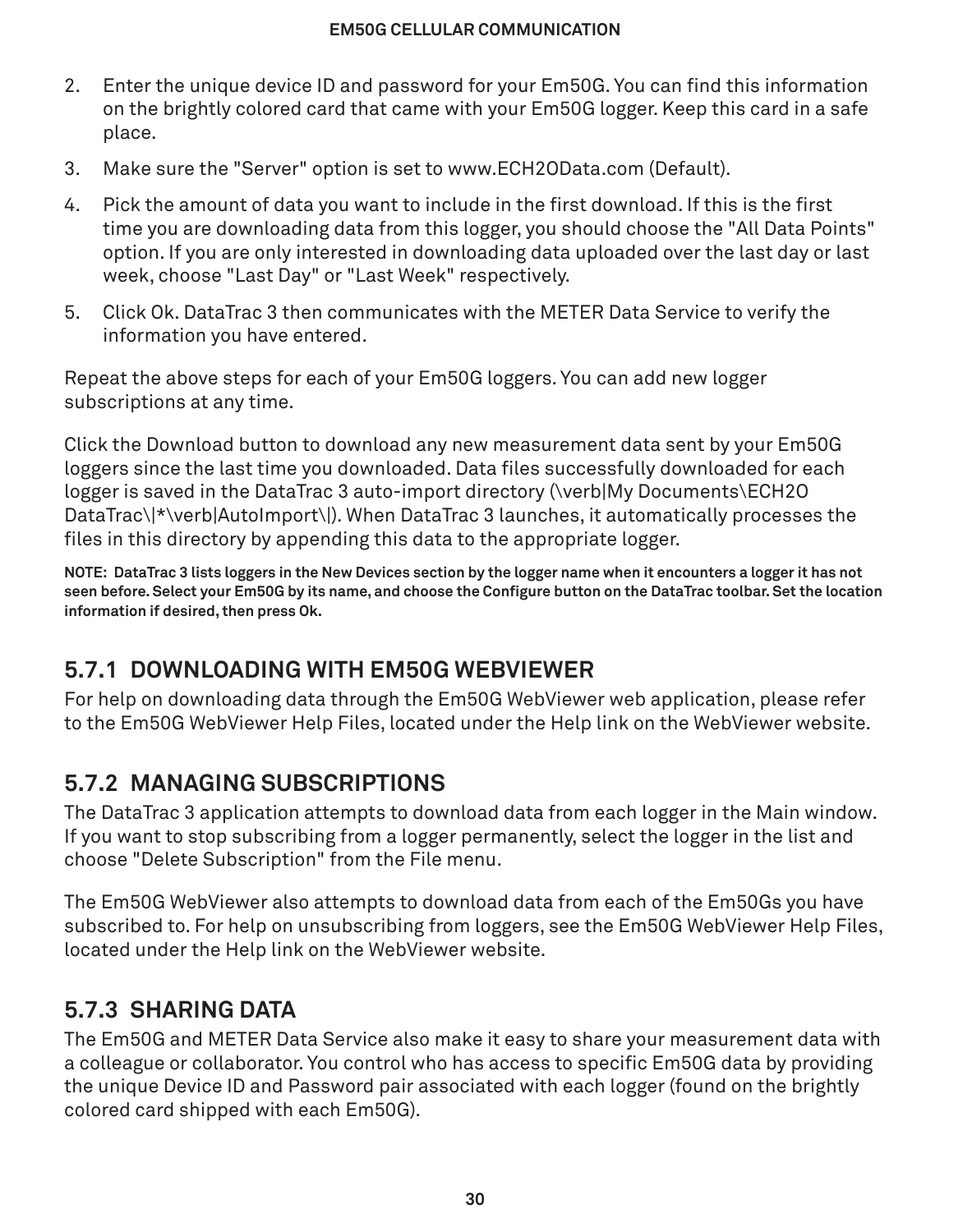**NOTE: You should keep the Em50G Device ID and Password card in a safe place. Do not leave it inside the Em50G logger case. Only share the information on the card with people you wish to have access to the data published by your Em50G logger.**

**NOTE: There is no limit to the number of people who can subscribe to each Em50G. Each subscriber either runs their**  own copy of the DataTrac 3, or uses their own METER Data Service account on the Em50G WebViewer web application. **One subscriber data download does not interfere with another subscriber data download.**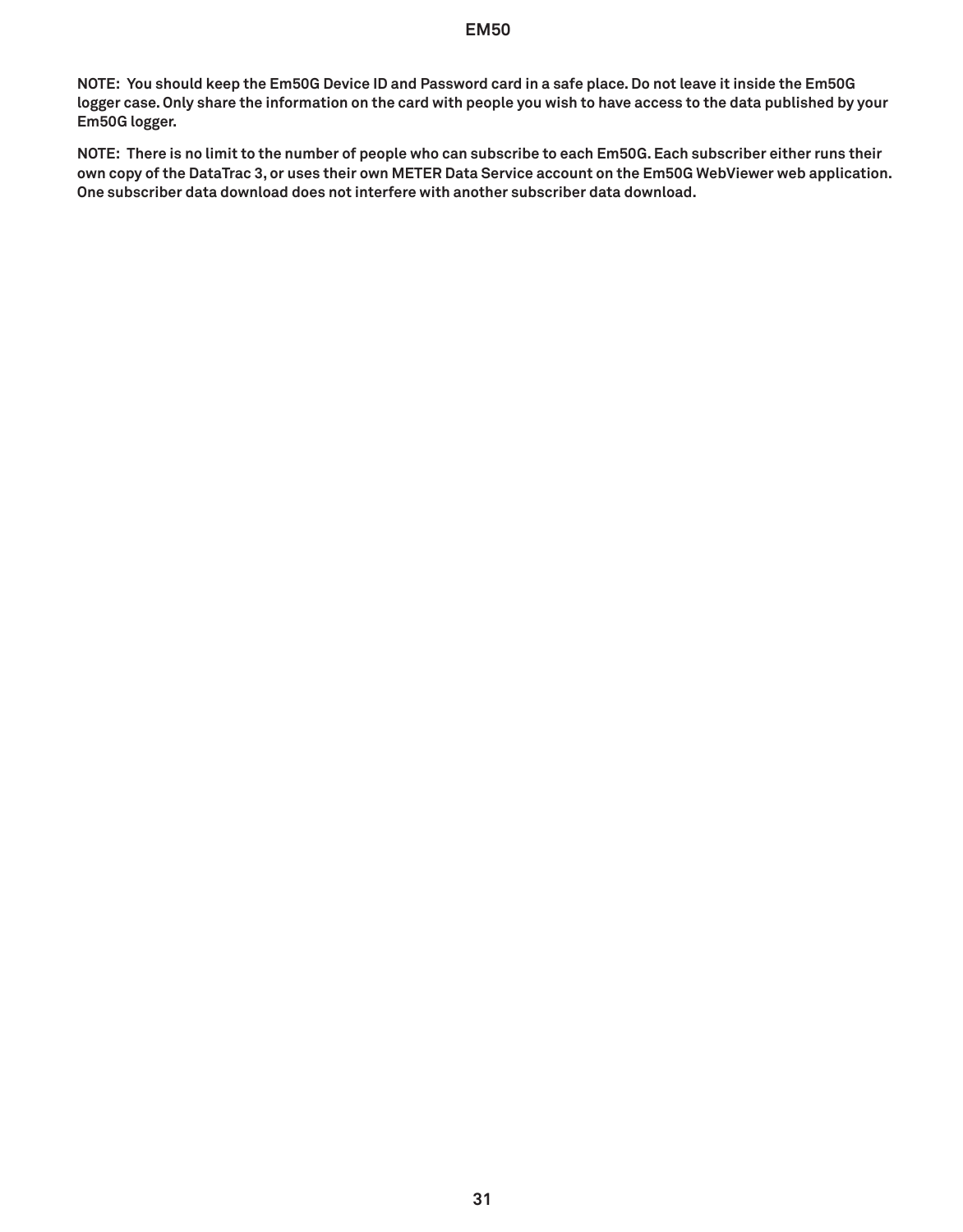## <span id="page-37-1"></span><span id="page-37-0"></span>**6. EM50R RADIO TELEMETRY**

This section gives you a brief overview of the radio telemetry available in the ECH $_{\rm 2}$ O system. This information only applies to Em50R. The ECH $_{\rm 2}$ O system supports two types of radio telemetry: "two-way" mode and "Transmit" mode. Consider one or both types of radio modes when designing your ECH $_{\tiny 2}$ O telemetry system. The "Confirm Delivery Transmit" mode ensures the most complete data transfer and the best battery life. However, there are some unique cases where you may want to use the other available modes.

**NOTE: You need either a DataStation or an Rm-1 to utilize the radio communication capabilities of the Em50R.**

 $\mathsf{ECH}_2\mathsf{O}$  telemetry networks require each remote radio logger to have a unique name. Each logger leaves the factory with the name set to the logger unique serial number. You can easily change the name of the logger to help you identify or organize your data. You should not give two loggers the same name. Two loggers with the same name interfere with each other when communicating over the radio.

## **6.1 TRANSMIT RADIO TELEMETRY**

The Transmit Radio mode helps you create a simple network of remote radio loggers all transmitting data to a DataStation radio base station. The DataStation stores data from all the remote loggers in one convenient place. Typically, you connect a DataStation to your computer where you can easily download the data for use in DataTrac 3. Unlike the two-way Radio modes, you cannot remotely change logger settings when using this mode.

When a logger is in Transmit mode, it only turns on the radio when it has new data to broadcast. For example, when you set the measurement interval in your logger to 60 min, the logger stores your data every hour and then broadcasts the data to a listening DataStation. The actual transmit time is randomly delayed for several minutes to prevent two or more radio loggers from interfering with each other.

The Transmit radio modes use less battery power because the radio is off most of the time. The Em50R is designed to work approximately 12 months in Transmit mode.

**NOTE: A DataStation is a receiver. It does not cause the remote logger to send data. If your DataStation is powered off for some time, it does not receive data sent by the remote loggers. However, the logger stores the missing data for download.**

### **6.1.1 TRANSMIT RADIO MODES**

Use the Configure button in the Communication Hardware options to choose one of the following radio modes that support Transmit communication.

**Confirmed Delivery Transmit:** This is the recommended mode since it is the most robust Transmit radio mode. The radio logger adds a checksum to the data packet before broadcasting the data to a DataStation. The logger then waits for the DataStation to confirm it correctly received the data packet. If the logger does not hear the confirmation, it retries sending the packet again. The logger stops trying to transmit to a DataStation after 25 attempts.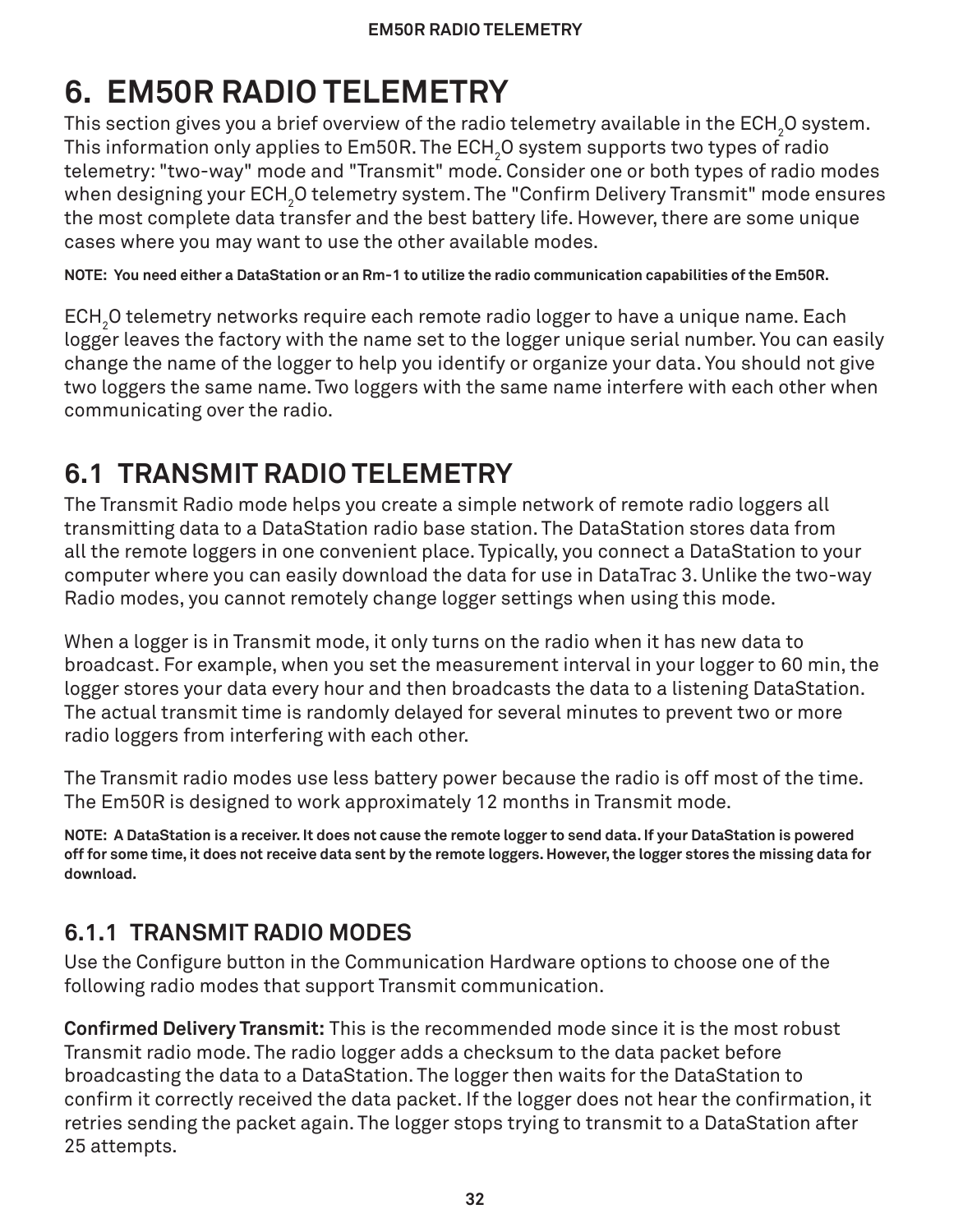<span id="page-38-0"></span>**Transmit Only:** This is the original Transmit radio mode. It does not offer the advantages of the Confirmed Delivery Transmit mode. You should use the Confirmed Delivery mode when possible. Em5R (discontinued) loggers only support this Transmit radio mode.

**Transmit + two-way and CD Transmit + two-way:** These modes combine the two-way Radio mode and the Transmit Radio mode. You could use these modes while configuring and testing your radio network. You should not leave your radio logger in these modes because they use the most battery power of all the radio modes. Using Transmit + two-way and CD Transmit + two-way radio modes with the wake interval set to 1 or 2 causes your logger batteries to drain very rapidly.

### **6.1.2 TRANSMIT BEST PRACTICES**

Transmit modes are most useful when you have three or more loggers installed within radio range of each other. There is no set limit to the number of radio loggers broadcasting to a DataStation. Use this mode for as few as one logger and as many as 50 or more loggers. You should use the Telemetry Test feature of ECH20 Utility to test the connection from your logger to the DataStation.

**NOTE: Em50R loggers must have firmware version 1.12 or later to enable the Confirmed Delivery Transmit mode and Telemetry Test feature. Your DataStation must have firmware version 1.09 or later to receive Confirmed Delivery Transmit mode data packets. Contact METER for an application note that covers the steps needed to upgrade your hardware.**

**NOTE: See section on DataStation Networks for step by step instructions for configuring your DataStation and remote radio loggers.**

## **6.2 TWO-WAY RADIO TELEMETRY**

The two-way Telemetry Mode lets you establish a two-way connection with a remote radio logger. Once connected to the remote logger, you can download data and change most settings just like you were connected directly to the logger with a serial cable. Communicating with a remote radio logger requires you to have a Rm-1 radio modem connected to your computer. Connect to the remote radio logger through the Rm-1.

When a logger is in a two-way Radio Mode, it turns on its radio every 45 s. While the radio is on, the logger listens for connection attempts from a Rm-1. If the logger does not hear any connection attempts, it turns off the radio. If the logger hears a connection attempt, it leaves the radio on for several seconds listening for login commands from ECH20 Utility. It takes up to 60 s to connect to the remote logger.

When you are finished interacting with the remote radio logger, you press the disconnect button. ECH20 Utility sends a logout command to the remote logger to indicate the end of the communication session. When the remote logger hears the logout command, it waits for 10 min before listening for additional connection attempts via the radio (you can always direct connect to your logger). This allows you to connect to other loggers with the same radio settings. Otherwise, the first logger you contacted may reconnect. This would prevent you from connecting to your other loggers.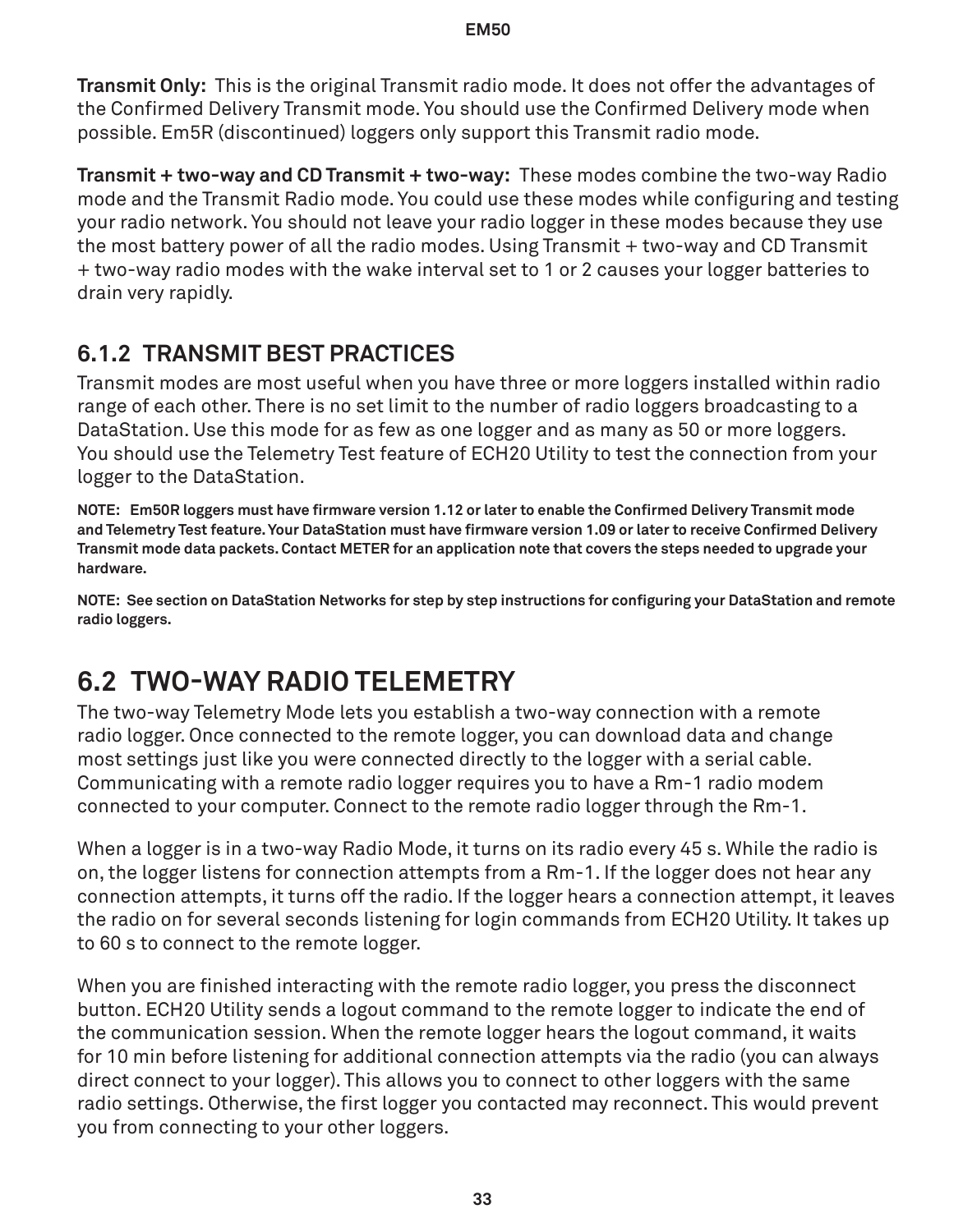<span id="page-39-0"></span>The two-way modes generally consume the most power. The Em50R is designed to work for several months in the two-way modes.

### **6.2.1 TWO-WAY RADIO MODES**

Use the Radio settings section of ECH20 Utility to choose one of the following radio modes that support two-way communication.

**Two-Way 24-hour:** The radio logger listens for connection attempts every 45 s for 24 h a day. This mode uses a substantial amount of batter power. Expect batteries to last for approximately 3 months.

**Two-Way 6:00-18:00:** The radio logger listens for connection attempts every 45 s between 6 AM and 6 PM. The logger does not use the radio between 6 PM and 6 AM to conserve battery power, by not listening for connection attempts during the night. Expect batteries to last for approximately 6 months in this mode.

**Transmit + two-way and CD Transmit + two-way:** These modes combine the two-way Radio modes and the Transmit Radio modes. You could use these modes while configuring and testing your radio network. You should not leave your radio logger in these modes because they use the most battery power of all the radio modes. Expect batteries to last for approximately 3 months in this mode.

**NOTE: Using Transmit + two-way and CD Transmit + two-way radio modes with the wake interval set to 1 or 2 can cause the batteries of your logger to drain very rapidly.**

### **6.2.2 TWO-WAY BEST PRACTICES**

Two-way modes is most useful when you have a small number (one, two, or three) of remote radio loggers you wish to contact. If you have three or more loggers installed within radio range of each other, consider using one of the Transmit modes. The two-way modes also allow you to mount an Rm-1 in your vehicle and interact with the remote logger while in radio range.

See section on Connecting via a Radio Modem for step by step instructions for establishing a two-way connection with a remote radio logger.

## **6.3 RADIO SETTINGS**

For two radio devices to communicate they must share the same radio settings. An Rm-1 radio modem can only connect to a remote radio logger with the same radio settings. A DataStation only receives data from loggers with the same radio settings as the DataStation. Set the Radio Channel to the same value for all the devices on the same network. Set the Radio Subchannel to the same value for all the devices on the statement network.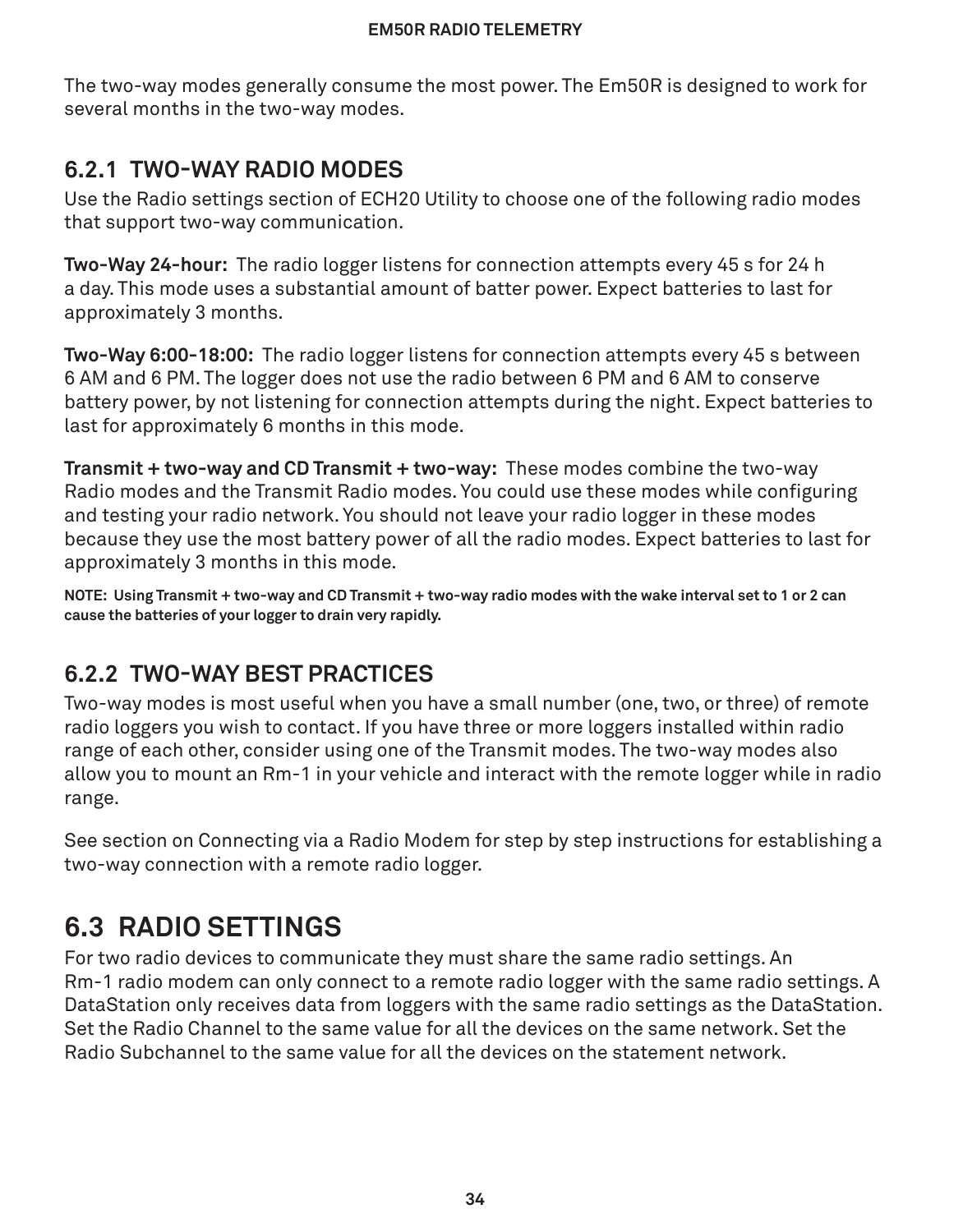<span id="page-40-0"></span>Radio logger networks with different values set for the Radio Channel use different frequency-hopping sequences, and therefore experience minimal interference between groups. Radio logger networks with the same Radio Channel value but different Radio subchannel values can interfere with each other, but cannot communicate with each other. This interference can also cause additional battery drain in the radio logger.

The default values for Radio Channel and Subchannel are zero. Use ECH20 Utility to choose other values.

## **6.4 RADIO PERFORMANCE**

The maximum range of the radio modules in the radio logger and DataStation are affected by the environment, installation method, and antenna choice. Maximizing the range of your radio network requires you to consider these factors.

Buildings, hills, vegetation, vehicles, and other environmental obstructions sometimes shorten the radio range, sometimes drastically. You should ensure a clear, open path between radio devices. Also, radio frequency, or RF, interference in the environment around the radio can reduce the usable range (even if not using the same radio frequencies). You should consider nearby growing vegetation when designing and testing your radio network. Some radio networks work fine when the vegetation is sparse, yet may fail when vegetation is full.

You can increase the effective transmit range by maximizing the above ground height of the radio antenna. This helps ensure a clear path for the radio signals and reduces the amount of signal absorbed by the earth. Use an antenna extension cable to help position your antenna when it is not practical to install the logger higher off the ground. If you mount the radio logger to a metal pole, you should mount the antenna to the top of the metal pole so it is free to radiate the signal above the pole.

Replacing the stock antenna on your radio device with a high gain antenna can greatly increase the radio range. Consider using a directional Yagi antenna or a high-gain omnidirectional antenna when you want to extend the range of your radio network. A high-gain antenna can also help overcome the effects of unavoidable environmental obstructions.

The ECH2O telemetry system also supports a simple relay for use with Transmit Mode networks. Combining a relay and high-gain antennas allows radio devices to communicate over very long distances. Contact METER for more information on using a relay in your radio network.

### **6.5 CONNECTING VIA RM-1 RADIO MODEM**

Connecting to an Em50R via a Rm-1 is different than connecting via your USB cable. Keep notes concerning the Em50R name and radio settings to make the rest of the system configuration easier to accomplish.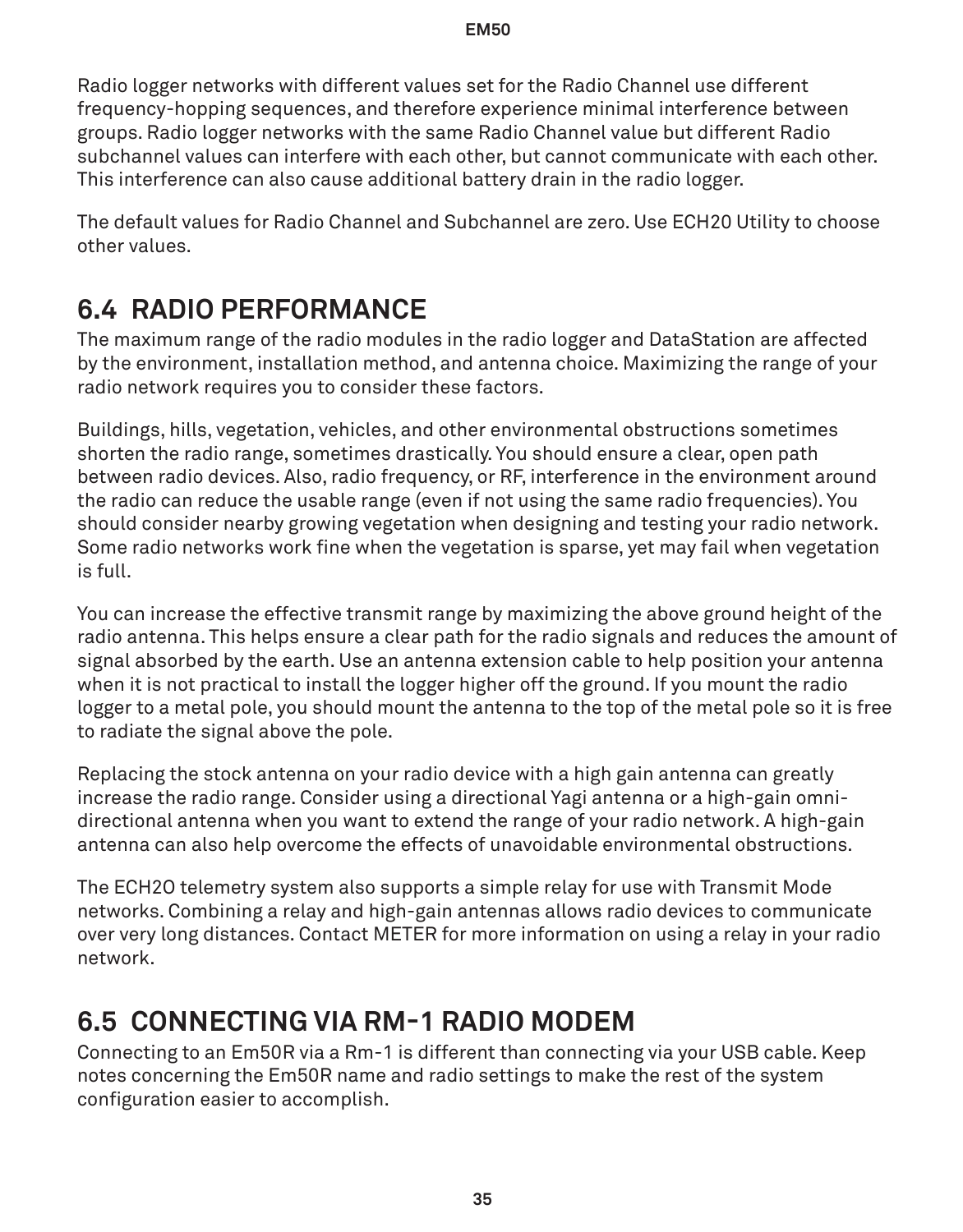#### **Em50R Radio Telemetry**

Before you can use the telemetry options of your Em50R, you must configure the Em50R by connecting it directly to your computer using your USB cable. Connect using ECH20 Utility or DataTrac 3 and set the Em50R Channel, Subchannel, and Radio Mode. See the section on Configuring in ECH20 Utility for additional information on configuring the Em50 series loggers. The Channel can be set from 0 to 6 inclusive (default is 0). The Subchannel can be set from 0 to 65534 inclusive (default is 0). To use the radio logger with an Rm-1, the Radio Mode has to be set to one of the two-way modes.

If you choose the two-way 6:00-18:00 mode, then connection via the Rm-1 can only take place between the hours of 6:00 AM through 6:00 PM. We designed this mode was designed to improve battery life by not keeping the radio on constantly. The other two-way modes can be connected to 24 h a day.

After setting the Radio Mode, click the Apply button in ECH20 Utility. Disconnect from the Em50R logger. Now, connect your computer to the Rm-1 by using a standard 9-pin serial cable. (A USB version of the Rm-1 is also available.)

Choose the correct communication port in the Connect Via drop-down menu. For example, if your Rm-1 is physically connected to your computers COM1 communication port, you would choose "Rm-1 on COM1 Communication Port" in the Connect Via menu. Click the "Connect" button.

|                                                                                                                              | ΣΖ<br>Logger Query Configuration                                                                        |  |  |
|------------------------------------------------------------------------------------------------------------------------------|---------------------------------------------------------------------------------------------------------|--|--|
| To contact a specific logger, set the radio<br>Channel, Sub Channel, and type that logger's<br>name in the Name field below. |                                                                                                         |  |  |
|                                                                                                                              | To query any logger listening, set the radio<br>Channel and Sub Channel. Leave the Name<br>field empty. |  |  |
|                                                                                                                              | Name                                                                                                    |  |  |
|                                                                                                                              | Channel 0                                                                                               |  |  |
|                                                                                                                              | Sub Channel 0                                                                                           |  |  |
|                                                                                                                              | Radio Firmware Version: 42B5                                                                            |  |  |
|                                                                                                                              | Cancel<br>Juerv                                                                                         |  |  |

**Figure 13 Logger Query Configuration**

The Logger Query Configuration form appears. To connect to a specific Em50R, type the logger Name, Channel, and Subchannel. After typing the name, click the Query button. If you want to connect to any available Em50R, pick the correct Channel and Subchannel, but leave the Name field blank.

**NOTE: To connect to a radio logger, the radio Channel setting must be the same for both the logger and the Rm-1. The radio Subchannel setting must also be the same for both the logger and the Rm-1.**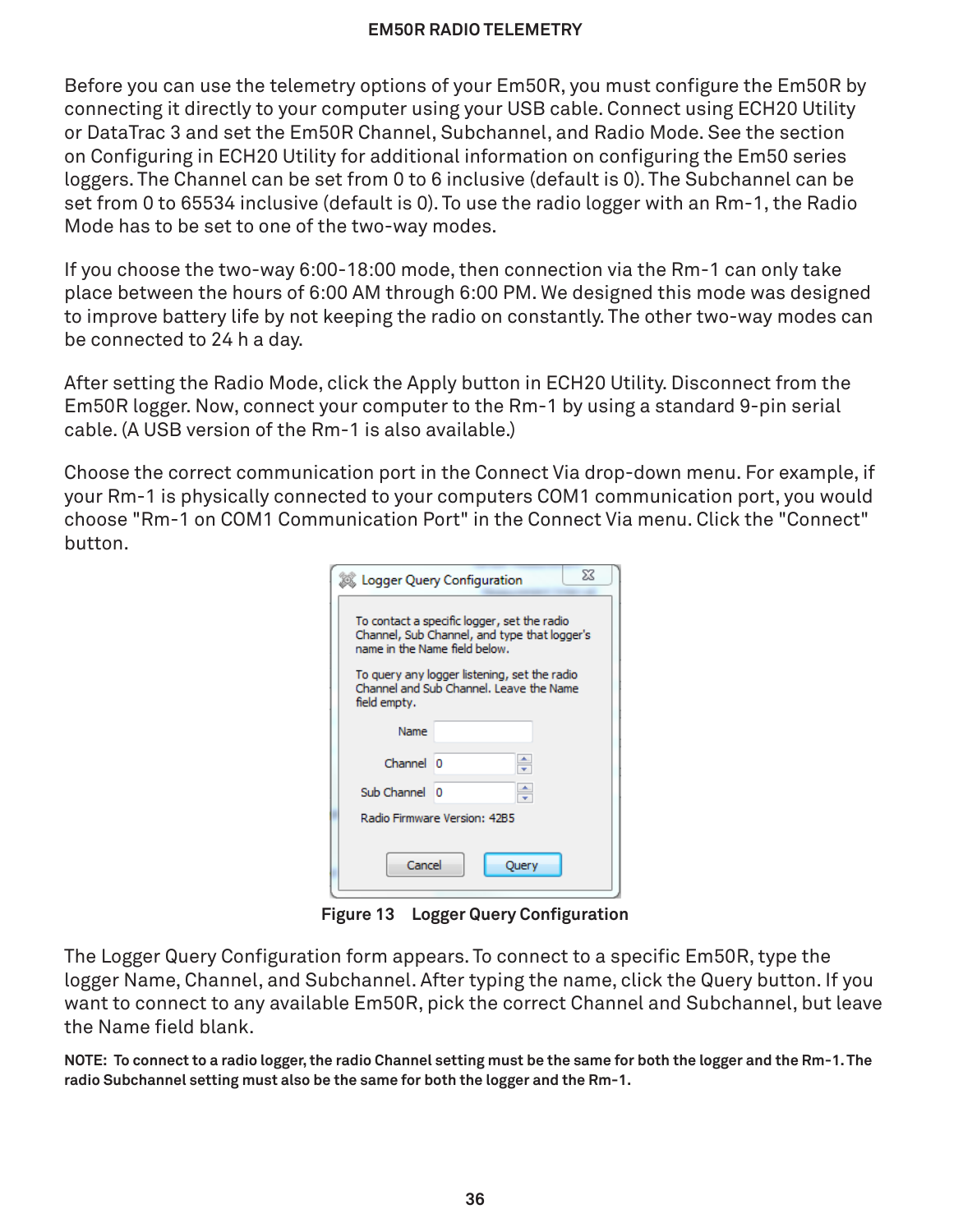<span id="page-42-0"></span>The Connection Progress screen appears as ECH20 Utility tries to establish a radio connection with the remote logger through the Rm-1. The connection process can take up to 60 s while ECH20 Utility sends a logger "wake up" signal and retries the connection attempt.

When ECH20 Utility connects to a remote radio logger, it shows the signal strength of the connection with the radio signal strength icon on the status bar. Click on the radio signal strength icon to see the signal strength percent in the message area. See [Section 8](#page-47-1) if ECH20 Utility fails to connect to your remote logger.

Once ECH20 Utility establishes a two-way radio connection with a remote logger, you can interact with the logger just like a direct connection.

You cannot change the radio Channel or radio Subchannel settings in the remote logger while connected via the Rm-1.

## **6.6 DATASTATION NETWORKS**

### **6.6.1 CONFIGURE A DATASTATION**

After establishing a connection, set the Channel and Subchannel. Set the Channel from 0 to 6 inclusive (default is 0) and the Subchannel from 0 to 65534 inclusive (default is 0). Notice the chosen Channel and Subchannel settings. Click the Apply button to save the settings to the DataStation. For easy data downloading and telemetry testing, leave the DataStation plugged into your computer and your powered at all times.

Configure an Em50R LoggerDataStation! Configuring Radio Logger for use with the DataStation To use one or more Em50R loggers with a DataStation the Radio Mode has to be set to one of the Transmit modes. We recommend the "Confirm Delivery" transmit mode.

Connect the Em50R to your computer or handheld device using the appropriate cable. Start ECH20 Utility, ECH20 Utility Mobile or DataTrac. Once you are connected, set the radio Channel and Subchannel settings to exactly the values chosen for the DataStation previously. Set the Radio Mode to Confirmed Delivery Transmit. This mode provides a method for confirming the delivery of the data which greatly increases the ability of the system to successfully transfer the data. The Transmit + two-way modes are there for use as troubleshooting aids. Set the measurement interval and pick the sensors that are plugged into each port. See the section on Configuring in ECH20 Utility for additional details on configuring the Em50 series. After setting the Radio Mode, click the Apply button.

**NOTE: ECH20 Utility only shows the radio modes compatible with your radio logger model and firmware version. If you do not see the "Confirmed Delivery Transmit" radio mode option, then your radio logger may not support this option. If you are using an Em50R logger you may need to update the firmware to version 1.12 or newer. Visit [metergroup.com](http://www.metergroup.com) for the most current firmware and software modes.**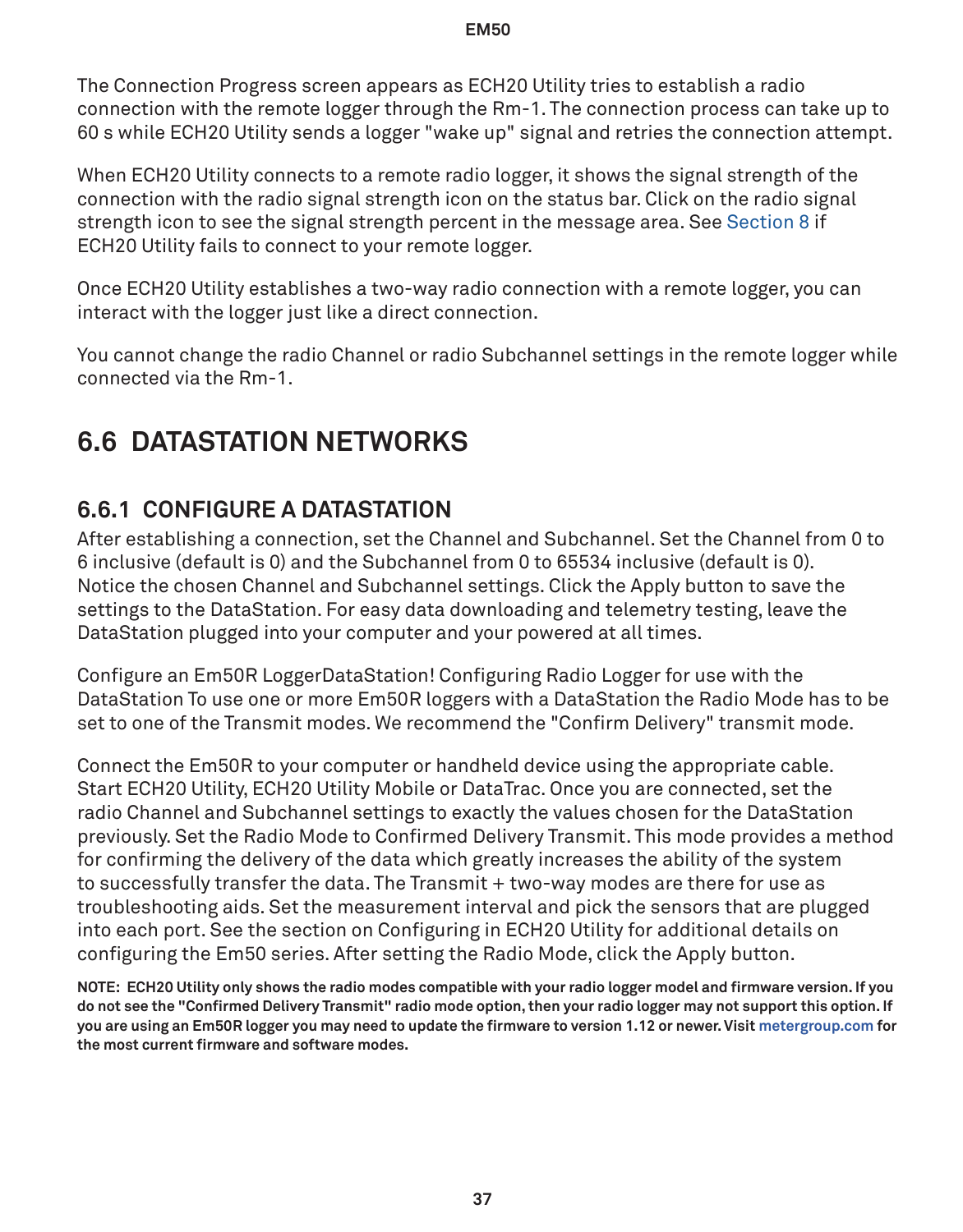### <span id="page-43-0"></span>**6.6.2 COMMUNICATION TEST**

Before finding a permanent location for your Em50R, perform a communication test to verify the quality of the radio communication. Make sure to properly configure and power the DataStation during your communication test.

In your field area, connect your Em50R to either a laptop or handheld device using the appropriate cable and press connect. Ensure that your radio channel, Subchannel, and transmit mode are the same as your DataStation. Choose "Communication Test" from the Actions menu ([Figure 15](#page-46-0)).



**Figure 14 Em50R Communication Test Window**

Click the Test button and the test begins. When the test has finished it presents the results of the test. Five stars signifies excellent communication. One star means that all of your data is transmitting, but multiple tries are necessary. The more attempts to send data leads to more power consumption. One star is adequate for data transmission, but decreases battery life.

You may have to relocate the radio logger while doing the Telemetry Test in order to find the best connection quality. Once you have found the radio logger location that provides the best connection quality, install the radio logger at that location.

**NOTE: Communication Test only works with Em50 loggers running firmware 1.12 or newer.**

## **6.7 DOWNLOAD COLLECTED DATA**

After you configure the DataStation, it automatically collects data from those Em50R loggers that are within range and share the same Channel and Subchannel. After collecting data, you can retrieve it for permanent storage and analysis. DataTrac 3 is best suited for this application.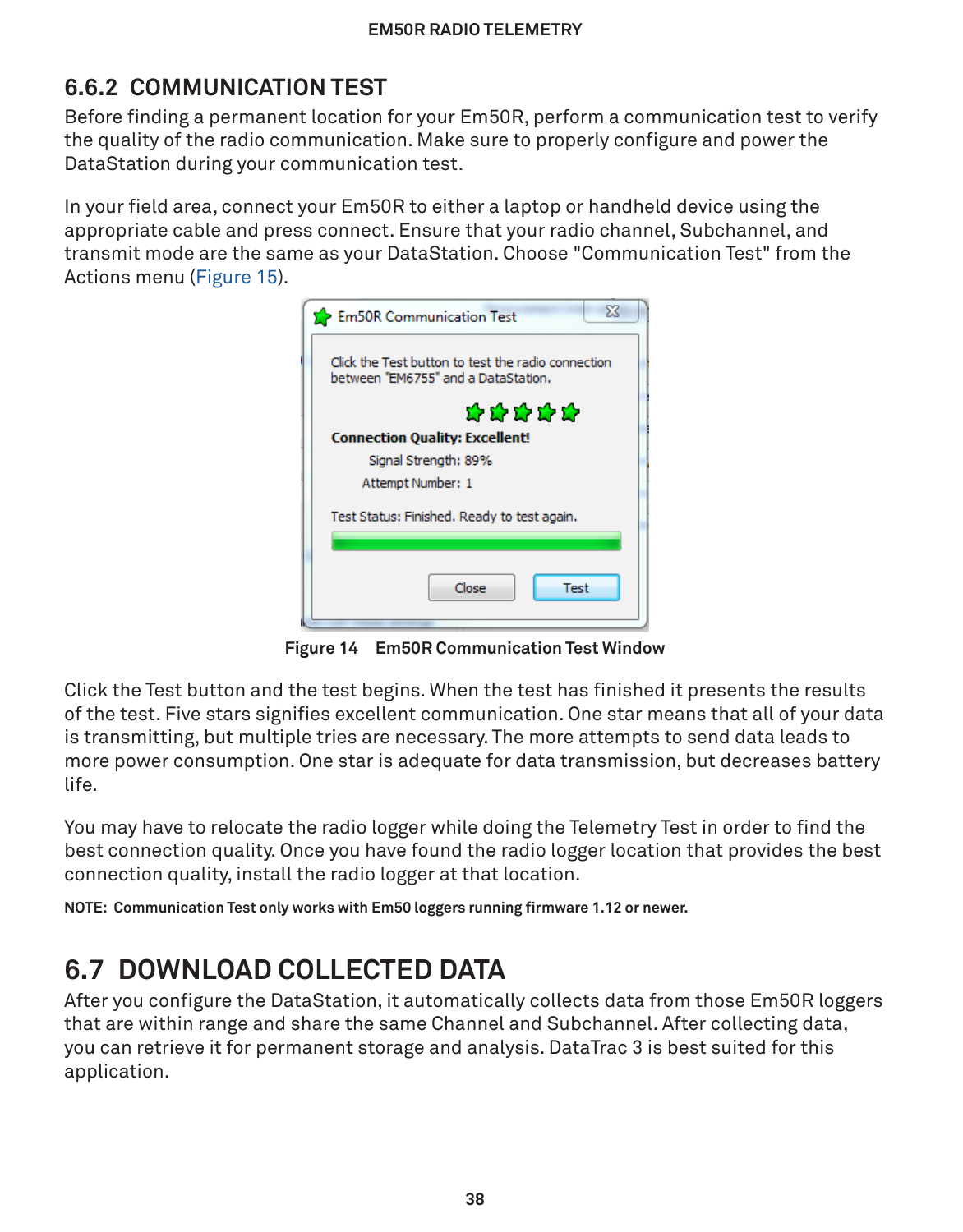<span id="page-44-0"></span>To download and view data from the DataStation, start DataTrac. In the DataTrac 3 menu, pick the DataStation you want to connect to and click Connect. Click the Download New Data button. The Downloading DataStation Data screen appears and provides a progress bar displaying the download progress.

### **6.8 DATA PROCESSING**

DataTrac 3 automatically sorts the data collected by the DataStation and associates the data with the correct logger. However, unless you used DataTrac 3 to also configure your Em50R loggers, DataTrac 3 does not know your logger name and which sensors are plugged into each port. To add this information to your data set, click on the appropriate Em50R in the logger tree and select "Configure."

If DataTrac 3 is not an option, you can use ECH20 Utility to retrieve data from your DataStation. ECH20 Utility gives you several choices for the file type when downloading data from a DataStation. Section 4 has more information on using ECH20 Utility for downloading data.

If you choose processed or raw data file formats, ECH20 Utility walks you through processing the data for each active logger. The ECH2O Utility prompts you for the logger type and sensor types for each logger. This information is necessary for ECH20 Utility to process the data correctly.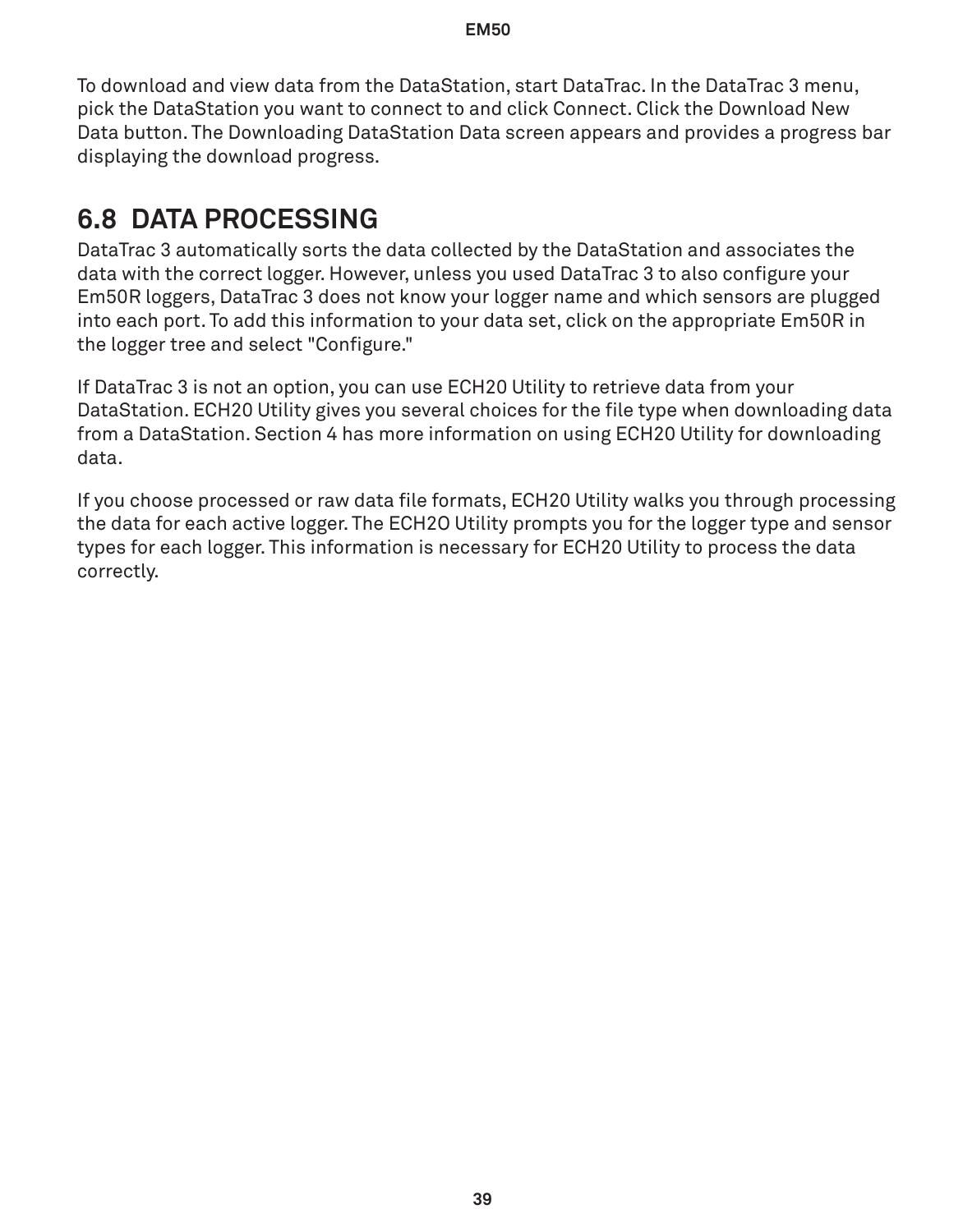## <span id="page-45-0"></span>**7. CARING FOR THE EM50**

## **7.1 REPLACING THE BATTERIES**

The Em50 requires little maintenance, if you install it correctly. The primary maintenance issue is that batteries must be replaced when their charge becomes too low. When the battery life indicator in ECH20 Utility shows your Em50 batteries are less than 5%, you need to replace them to continue logging and transmitting data. Use only NiMH (Nickel-Metal Hydride) batteries with the Em50/Em50G Solar loggers.

**NOTE: Installing or changing the batteries in your Em50 resets the internal real-time clock. You must connect to your**  Em50 using any ECH<sub>2</sub>O system software to reset the logger clock immediately after changing the batteries. Set the **logger clock to ensure the recorded measurement time and date remain correct.**

## **7.2 LONG-TERM MAINTENANCE**

When caring for the Em50 over an extended period of time, be sure to check the logger periodically.

- Check the battery holders and make sure they are clean and free of corrosion.
- Check that the sensor ports are clean, and that the sensors are making good contact with the ports.
- Check case gaskets and sensor cable strain relief.
- Check or replace any zip ties securing the logger annually.

## **7.3 SENDING FEEDBACK TO METER**

METER Software makes it easy to send feedback, bug reports, and feature requests to METER or your METER Distributor. Choose Send Feedback to METER from the help menu.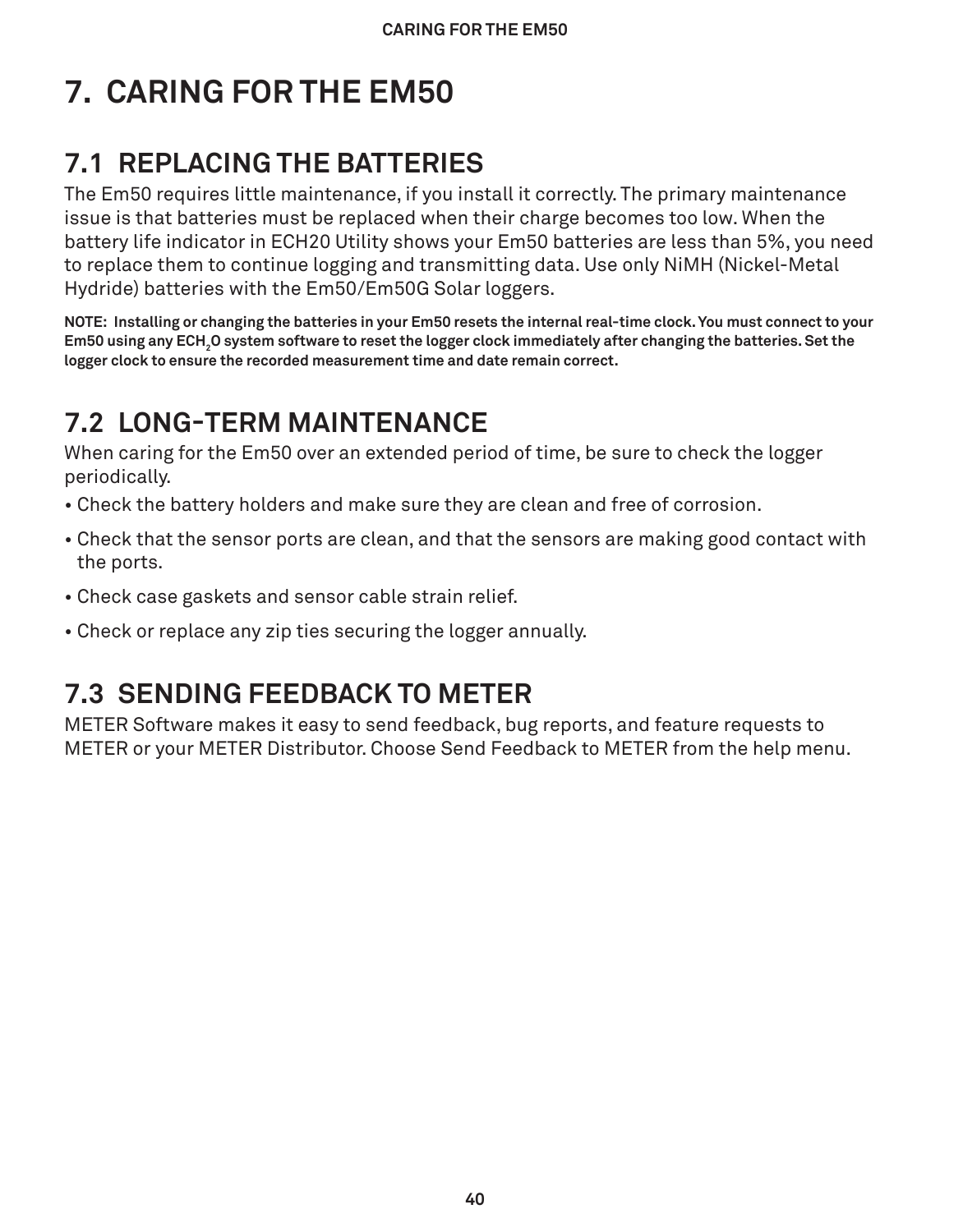| × | ۰.<br>×<br>v |
|---|--------------|

| Send Feedback To Decagon                                           | Σζ                                                             |
|--------------------------------------------------------------------|----------------------------------------------------------------|
| Name                                                               | <b>Company Name</b>                                            |
| Lee Cole                                                           | SinkHole Farms                                                 |
| <b>Email Address</b>                                               | Telephone                                                      |
| lee@sinkhole.com                                                   | 1-800-755-2751                                                 |
| <b>Type Of Feedback</b>                                            | Please Respond Via                                             |
| General Feedback                                                   | No Response Needed                                             |
| Please Describe The Feedback Below                                 |                                                                |
| need to upgrade it to an Em50G?                                    |                                                                |
| Send The Following File(Must Be Smaller Than 8 Mb):<br>Select File |                                                                |
|                                                                    | Send The Feedback To My Decagon Representative'S Email Address |
| support@decagon.com                                                |                                                                |
|                                                                    | Cancel<br>Send                                                 |

<span id="page-46-0"></span>**Figure 15 Send Feedback to Decagon Window**

In the Send Feedback to METER menu, enter your name, company name, and other contact information. Tell us what type of feedback you are sending (General Feedback, Feature Suggestions, Bug Report, or Other). Indicate how you want us to respond to your feedback (Email or Telephone).

Use the description area to give details for your feedback. If you are reporting a bug, it is very helpful for you to tell us what steps you took for the bug to happen and any error message you saw. By default, bug reports also include the software error files.

You can send METER a file using this form too. This is useful for sending data files that you have questions about. If you work directly with a METER representative, put their Email address in the field at the bottom of the form. This sends the contents of the form to them. Your METER representative can follow-up with you directly.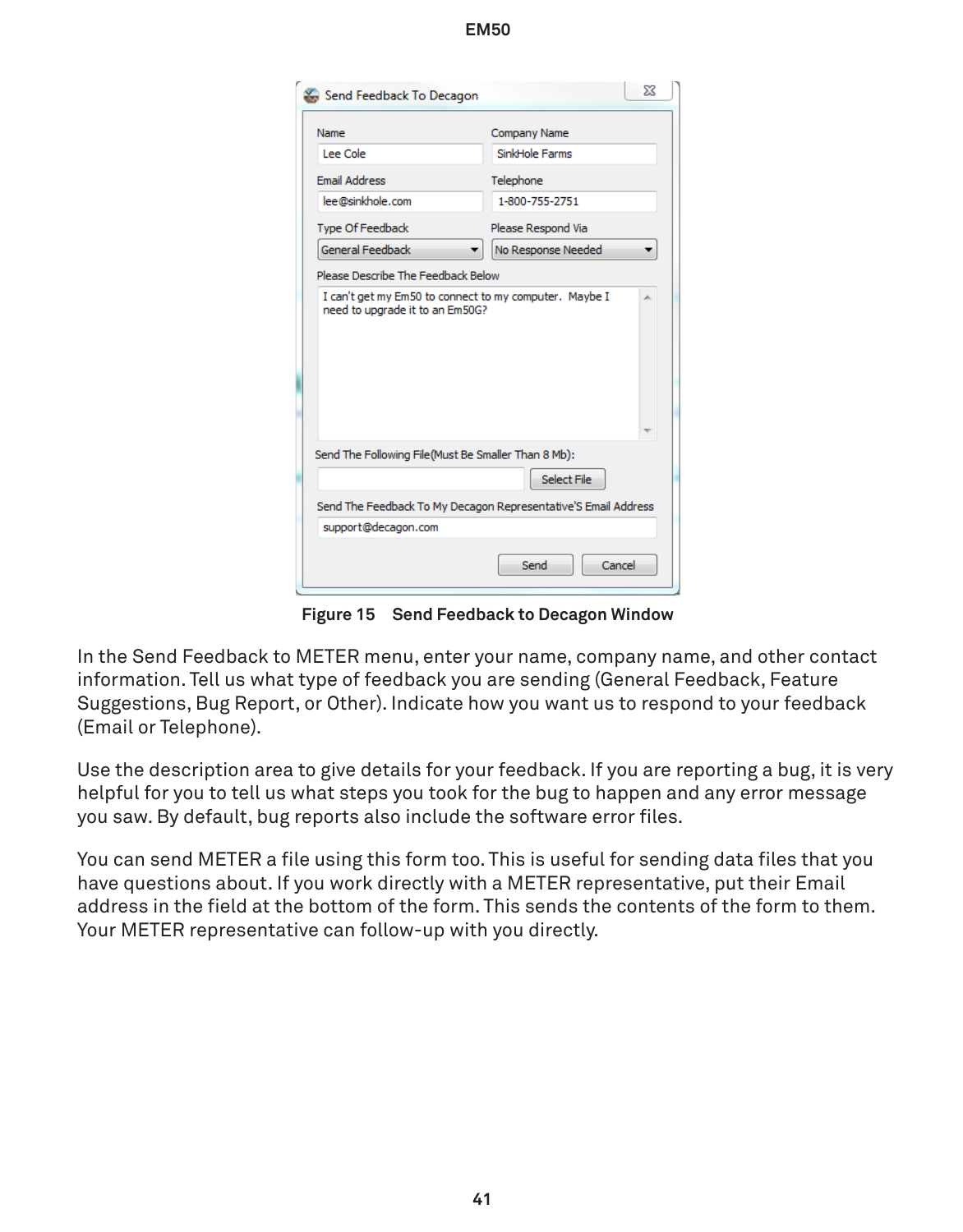## <span id="page-47-1"></span><span id="page-47-0"></span>**8. TROUBLESHOOTING**

Although METER designed the EM60 for durability and built to the highest manufacturing standards, problems may occasionally occur. This troubleshooting section details the major problems and their solutions. If the problem is not listed or these solutions do not solve the issue, contact Customer Support.

| Problem                                                                                                                                                             | <b>Possible Solutions</b>                                                                                                                                                                                                                                                                                                                                                                                                                                                                                                                                                |
|---------------------------------------------------------------------------------------------------------------------------------------------------------------------|--------------------------------------------------------------------------------------------------------------------------------------------------------------------------------------------------------------------------------------------------------------------------------------------------------------------------------------------------------------------------------------------------------------------------------------------------------------------------------------------------------------------------------------------------------------------------|
| The ECH20 Utility tells me<br>the communication port<br>I want to use is in use by<br>another application, but I do<br>not think any other programs<br>are running. | Some PDA synchronization programs monitor serial<br>communication ports. Disable Microsoft's ActiveSync or Palm's<br>HotSync system software while trying to use the serial port with<br>the ECH20 Utility.                                                                                                                                                                                                                                                                                                                                                              |
| My USB to Serial adapter<br>is not showing in the<br>communication port picker.                                                                                     | Enable Force find all Communication Ports in the Preferences<br>menu by going to the Edit menu, clicking Preferences, then the<br>Communication tab, and enabling the check box at the bottom of<br>the screen. Enabling this option may find other serial ports that are<br>not available for use by the ECH20 Utility (for example, modems<br>installed in your computer).                                                                                                                                                                                             |
|                                                                                                                                                                     | Try one or more of the following three suggestions to make sure<br>there is a connection to the ECH <sub>2</sub> O device.                                                                                                                                                                                                                                                                                                                                                                                                                                               |
| <b>ECH20 Utility tells me it</b>                                                                                                                                    | If you are using the accompanying USB cable, download the USB<br>firmw from metergroup.com. Check your serial port choice. Make<br>sure the Connect Via drop-down menu shows the name of the<br>COM port you are using to physically connect to your logger or<br>DataStation. For example, if our logger is physically connected to<br>COM1, the Connect Via control should be set to Direct on COM1<br>Communication Port or Direct on COM3 METER VCA                                                                                                                  |
| cannot connect to my device.                                                                                                                                        | Check that your serial cable is securely plugged into your logger or<br>DataStation and your Computer.                                                                                                                                                                                                                                                                                                                                                                                                                                                                   |
|                                                                                                                                                                     | Make sure your logger has good Batteries! Replacingbatteries or<br>your DataStation is plugged in. Try pressing the reset button on<br>your logger or DataStation.<br>NOTE: Serial and USB Cables can fail. If you suspect your cable may be the<br>problem, try connecting to a second logger. If you can connect, the problem<br>is probably the first logger. If you cannot connect to the second logger<br>either, the problem may be your cable. Try using a spare METER Serial Cable<br>Adapter or the USB cable if you are having trouble connecting to a logger. |
| <b>ECH20 Utility keeps</b><br>reporting it lost the<br>connection to my device.                                                                                     | This rarely happens for a direct connection. Please check or<br>replace your serial or USB cables. You can also increase the<br>number of times ECH20 Utility tries sending commands to the<br>logger or DataStation. Increase the Direct Connect Retries on the<br>Communication tab of the Preferences form.                                                                                                                                                                                                                                                           |
| <b>ECH20 Utility tells me</b><br>my radio modem is not<br>responding.                                                                                               | Make sure your serial cable is securely attached to your computer<br>and your Rm-1. Your Rm-1 should have power and be turned on.                                                                                                                                                                                                                                                                                                                                                                                                                                        |

| Table 1 | <b>Troubleshooting EM60</b> |  |
|---------|-----------------------------|--|
|         |                             |  |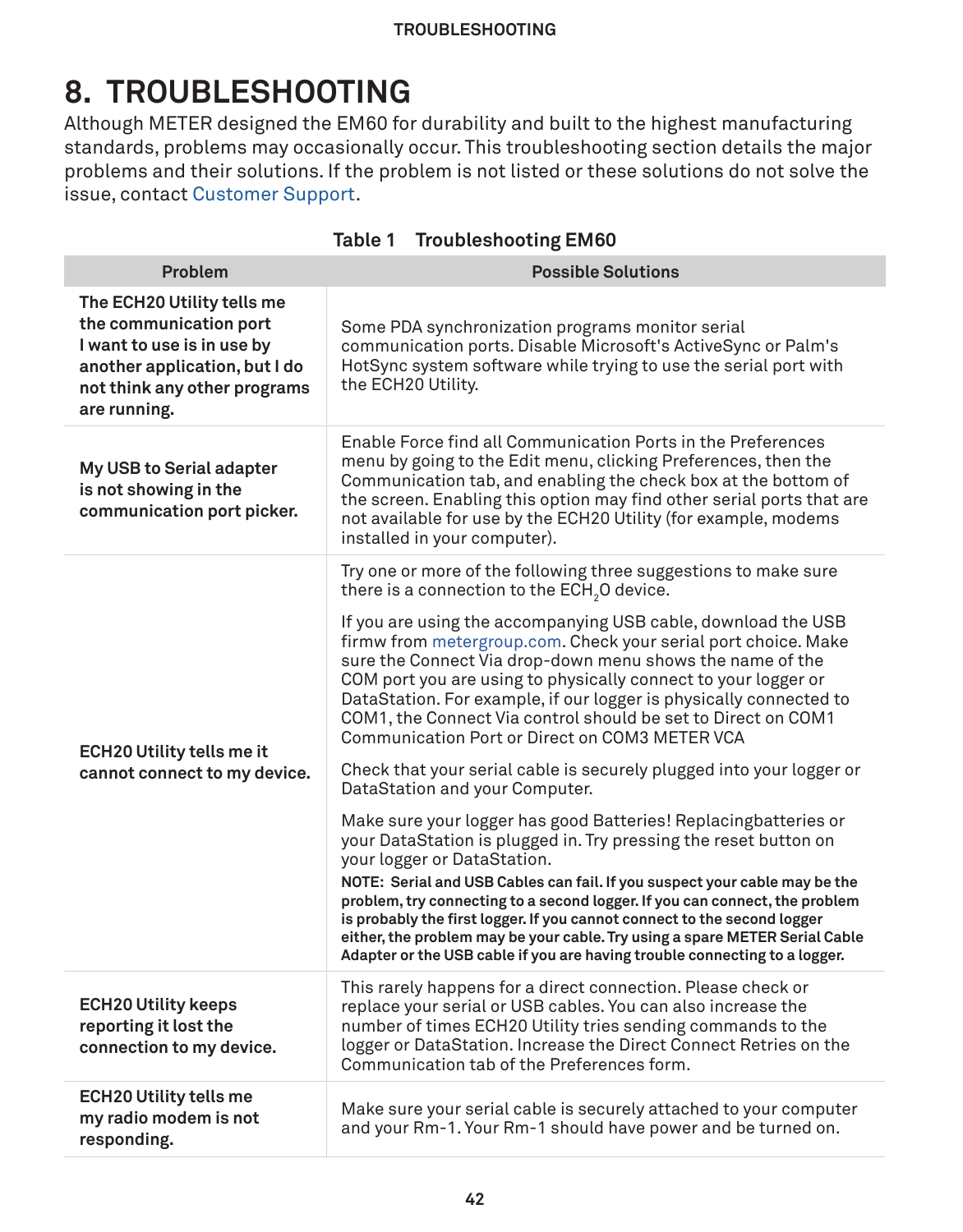| Problem                                                                         | <b>Possible Solutions</b>                                                                                                                                                                                                                                                                                                                                          |  |
|---------------------------------------------------------------------------------|--------------------------------------------------------------------------------------------------------------------------------------------------------------------------------------------------------------------------------------------------------------------------------------------------------------------------------------------------------------------|--|
|                                                                                 | • Try one or more of the following to make sure there is a good radio<br>connection to your remote logger:                                                                                                                                                                                                                                                         |  |
|                                                                                 | • Make sure your DataStation and Em50R have the same Channel<br>and Subchannel and that the DataStation is being continuously<br>powered.                                                                                                                                                                                                                          |  |
| ECH20 Utility tells me it                                                       | • Make sure you are within radio range of the remote logger by<br>performing a telemetry test. If this is the problem, increase the<br>radio signal strength to your logger by moving closer to your<br>logger or using a high-gain antenna to see if you can establish a<br>radio connection.                                                                     |  |
| cannot connect to my radio<br>logger when I use an Rm-1.                        | • Make sure the antenna on the logger and the Rm-1 are securely<br>fastened to the radio module.                                                                                                                                                                                                                                                                   |  |
|                                                                                 | • Check the Radio Channel and the Radio Subchannel settings you<br>are using on your remote loggers and Rm-1. See Section 6 for how<br>to configure your radio settings.                                                                                                                                                                                           |  |
|                                                                                 | • Make sure you wait 10 min between connection attempts for the<br>same logger. If you just disconnected from a logger, you must wait<br>for 10 min before that logger accepts radio connections (you can<br>always direct connect to your logger).<br>• Make sure your logger has good batteries. Try pressing the reset<br>button on your logger.                |  |
| <b>ECH20 Utility keeps</b><br>reporting it lost the<br>connection to my device. | This can happen when the radio connection is lost. Try increasing<br>the radio signal strength by moving closer to the remote logger or<br>using a high-gain antenna. You can also increase the number of<br>times ECH20 Utility tries sending commands to the logger. Increase<br>the Radio Connect Retries in the Communications tab on the<br>Preferences form. |  |
| <b>ECH20 Utility tells me</b><br>there is no new data for<br>downloading.       | Make sure the logger is configured to measure data. Make sure<br>the measurement interval is set to a number greater than zero.<br>Try pressing the reset button if the logger does have a non-zero<br>measurement interval.                                                                                                                                       |  |
| My sensor data shows "* * * "<br>in the Scan window.                            | The three asterisks mean the raw data measured by the logger<br>is out of expected range for the sensor. This could be caused by<br>a broken sensor. Make sure the sensor is fully inserted into the<br>logger sensor port. Make sure the sensor type shown in the Scan<br>window matches the sensor actually connected to your logger.                            |  |
| My sensor data does not<br>seem to be correct.                                  | There are many issues that affect the quality of the sensor<br>measurement. Please see the user manual of your particular<br>sensor for help troubleshooting the data collected by your sensor<br>or contact Customer Support.                                                                                                                                     |  |

### **Table 2 Troubleshooting EM60 (continued)**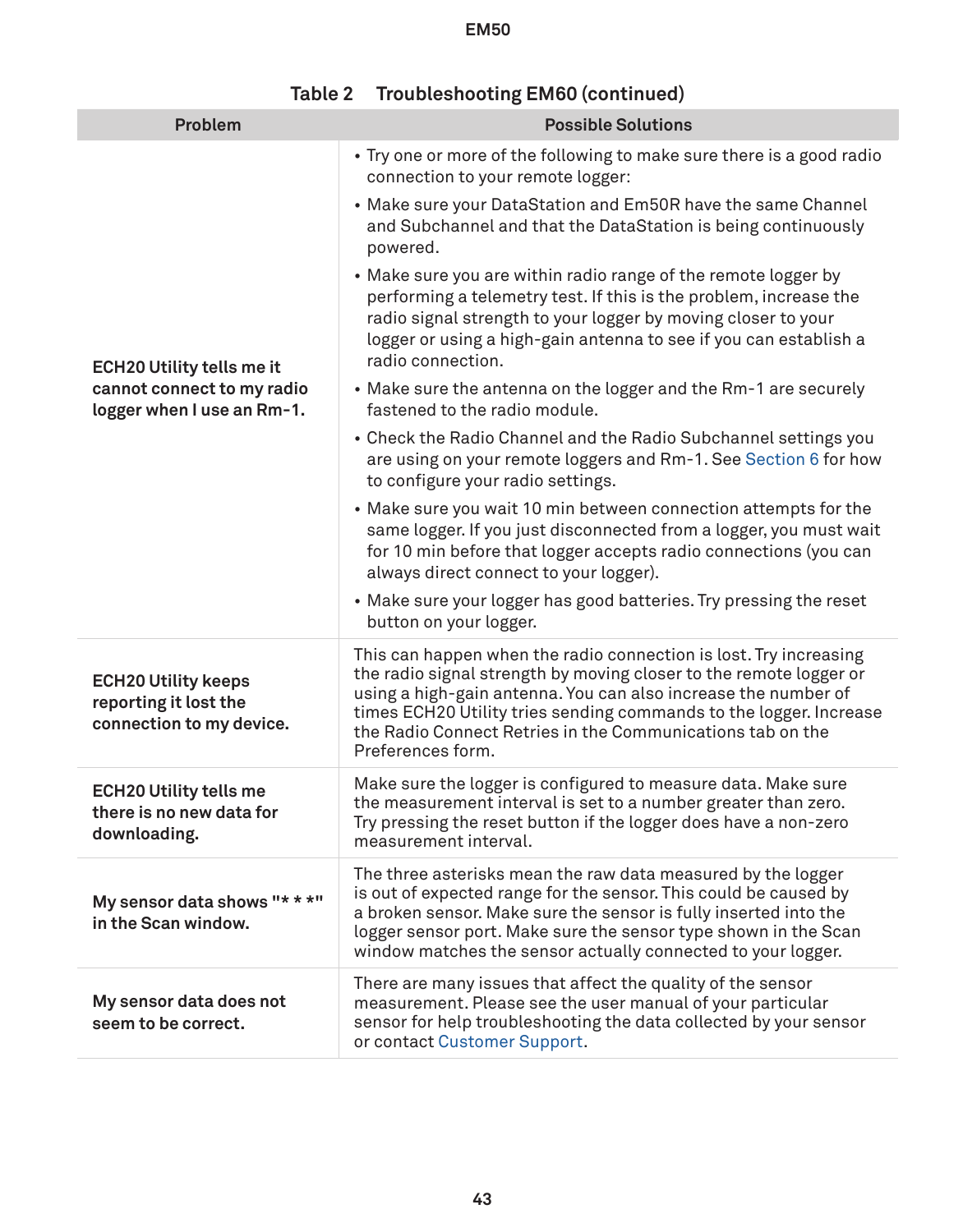#### **Troubleshooting**

<span id="page-49-0"></span>

| Problem                                                            | <b>Possible Solutions</b>                                                                                                                                                                                                                                                                                                                                                                                                                                                                          |
|--------------------------------------------------------------------|----------------------------------------------------------------------------------------------------------------------------------------------------------------------------------------------------------------------------------------------------------------------------------------------------------------------------------------------------------------------------------------------------------------------------------------------------------------------------------------------------|
|                                                                    | Make sure the measurement interval is not set to 0. The Em50 does<br>not make any measurements when the measurement interval is set<br>to zero.                                                                                                                                                                                                                                                                                                                                                    |
| My logger stopped making<br>measurements.                          | Try pushing the reset button or initializing your Em50 if a reset is<br>not enough to get the logger measuring sensors again. Connect to<br>the logger and choose "Initialize Device" from the Device Tools<br>submenu in the Actions menu. Initializing your Em50 erases any<br>stored data so you should download any data you want to keep<br>before choosing this option.                                                                                                                      |
| My logger does not seem<br>to be working correctly or<br>reliably. | Try pressing the reset button on the logger. This resets the logger<br>firmware. You can also try connecting to the logger and testing the<br>integrity of the firmware. Choose Test Device Firmware from the<br>Device Tools menu of the Actions menu. Contact METER for help<br>reloading the firmware if ECH20 Utility reports the device firmware<br>is corrupt. If the firmware tests good and your logger is still not<br>working correctly, please contact METER for repair or replacement. |

### **Table 2 Troubleshooting EM60 (continued)**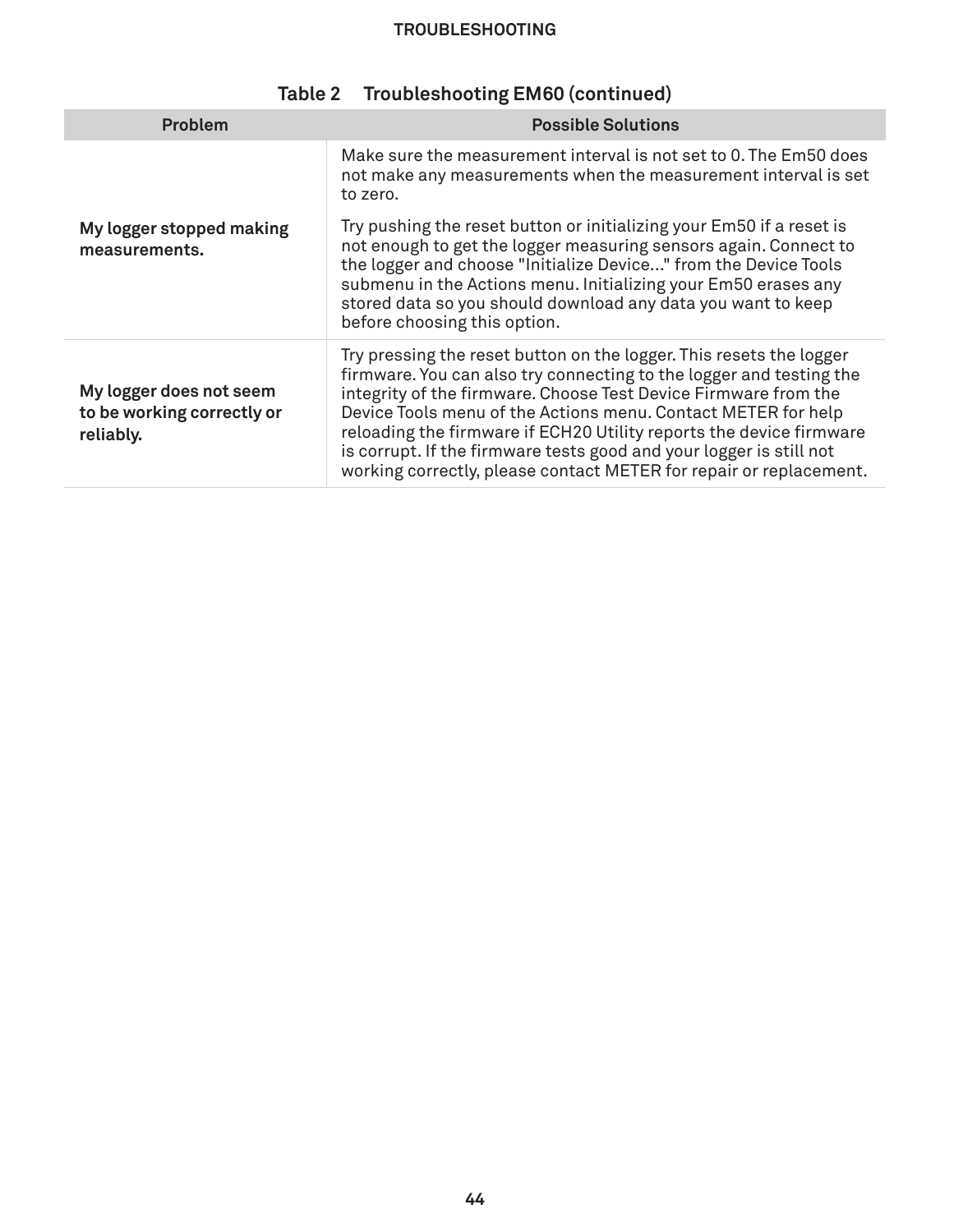### <span id="page-50-1"></span><span id="page-50-0"></span>**8.1 CUSTOMER SUPPORT**

Customer service representatives are available for questions, problems, or feedback Monday through Friday, 8 am–5 pm Pacific time.

**Email:** [support.environment@metergroup.com](mailto:support.environment%40metergroup.com?subject=) [sales.environment@metergroup.com](mailto:sales.environment%40metergroup.com?subject=)

**Phone:** +1.509.332.5600

**Fax:** +1.509.332.5158

**Website:** [metergroup.com](https://www.metergroup.com)

If contacting METER by email or fax, please include the following information:

| Name    | Email address              |
|---------|----------------------------|
| Address | Instrument serial number   |
| Phone   | Description of the problem |

**NOTE: For EM60 data loggers purchased through a distributor, please contact the distributor directly for assistance.**

## **8.2 TERMS AND CONDITIONS**

**CONTRACT FORMATION.** All requests for goods and/or services by METER Group, Inc. USA (METER) are subject to the customer's acceptance of these Terms and Conditions. The Buyer will be deemed to have irrevocably accepted these Terms and Conditions of Sale upon the first to occur of the Buyer's issuance of a purchase order or request for goods or services. Unless expressly assented to in writing by METER, terms and conditions different are expressly rejected. No course of dealing between the parties hereto shall be deemed to affect or to modify, amend or discharge any provisions of this agreement.

**PRICES AND PAYMENT.** Invoice prices will be based upon METER prices as quoted or at METER list price in effect at the time an order is received by the Seller. Prices do not include any state or federal taxes, duties, fees, or charges now or hereafter enacted applicable to the goods or to this transaction, all of which are the responsibility of the Buyer. Unless otherwise specified on the invoice, all accounts are due and payable 30 days from the date of invoice. Unpaid accounts extending beyond 30 days will be subject to a service charge of 2% per month (24% per annum). Should Seller initiate any legal action or proceeding to collect on any unpaid invoice, Seller shall be entitled to recover from Buyer all costs and expenses incurred in connection therewith, including court costs and reasonable attorney's fees.

**RISK OF LOSS AND DELIVERY TITLE.** Liability for loss or damage passes to the Buyer when the Seller delivers the goods on the Seller's dock or to the transporting agent, whichever occurs first. The Seller has the right to deliver the goods in installments. Shipping and delivery dates communicated by the Seller to the Buyer are approximate only.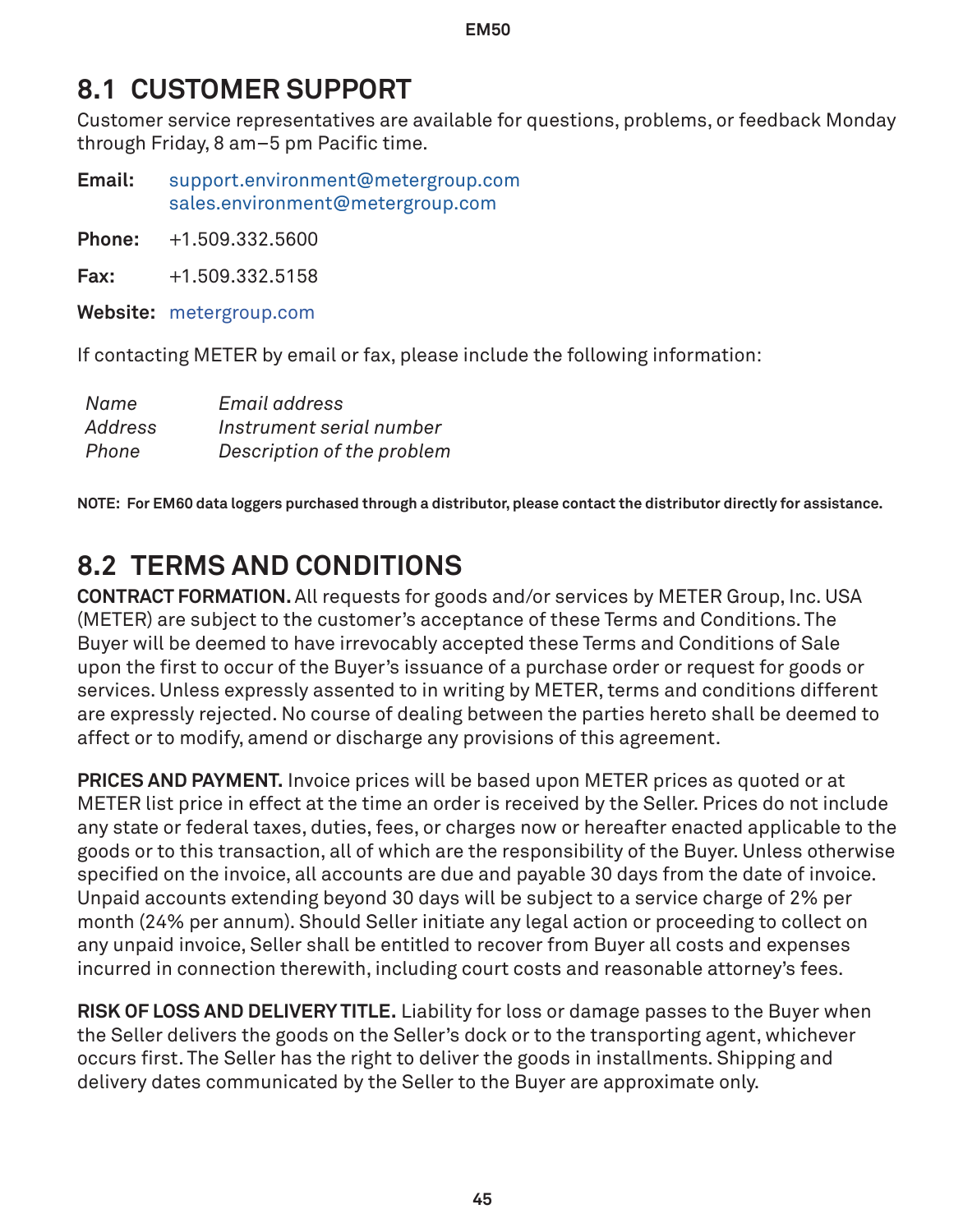#### **Troubleshooting**

**SHIPMENT.** In the absence of specific shipping instructions, the Seller, if and as requested by the Buyer, will ship the goods by the method the Seller deems most advantageous. Where the Seller ships the goods, the Buyer will pay all transportation charges that are payable on delivery or, if transportation charges are prepaid by the Seller, the Buyer will reimburse the Seller upon receipt of an invoice from the Seller. The Buyer is obligated to obtain insurance against damage to the goods being shipped. Unless otherwise specified, the goods will be shipped in the standard Seller commercial packaging. When special packing is required or, in the opinion of the Seller, required under the circumstances, the cost of the special packaging shall be the responsibility of the Buyer.

**INSPECTION AND ACCEPTANCE.** Goods will be conclusively deemed accepted by the Buyer unless a written notice setting out the rejected goods and the reason for the rejection is sent by the Buyer to the Seller within 10 days of delivery of the goods. The Buyer will place rejected goods in safe storage at a reasonably accessible location for inspection by the Seller.

**CUSTOM GOODS.** There is no refund or return for custom or nonstandard goods.

**WARRANTIES.** The Seller warrants all equipment manufactured by it to be free from defects in parts and labor for a period of one year from the date of shipment from factory. The liability of the Seller applies solely to repairing, replacing, or issuing credit (at the Seller's sole discretion) for any equipment manufactured by the seller and returned by the Buyer during the warranty period. SELLER MAKES NO SEPARATE OR OTHER WARRANTY OF ANY NATURE WHATSOEVER, EXPRESS OR IMPLIED, INCLUDING THE WARRANTY OF MERCHANTABILITY OR FOR A PARTICULAR PURPOSE. There shall be no other obligations either expressed or implied.

**LIMITATION OF LIABILITY.** Seller will not be liable to the Buyer or any other person or entity for indirect special, incidental, consequential, punitive, or exemplary damages in connection with this transaction or any acts or omissions associated therewith or relating to the sale or use of any goods, whether such claim is based on breach of warranty, contract, tort, or other legal theory and regardless of the causes of such loss or damages or whether any other remedy provided herein fails. In no event will the Seller's total liability under this contract exceed an amount equal to the total amount paid for the goods purchased hereunder.

**WAIVER.** In the event of any default under or breach of the contract by the Buyer, the Seller has the right to refuse to make further shipments. The Seller's failure to enforce at any time or for any period of time the provisions of this contract will not constitute a waiver of such provisions or the right of the Seller to enforce each and every provision.

**GOVERNING LAW.** The validity, construction, and performance of the contract and the transactions to which it relates will be governed by the laws of the United States of America. All actions, claims, or legal proceedings in any way pertaining to this contract will be commenced and maintained in the courts of Whitman County, State of Washington, and the parties hereto each agree to submit themselves to the jurisdiction of such court.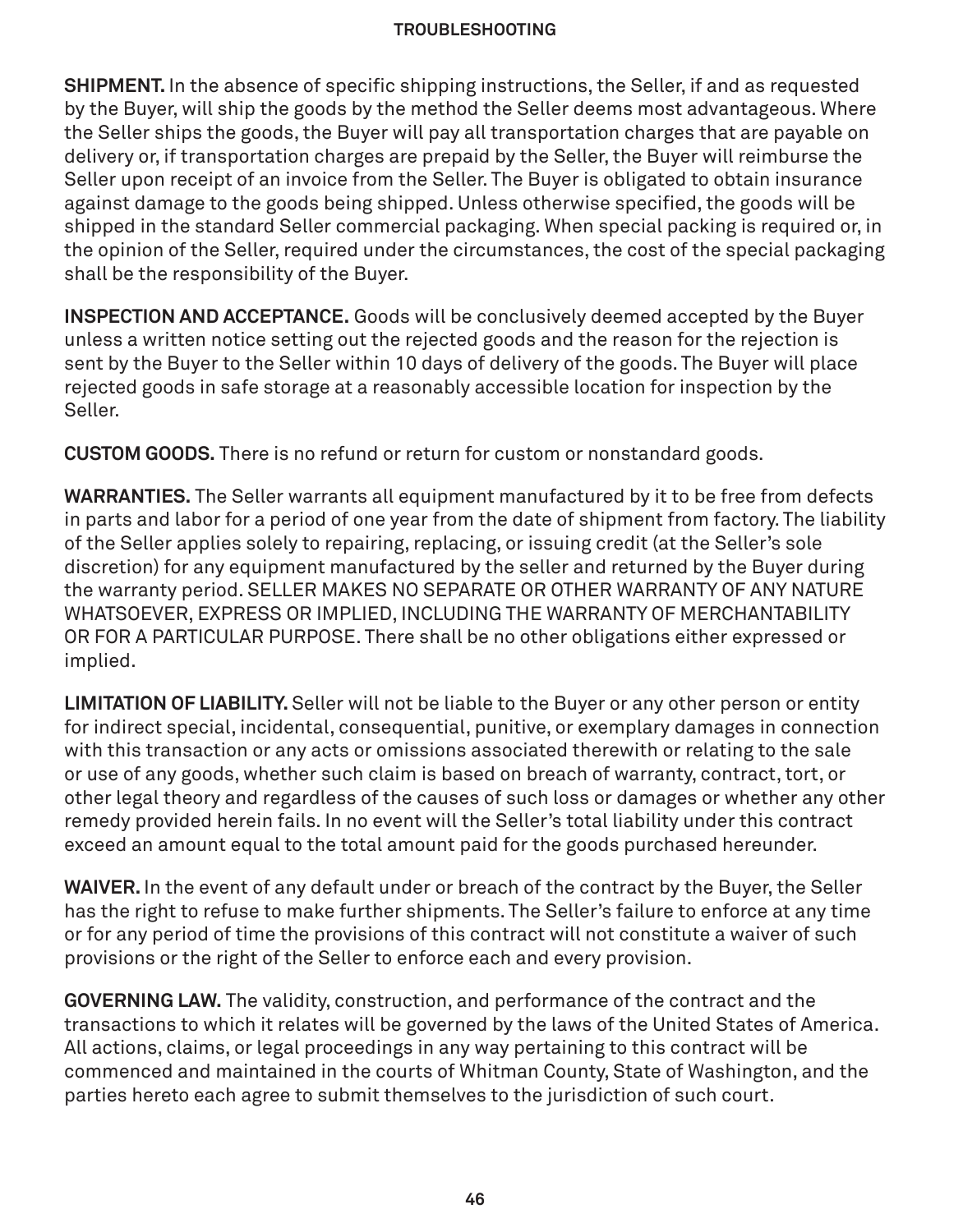<span id="page-52-0"></span>**SEVERABILITY.** If any of the Terms and Conditions set out in this contact are declared to be invalid by a court, agency, commission, or other entity having jurisdiction over the interpretation and enforcement of this contract, the applications of such provisions to parties or circumstances other than those as to which it is held invalid or unenforceable will not be affected. Each term not so declared invalid or unenforceable will be valid and enforced to the fullest extent permitted by law and the rights and obligations of the parties will be construed and enforced as though a valid commercially reasonable term consistent with the undertaking of the parties under the order has been substituted in place of the invalid provision.

**SET-OFF.** The Buyer may not set-off any amount owing from the Seller to the Buyer against any amount payable by the Buyer to the Seller whether or not related to this contract.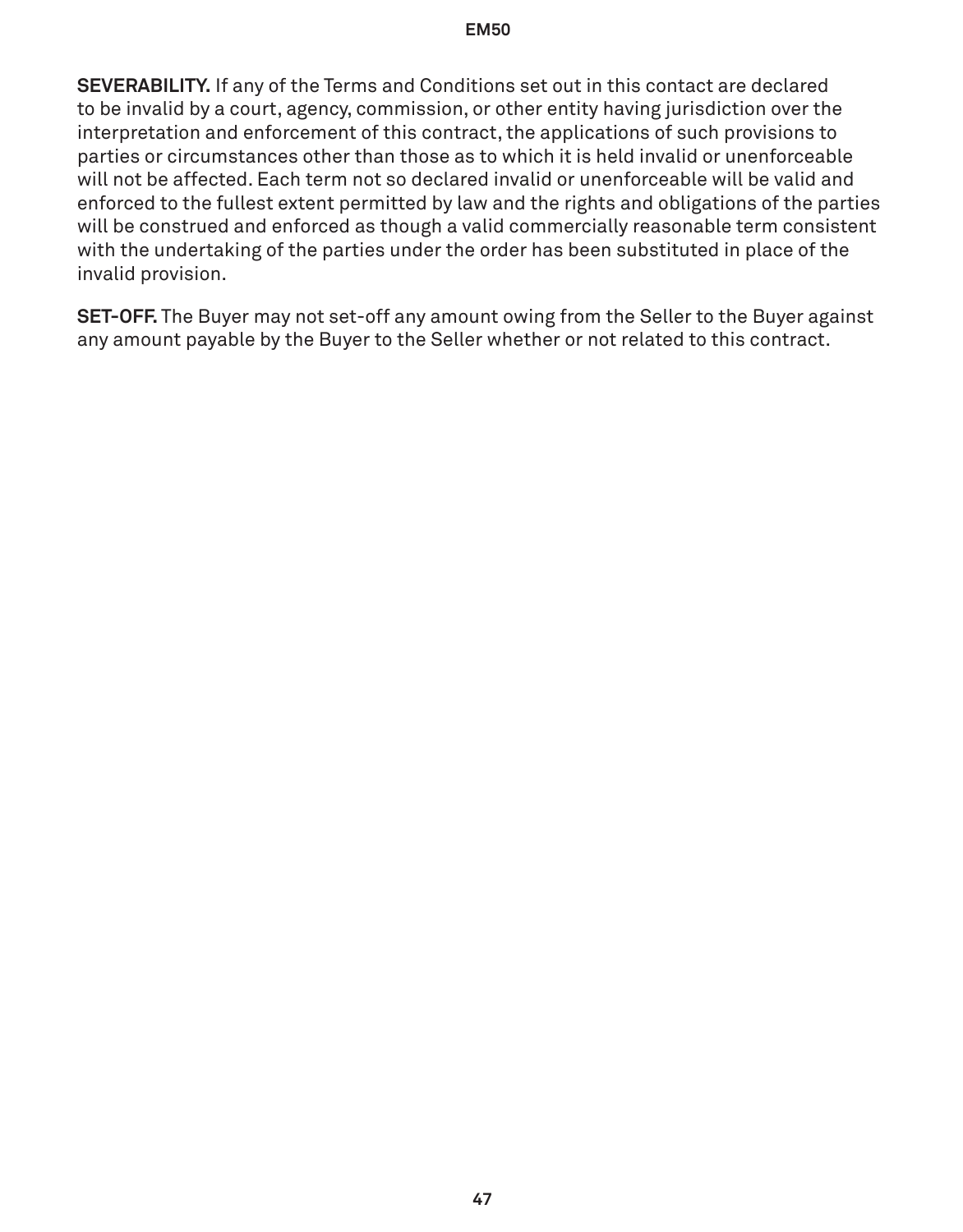**COMPLIANCE**

## <span id="page-53-0"></span>**APPENDIx A. COMPLIANCE CERTIFICATIONS**

This appendix contains compliance statements that apply to the Em50 and Em50G.

### **A.1 EM50 CE COMPLIANCE**

| Application of Council Directive:                                            | 2004/108/EC and 2011/65/EU                                                      |
|------------------------------------------------------------------------------|---------------------------------------------------------------------------------|
| Standards to which conformity is declared: EN 61326-1:2013 and EN 50581:2012 |                                                                                 |
| Manufacturer's Name:                                                         | METER Group, Inc. USA<br>2365 NE Hopkins Ct.<br>Pullman, WA 99163<br><b>USA</b> |
| Type of Equipment:                                                           | Data collection system                                                          |
| Model Number:                                                                | Em50                                                                            |
| Year of First Manufacture:                                                   | 2002                                                                            |

This is to certify that the Em50, manufactured by METER Group, Inc. USA, a corporation based in Pullman, Washington, USA meets or exceeds the standards for CE compliance as per the Council Directives noted above. All instruments are built at the factory at METER and pertinent testing documentation is freely available for verification.

### **A.2 EM50R/DATASTATION/RM-1 CE COMPLIANCE**

| Application of Council Directive:                                        | 89/336/EEC                                                                      |
|--------------------------------------------------------------------------|---------------------------------------------------------------------------------|
| Standards to which conformity is declared: EN61326:1998 and EN55022:1998 |                                                                                 |
| Manufacturer's Name:                                                     | METER Group, Inc. USA<br>2365 NE Hopkins Ct.<br>Pullman, WA 99163<br><b>USA</b> |
| Type of Equipment:                                                       | Data collection system                                                          |
| Model Number:                                                            | Em50R 2.4 GHz, Rm-1 2.4GHz, and<br>DataStation 2.4 GHz                          |
| Year of First Manufacture:                                               | 2002                                                                            |

#### **Restrictions:**

France: Current regulations in France stipulate that these devices may be used indoors only. Outdoor use on private property is subject to authorization from the French Telecommunications Regulatory Authority. Outdoor use on public property is currently prohibited. For more information, see ero.dk.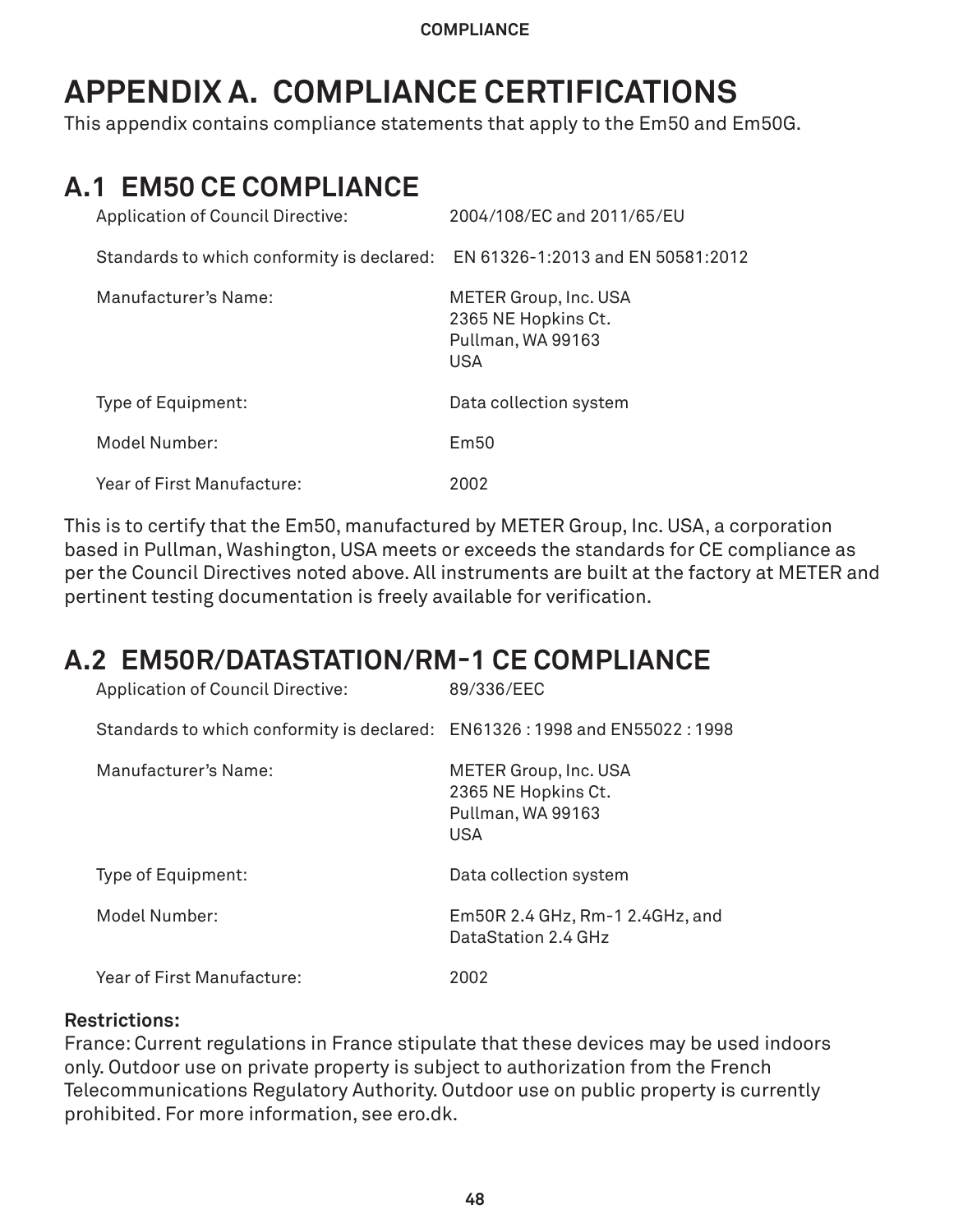## <span id="page-54-0"></span>**A.3 FCC COMPLIANCE**

The following FCC statement applies to the Em50, Em50R, Em50G, DataStation, and Rm-1. This device complies with part 15 of the FCC Rules. Operation is subject to the following conditions:

- 1. This device may not cause harmful interference.
- 2. This device must accept any interference received, including interference that may cause undesired operation.

The Em50R, DataStation, and Rm-1 contain one of the following modules:

- FCC ID: OUR9XSTREAM IC: 4214A-9XSTREAM
- FCC ID: OUR-24XSTREAM IC: 4214A 12008

The Em50G contains the following module:

• FCC ID: IHDT56HQ1 IC: 109O-HQ1

#### **Information for users:**

Changes or modifications to the EM50 series loggers not expressly approved by METER Group, Inc. USA could void FCC compliance and thus the user's authority to operate the equipment.

This equipment has been tested and found to comply with the limits for a Class B digital device, pursuant to Part 15 of the FCC Rules. These limits are designed to provide reasonable protection against harmful interference in a residential installation. This equipment generates, uses and can radiate radio frequency energy and, if not installed and used in accordance with the instructions, may cause harmful interference to radio communications.

There is no guarantee that a particular installation. If this equipment does cause harmful interference to radio or television reception, which can be determined by turning the equipment off and on, we encourage users to attempt to correct the interference by trying one or more of the following measures.

- Reorient or relocate the receiving antenna.
- Increase the separation between the equipment and receiver.
- Connect the equipment into an outlet on a circuit different from that to which the receiver is connected.
- Consult METER Customer Support or your local representative for support.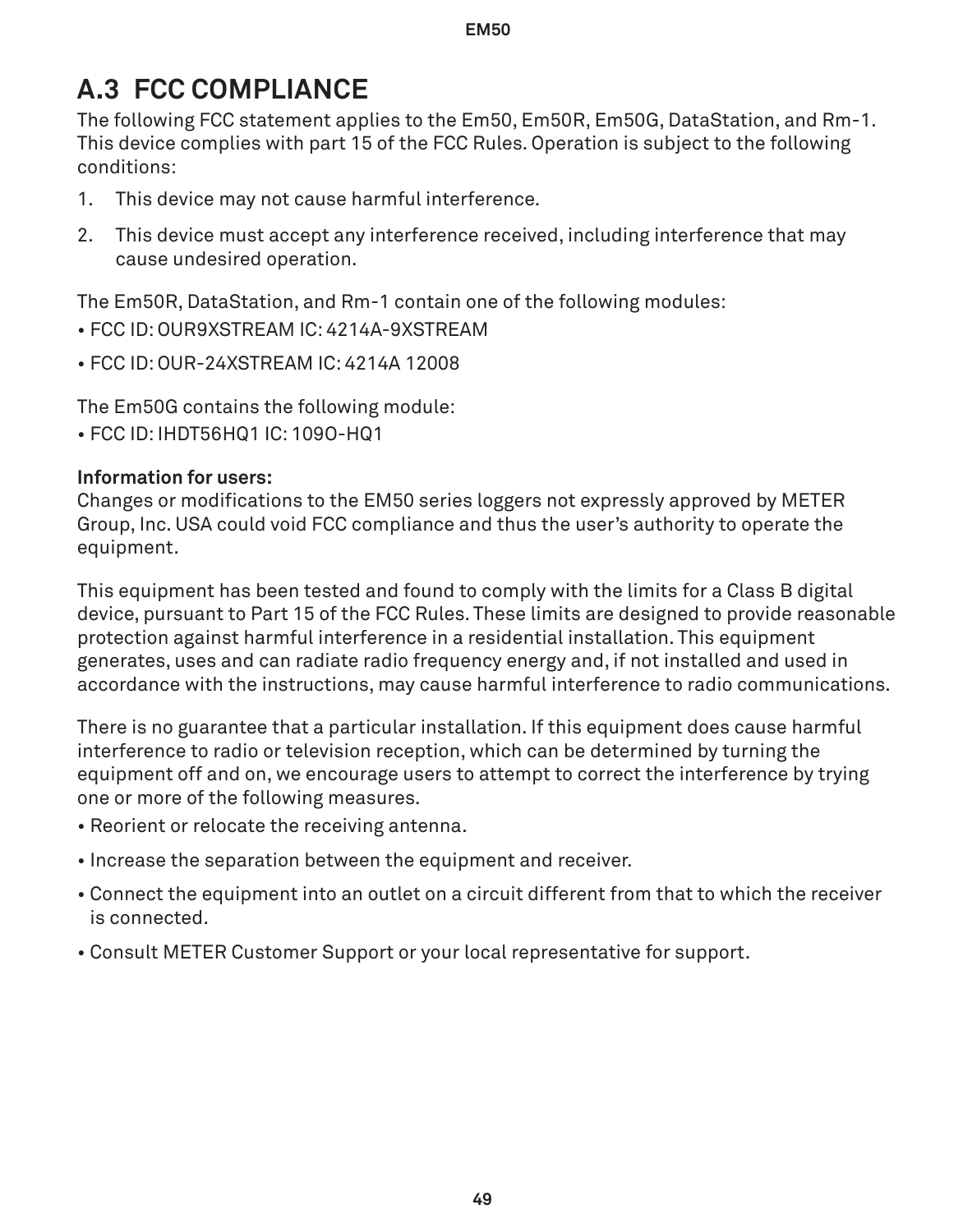### <span id="page-55-0"></span>**A.4 EM50G CE COMPLIANCE**

| <b>Application of Council Directive:</b>                                 | 2004/108/EC                                                                     |
|--------------------------------------------------------------------------|---------------------------------------------------------------------------------|
| Standards to which conformity is declared: EN61326-1:2013 and 2011/65/EU |                                                                                 |
| Manufacturer's Name:                                                     | METER Group, Inc. USA<br>2365 NE Hopkins Ct.<br>Pullman, WA 99163<br><b>USA</b> |
| Type of Equipment:                                                       | Data collection system                                                          |
| Model Number:                                                            | Em50G                                                                           |
| Year of First Manufacture:                                               | 2010                                                                            |

#### **Cellular Module Information**

The Quad-band GSM/GPRS cellular module in the Em50G has been tested and approved under the standards and regulations listed below:

- FCC part 12,22,24. FCC ID: IHDT56HQ1
- Industry Canada (IC) 109O-HQ1
- R&TTE LVD 2006/95/EC Standards: EN301 489-1 & 7, EN60950
- EU Product Approval Number: G24-L
- GCF 3.27.1
- NAPRD 3.14.0
- PTCRB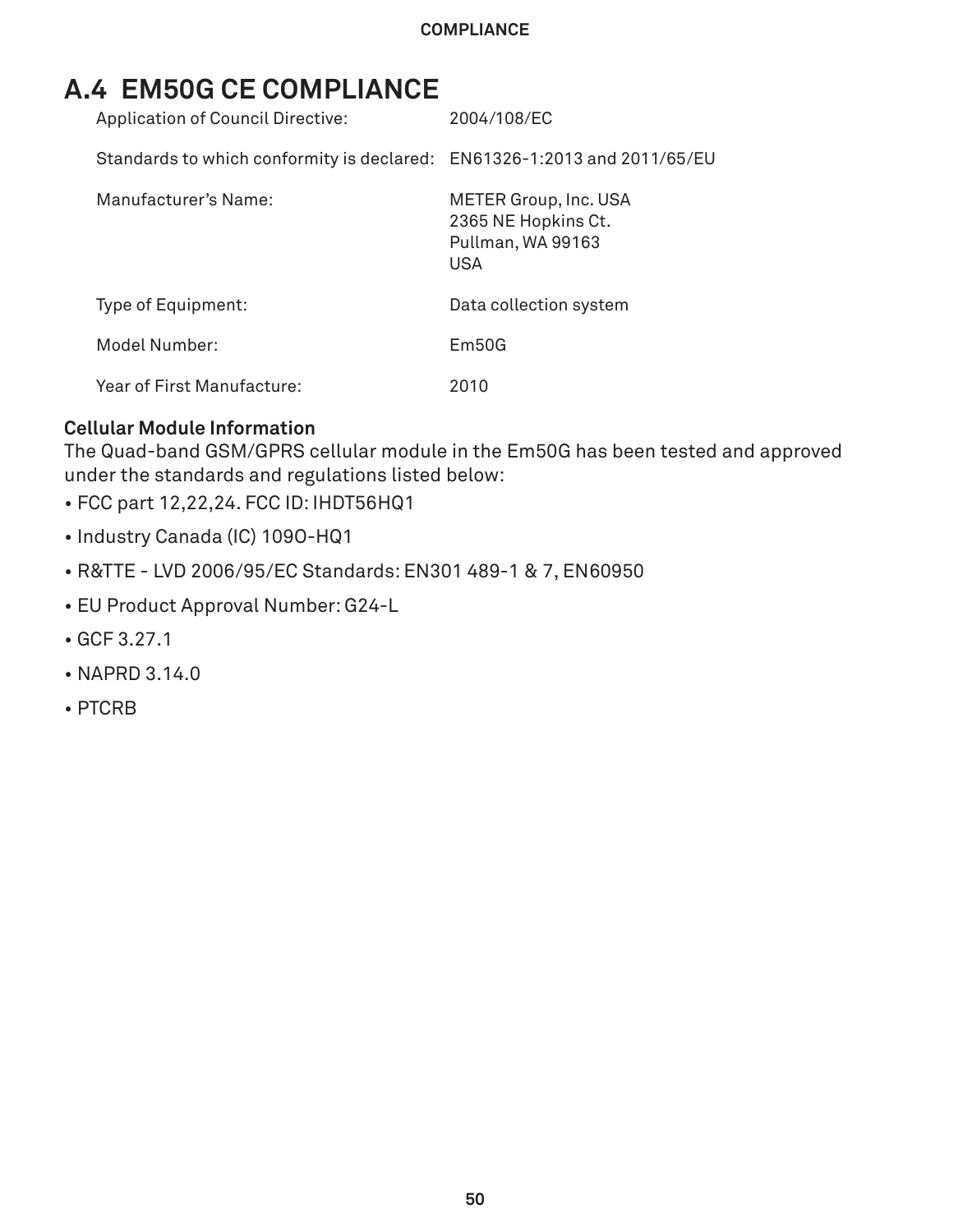## <span id="page-56-0"></span>**INDEX**

### **B**

battery [2](#page-7-0), [9](#page-14-0), [40](#page-45-0)

#### **C**

cellular module [2](#page-7-0), [25](#page-30-0) communication settings [14](#page-19-0), [26–](#page-31-0)[27](#page-32-0) communication test [4](#page-9-0), [22](#page-27-0), [26](#page-31-0), [27](#page-32-0)[–28](#page-33-0) compatible sensors [2](#page-7-0), [6](#page-11-0)[–8](#page-13-0) compliance [48](#page-53-0)[–50](#page-55-0) components enclosure [3](#page-8-0)–[4](#page-9-0) included [1](#page-6-0) memory [2](#page-7-0) configuration cellular [26–](#page-31-0)[27](#page-32-0) computer communication [3](#page-8-0) customer support [45](#page-50-0)

#### **D**

DataStation [2](#page-7-0), [32–](#page-37-0)[33](#page-38-0) configuring [37](#page-42-0)[–38](#page-43-0) downloading data [38](#page-43-0)[–39](#page-44-0) data storage [2](#page-7-0), [3](#page-8-0), [6](#page-11-0) DataTrac 3 [4](#page-9-0)[–5](#page-10-0), [12](#page-17-0) downloading data [28](#page-33-0)[–29](#page-34-1) installing [9](#page-14-0)[–10](#page-15-0)

#### **E**

ECH20 Utility [12](#page-17-0)[–23](#page-28-0) Actions menu [22](#page-27-0)[–23](#page-28-0) configuring [10](#page-15-0)[–11](#page-16-0), [13](#page-18-0)[–14](#page-19-0) Data menu [22](#page-27-0) downloading data [14](#page-19-0)[–16](#page-21-0) Edit menu [17](#page-22-0)[–19](#page-24-0) erasing data [16](#page-21-0) File menu [17](#page-22-0) Help menu [23](#page-28-0) installing [9](#page-14-0)[–10](#page-15-0) instantaneous scan [16](#page-21-0)[–17](#page-22-0) Window menu [23](#page-28-0) Em50G Webviewer [5](#page-10-0), [12](#page-17-0), [24](#page-29-0)

#### **F**

firmware [23](#page-28-0)

#### **I**

installation batteries [9](#page-14-0) field [11](#page-16-0) software [9](#page-14-0)[–10](#page-15-0), [12](#page-17-0)[–13](#page-18-0)

#### **M**

maintenance [40](#page-45-0) measurement interval [5](#page-10-0), [14](#page-19-0) METER Data Service [25](#page-30-0) models [2](#page-7-0)

#### **R**

radio communications [3](#page-8-0) radio settings [14](#page-19-0), [34](#page-39-0)[–35](#page-40-0) Reset button [3](#page-8-0) Rm-1 radio modem [35–](#page-40-0)[37](#page-42-0)

#### **S**

scan [16](#page-21-0)[–17](#page-22-0) software [4–](#page-9-0)[5](#page-10-0), [9](#page-14-0)[–10](#page-15-0), [12](#page-17-0)[–24](#page-29-0) specifications [2–](#page-7-0)[3](#page-8-0) status lights [3](#page-8-0), [4](#page-9-0)

#### **T**

telemetry transmit best practices [33](#page-38-0), [34](#page-39-0) trasmit modes [32](#page-37-0)[–33](#page-38-0) two-way radio [33](#page-38-0)–[34](#page-39-0) terms and conditions [45](#page-50-0)[–47](#page-52-0) Test button [4](#page-9-0) troubleshooting [42–](#page-47-0)[44](#page-49-0)

#### **U**

USB Cable Adapter driver [10](#page-15-0)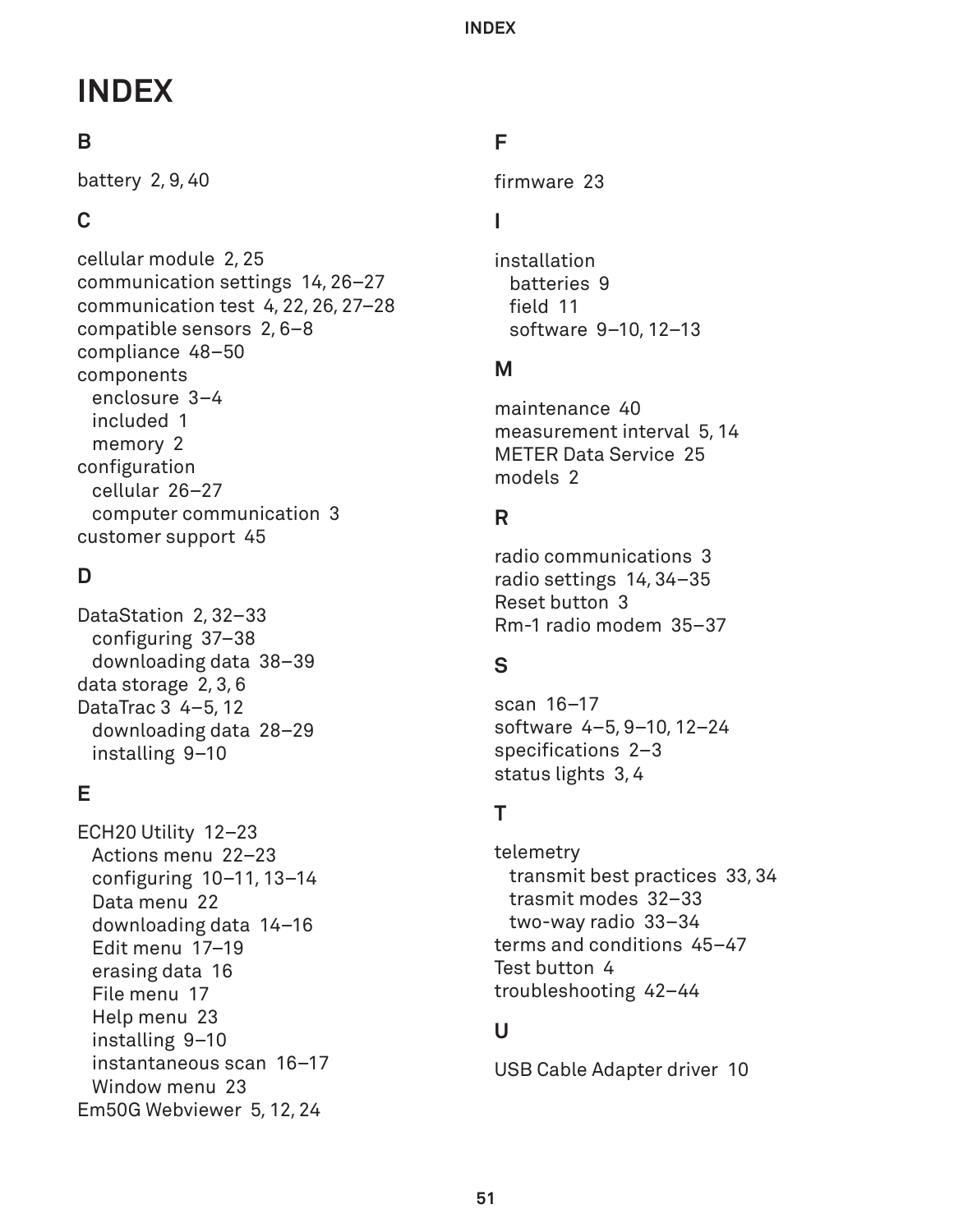#### **METER Group, Inc. USA**

2365 NE Hopkins Court Pullman, WA 99163 **T**: +1.509.332.5600 **F**: +1.509.332.5158 **E**: info@metergroup.com **W**: metergroup.com

© 2018 All Rights Reserved.